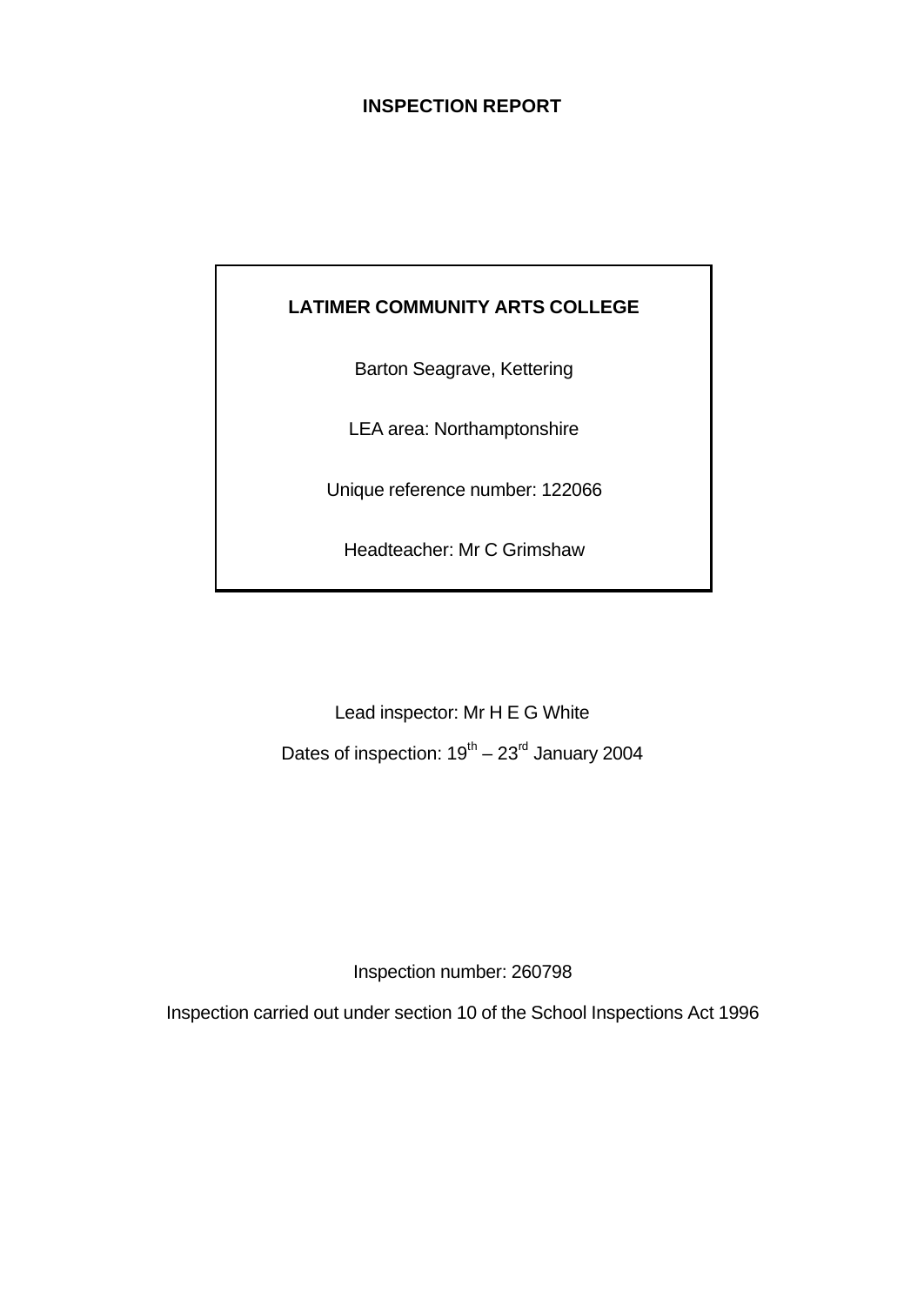### © Crown copyright 2004

This report may be reproduced in whole or in part for non-commercial educational purposes, provided that all extracts quoted are reproduced verbatim without adaptation and on condition that the source and date thereof are stated.

Further copies of this report are obtainable from the college. Under the School Inspections Act 1996, the college must provide a copy of this report and/or its summary free of charge to certain categories of people. A charge not exceeding the full cost of reproduction may be made for any other copies supplied.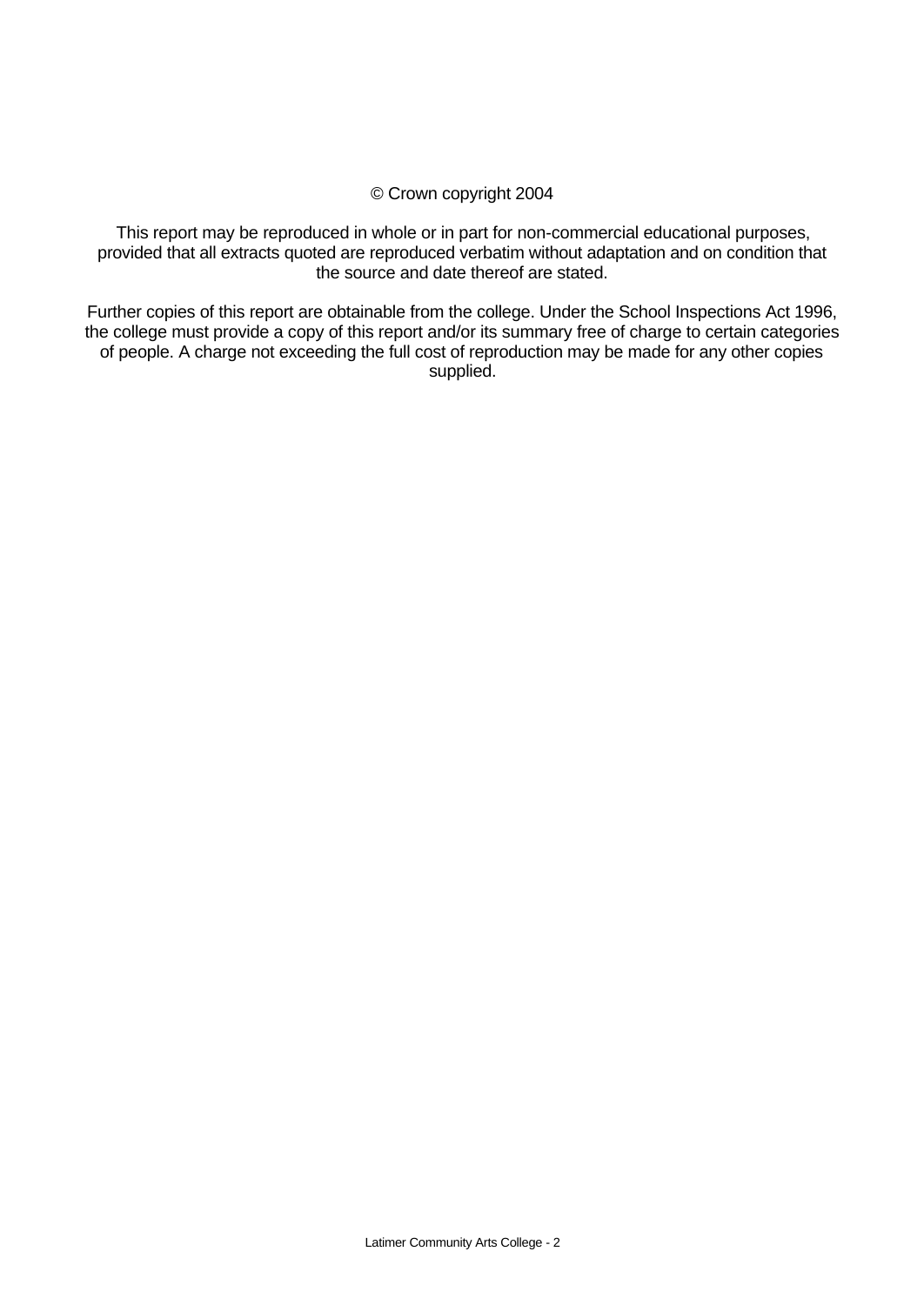### **INFORMATION ABOUT THE COLLEGE**

| Type of college:                                      | Comprehensive                       |
|-------------------------------------------------------|-------------------------------------|
| College category:                                     | Community                           |
| Age range of students:                                | 11 to 18                            |
| Gender of students:                                   | Mixed                               |
| Number on roll:                                       | 1146                                |
| College address:                                      | Castle Way                          |
|                                                       | <b>Barton Seagrave</b>              |
|                                                       | Kettering                           |
|                                                       | Northamptonshire                    |
| Postcode:                                             | NN15 6SW                            |
| Telephone number:                                     | 01536 720300                        |
| Fax number:                                           | 01536 720303                        |
| Appropriate authority:<br>Name of chair of governors: | The Governing Body<br>Mrs V Pinnell |
|                                                       |                                     |

Date of previous inspection: 16<sup>th</sup> November 1998

### **CHARACTERISTICS OF THE COLLEGE**

Latimer Community Arts College is a popular, oversubscribed, bigger than average sized, comprehensive college for boys and girls aged 11 to 18. It is situated in Barton Seagrave about two miles to the south east of Kettering town centre and serves a mixed urban and rural community. It is a specialist Arts College, and has received Artsmark gold, Careers Mark, Investors in People, Princess Diana Award (for peer counselling), School Achievement and Sportmark Awards. It is involved in Young Enterprise and Combined Cadet Force initiatives. It provides an extensive Adult Education programme. There is extensive use of the Community Performing Arts centre, established summer schools in arts, sport and mathematics and community outreach in the areas of dance, English and drama. The proportion of students claiming free school meals is below the national average. There are 579 boys and 420 girls in the main college and 80 boys and 67 girls in the sixth form. Collaborative arrangements exist for the teaching of sixth form courses with four other secondary schools. Students' ability is average when they enter the college at age 11 and average when they join the sixth form at age 16. Most students are of white British heritage; less than five percent come from minority ethnic or mixed race backgrounds. The proportion of students with special educational need is above the national and those with statements for physical, learning or behavioural needs are broadly in line with the national average. The college makes special provision for 8 students with hearing impairment. There are no students with English as an additional language and who are at an early stage of English language acquisition. The numbers of students leaving and joining the college during the college year is low compared to schools nationally.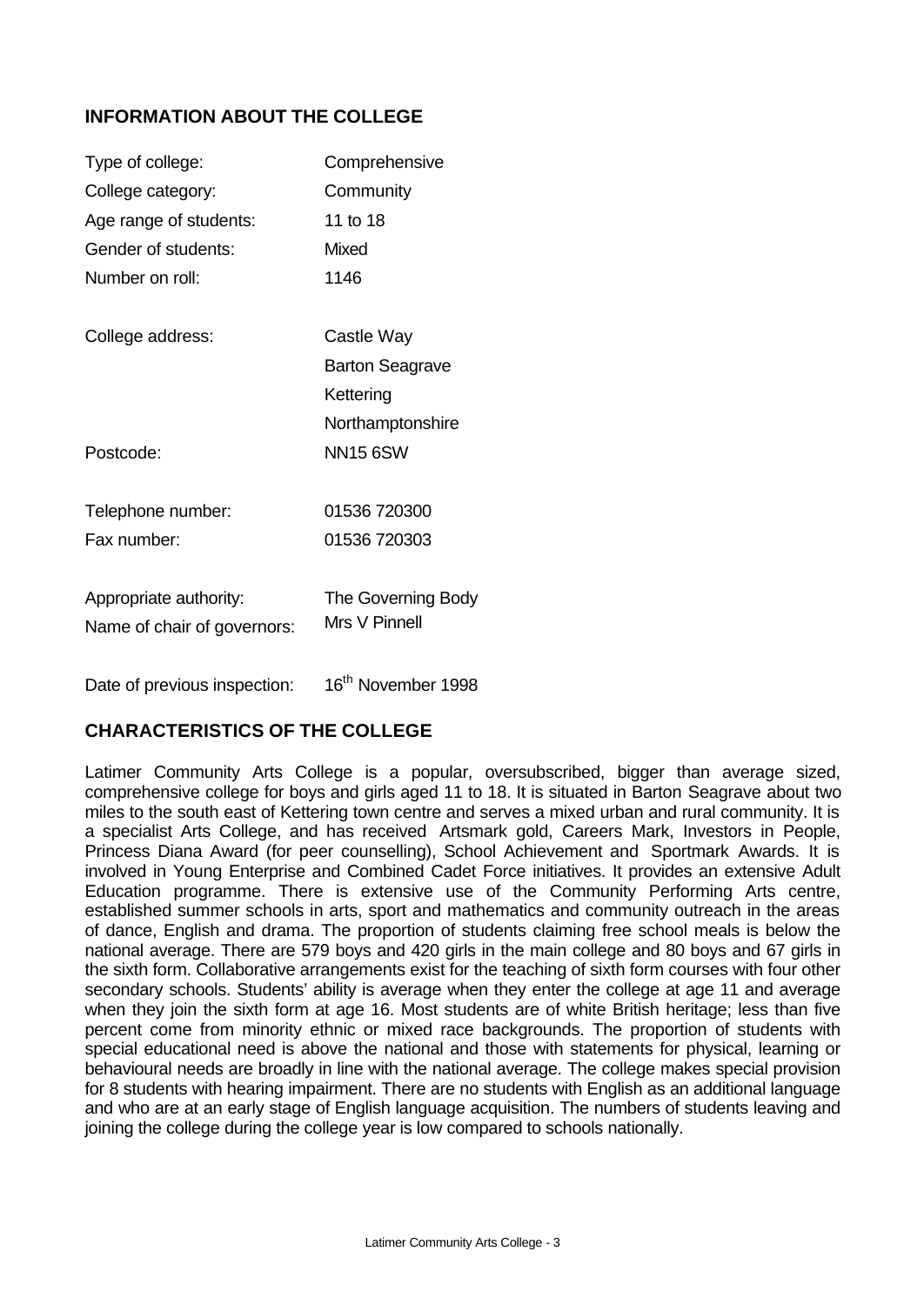### **INFORMATION ABOUT THE INSPECTION TEAM [- NOTE F3]**

| Members of the inspection team |             | <b>Subject responsibilities</b> |                                                                  |
|--------------------------------|-------------|---------------------------------|------------------------------------------------------------------|
| 2795                           | H White     | Lead inspector                  | Chemistry (sixth form)                                           |
| 15181                          | M E Hackney | Lay inspector                   |                                                                  |
| 10316                          | N Bertram   | Team inspector                  | Geography (11-16)                                                |
|                                |             |                                 | <b>History (11-16)</b>                                           |
| 1440                           | D W Bristow | Team inspector                  | <b>Mathematics</b>                                               |
| 11190                          | W Burke     | Team inspector                  | Design and technology                                            |
| 11695                          | A Edwards   | Team inspector                  | Information and communication<br>technology (sixth form)         |
| 11969                          | J Hardy     | Team inspector                  | <b>Business education</b>                                        |
| 1769                           | M Holohan   | Team inspector                  | Provision for students with special<br>educational needs         |
| 21785                          | V Kerr      | Team inspector                  | Science (11-16)                                                  |
|                                |             |                                 | Biology (sixth form)                                             |
| 32970                          | M Marr      | Team inspector                  | Information and communication<br>technology (11-16)              |
|                                |             |                                 | Citizenship                                                      |
| 17868                          | E Metcalfe  | Team inspector                  | Art and design                                                   |
|                                |             |                                 | Drama                                                            |
| 22685                          | N Moss      | Team inspector                  | English                                                          |
|                                |             |                                 | Provision for students with English<br>as an additional language |
| 3793                           | J Ratcliffe | Team inspector                  | Modern foreign languages                                         |
| 15154                          | I P Spode   | Team inspector                  | Physical education                                               |
| 30128                          | S Stanley   | Team inspector                  | Music (11-16)                                                    |
|                                |             |                                 | Religious education (11-16)                                      |

The inspection contractor was:

Power House Inspections 51 High Street **Chasetown** Burntwood **Staffordshire** WS7 3XE

Any concerns or complaints about the inspection or the report should be made initially to the contractor. The procedures are set out in the leaflet *'Complaining about Ofsted Inspections'*, which is available from Ofsted Publications Centre (telephone 07002 637833) or Ofsted's website (www.oftsed.gov.uk).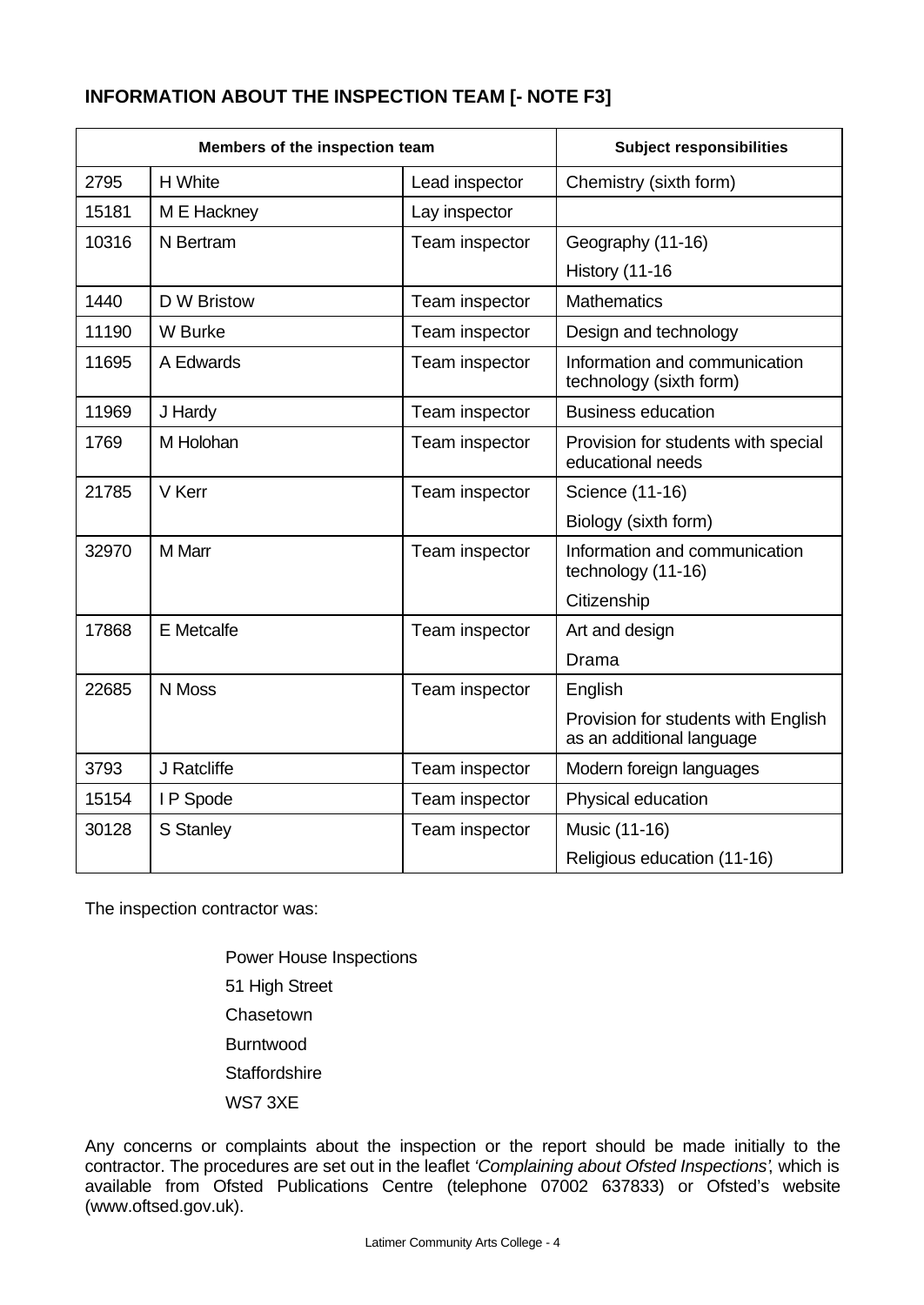### **REPORT CONTENTS**

|                                                                                                                                    | Page |
|------------------------------------------------------------------------------------------------------------------------------------|------|
| <b>PART A: SUMMARY OF THE REPORT</b>                                                                                               | 6    |
| <b>PART B: COMMENTARY ON THE MAIN INSPECTION FINDINGS</b>                                                                          |      |
| <b>STANDARDS ACHIEVED BY STUDENTS</b>                                                                                              | 10   |
| Standards achieved in areas of learning, subjects and courses                                                                      |      |
| Students' attitudes, values and other personal qualities                                                                           |      |
| <b>QUALITY OF EDUCATION PROVIDED BY THE COLLEGE</b>                                                                                | 15   |
| Teaching and learning<br>The curriculum<br>Care, guidance and support<br>Partnership with parents, other schools and the community |      |
| <b>LEADERSHIP AND MANAGEMENT</b>                                                                                                   | 21   |
|                                                                                                                                    |      |
| <b>PART C: THE QUALITY OF EDUCATION IN SUBJECTS AND COURSES</b>                                                                    | 24   |
| <b>SUBJECTS AND COURSES IN KEY STAGES 3 AND 4</b>                                                                                  |      |
| <b>SUBJECTS AND COURSES IN THE SIXTH FORM</b>                                                                                      |      |
| <b>PART D: SUMMARY OF THE MAIN INSPECTION JUDGEMENTS</b>                                                                           | 57   |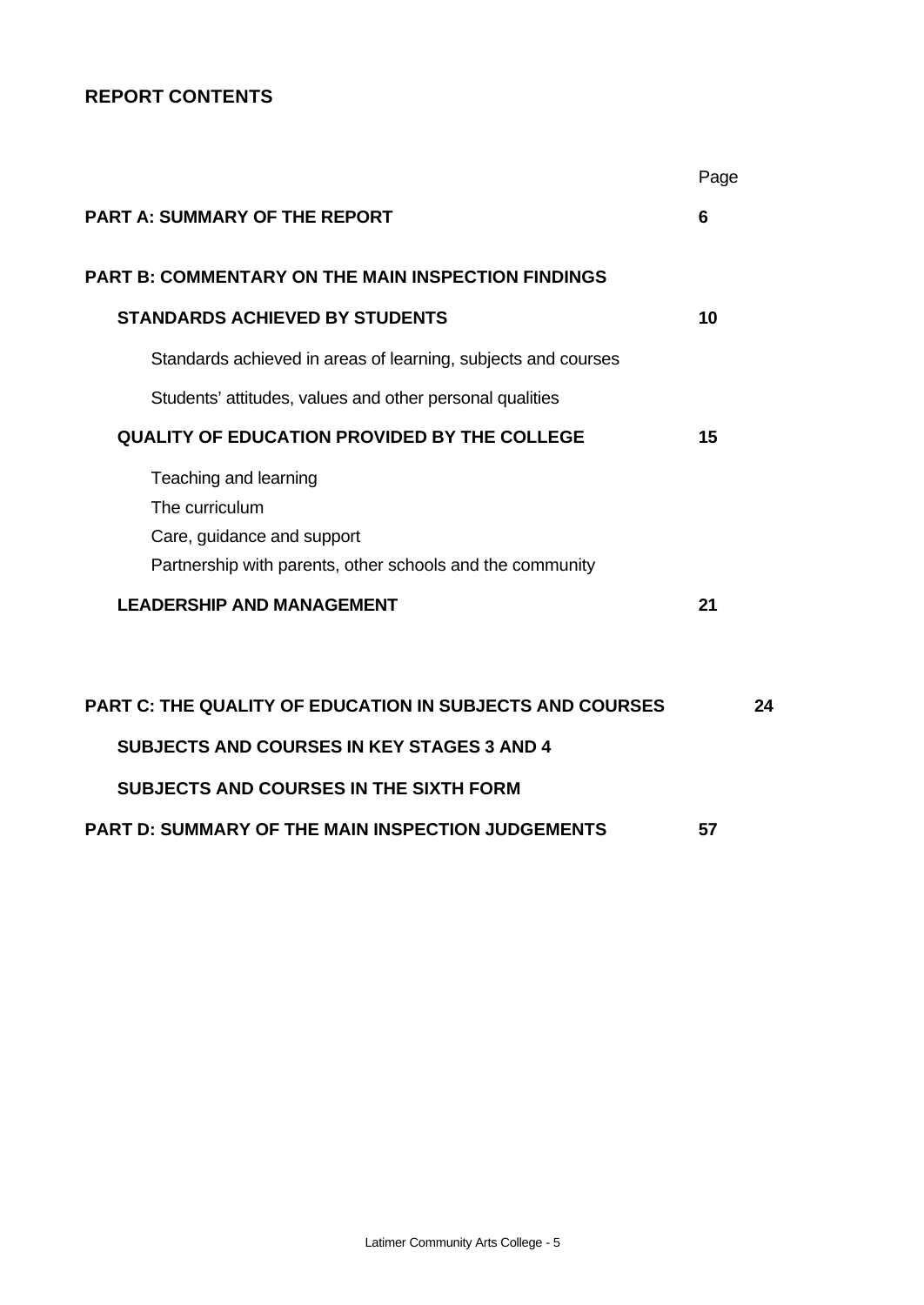# **PART A: SUMMARY OF THE REPORT**

### **OVERALL EVALUATION**

**Latimer Community Arts College provides a sound education for its students.** The quality of teaching and learning, achievement and leadership and management are all satisfactory. **The college gives satisfactory value for money.**

The college's main strengths and weaknesses are:

- Over two-thirds of the teaching is good or better and the college is working to improve teaching further; there is insufficient regular and rigorous monitoring of teaching to check that this is happening.
- The quality of pastoral care is good but tutors do not have high quality assessment information to help them track the progress of their students in all subjects on a regular basis.
- The teaching of mathematics, information and communication technology (ICT) in Years 9 to 11, sixth form chemistry and the provision of citizenship are unsatisfactory.
- Links with parents are very good; further improvements in college reports are needed.
- Links with other schools are very good; community links are outstanding.
- Careers education in Years 7 to 13 and work based learning in Years 10 and 11 are very good.
- Opportunities for enrichment are good.
- Students have very good and constructive relationships with staff but are insufficiently independent in their work.

Improvement since the last inspection has been satisfactory. Standards in Years 7 to 11 and the sixth form have risen. More students stay on from Year 11 into the sixth form and very good arrangements are now in place for students in Years 10 and 11 to learn at the local college of further education and through work based training. All of the key issues in the last report have been tackled but insufficient progress has been made in developing students as independent learners, improving the standards of speaking and ensuring that reports detail progress and achievement clearly. Assessment does not inform the next stages of learning. The statutory requirement for religious education is still not met fully in the sixth form. The college does not provide a daily act of worship. A high quality performing arts centre has been built since the last inspection. Significant improvements in accommodation have been made for English and mathematics, together with a display gallery for design and technology.

### **STANDARDS ACHIEVED**

| Performance compared with: |                                 |      | similar schools |      |      |
|----------------------------|---------------------------------|------|-----------------|------|------|
|                            |                                 | 2001 | 2002            | 2003 | 2003 |
| Year 11                    | GCSE/GNVQ examinations          |      |                 |      |      |
| Year 13                    | A/AS level and VCE examinations | B    |                 |      |      |

*Key: A - well above average; B – above average; C – average; D – below average; E – well below average For Year 11, similar schools are those whose pupils attained at the end of Year 9.*

**Achievement is satisfactory from Year 7 to Year 13.** Students of all abilities, boys and girls, the hearing impaired, and those from minority ethnic backgrounds, make satisfactory progress. Achievement is unsatisfactory in mathematics, ICT in Years 9 to 11, geography and history in Years 10 and 11, business studies in Years 10 and 11, citizenship and sixth form chemistry. Standards at the end of Year 9, Year 11 and in the sixth form are at the national average. GCSE results are average for similar schools. The number of students gaining 5 passes at grades A\*-C has risen from 32 per cent in 1998 to 51 per cent in 2003. The number of students gaining 1 pass at grades A\* to G was well above the national average in 2003. The work related course is helping students who might have stopped attending college make satisfactory progress in their chosen vocational area.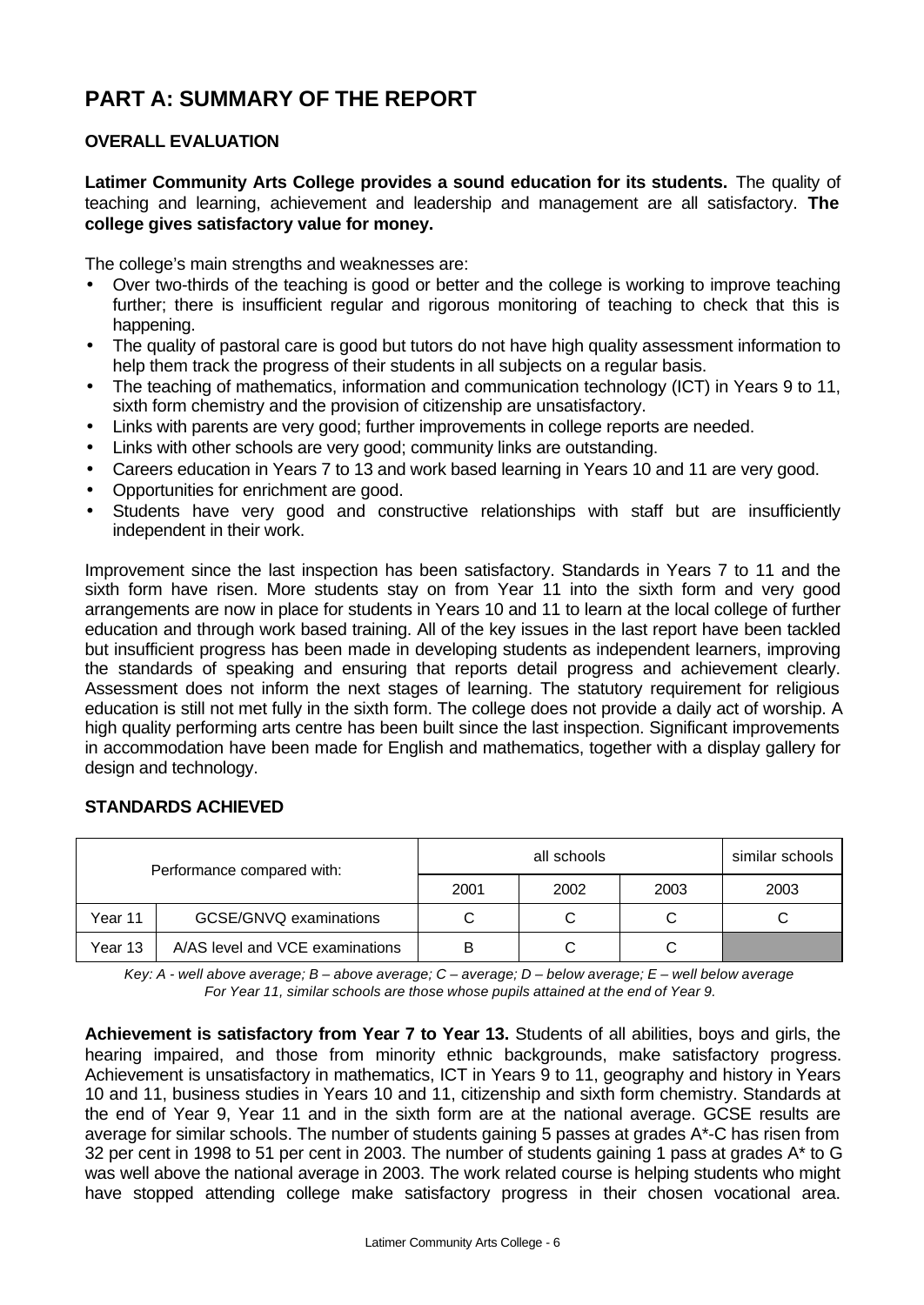Students' competence in English language, literacy and ICT skills is satisfactory; numeracy skills are good.

**Students' personal qualities, including their spiritual, moral, social and cultural development are well nurtured throughout the college.** Students have very good relationships with their teachers and most enjoy and take part in the wide range of activities offered at the college. Students' cultural, moral and social development is good; spiritual awareness is only satisfactory due to insufficient planned opportunities to develop this. Attendance, attitudes, behaviour and punctuality are satisfactory.

### **QUALITY OF EDUCATION**

**The college provides a sound education for its students.** Satisfactory teaching and learning are resulting in satisfactory achievement in all years. Teaching is good in over half of lessons but a small amount of unsatisfactory teaching remains, especially in mathematics, citizenship, ICT in Years 9 to 11 and sixth form chemistry. Teaching is consistently very good in drama and music and good in English, science, art and design, biology, dance, design and technology, geography, history, physical education and religious education.

Overall the college offers a satisfactory curriculum including a wide range of courses for students aged 14 to 19. Extra-curricular provision is good. Participation in the arts and sport are good. Partnership with parents is very good and the outstanding links with the community are central to the college's mission to be at the heart of the community. The college cares effectively for its students.

### **LEADERSHIP AND MANAGEMENT**

Leadership and management overall are satisfactory. Leadership by the head teacher and the leadership team is satisfactory overall; the head has clarity of vision, sense of purpose and drive to improve the quality of education at the college. The governing body challenges the college critically and ensures that financial planning is very good. Governance is unsatisfactory because some statutory requirements highlighted in the last report have not been fully tackled. Citizenship in Years 7 to 11 does not meet the statutory requirements.

### **PARENTS' AND STUDENTS' VIEWS OF THE COLLEGE**

Parents are very satisfied with the college and the progress their children make. They appreciate the care shown to their children and the arrangements that are made to help children settle into the college. Students enjoy attending the college, where they are expected to work hard and do their best.

### **IMPROVEMENTS NEEDED**

The most important things the college should do to improve are:

- Ensure that the teaching of mathematics, ICT in Years 9 to 11 and chemistry in the sixth form is at least satisfactory.
- Ensure that the provision of citizenship meets statutory requirements.
- Monitor more frequently and rigorously the quality of teaching to eliminate the unsatisfactory teaching.
- Encourage students, including those in the sixth form, to develop independent skills of learning.
- Improve the assessment for learning in order to plan for the next stages of learning.
- Ensure that tutors have high quality data to track the students' progress and set challenging targets.

• Ensure that college reports to parents detail progress and achievement clearly.

- and, to meet statutory requirements:
- Ensure the statutory requirements for citizenship, religious education in the sixth form and the daily act of corporate worship are fully met.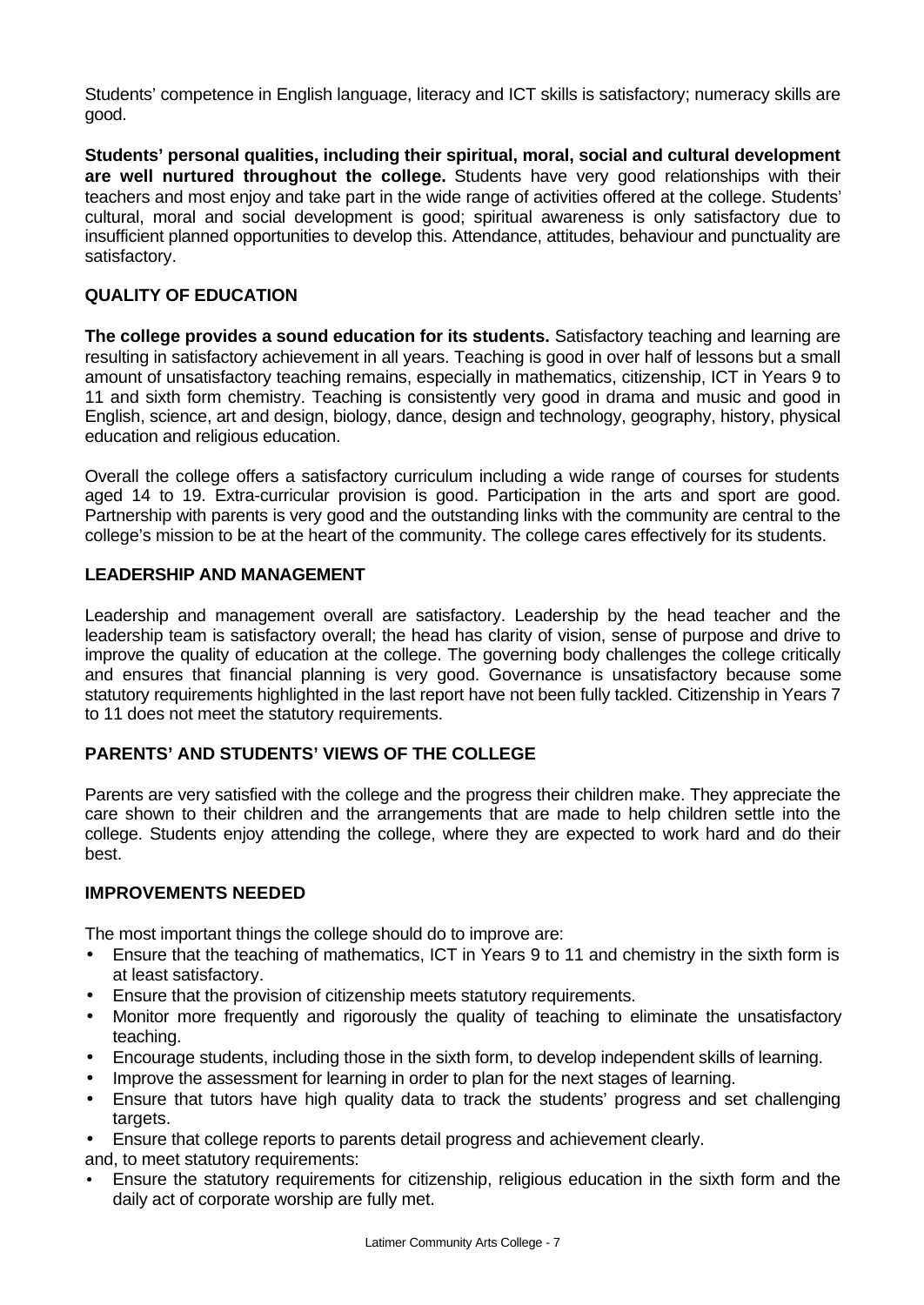### **THE SIXTH FORM AT LATIMER COMMUNITY ARTS COLLEGE**

The sixth form is of average size: the intake is comprehensive. A wide range of advanced level GCE and vocational courses is offered at the college or through collaboration with other local sixth forms.

#### **OVERALL EVALUATION**

**This is a sound sixth form**. Students receive satisfactory teaching and their achievement is satisfactory. Examination results are average. Standards seen during the inspection are average overall,. The leadership and management of the sixth form is satisfactory and students are well supported as they prepare for higher education or work after they leave the college. **The sixth form is cost effective.**

The main strengths and weaknesses are:

- The pass rate has increased from 84 per cent to 95 per cent over the last five years and the average grades achieved have also risen.
- Teachers have a good knowledge of their subject and vocational areas; interesting lessons motivate students well.
- Students are insufficiently independent in their work.
- The sixth form curriculum provides a good range of subjects to study and good progression from the courses offered in Years 10 and 11.
- Pastoral care is good; students are very well supported as they prepare for education and training when they leave college.
- Provision for mathematics has remained unsatisfactory: chemistry is unsatisfactory.
- Students do not all follow a course of religious education based on the Agreed Syllabus, nor can students participate in a daily act of collective worship.

Improvement since the last inspection has been satisfactory. The quality of mathematics remains unsatisfactory. Standards have risen and attainment is often higher than expected from the students' previous GCSE results.

#### **QUALITY AND STANDARDS IN SUBJECTS AND COURSES OF THE CURRICULUM**

Judgements about the provision in the subjects and courses inspected in the sixth form are shown below. They are based mainly on the quality of teaching and learning and how well students achieve. Not all subjects in the sixth form were inspected.

| Curriculum area                               | <b>Evaluation</b>                                                                                                                                                                                                                                                                               |
|-----------------------------------------------|-------------------------------------------------------------------------------------------------------------------------------------------------------------------------------------------------------------------------------------------------------------------------------------------------|
| English,<br>languages<br>and<br>communication | Good in English. Teaching is good but students' personal research is<br>weak.Communication studies was sampled: teaching is good. French was<br>sampled: teaching is satisfactory.                                                                                                              |
| <b>Mathematics</b>                            | Unsatisfactory in mathematics. Teaching and leadership and management are<br>unsatisfactory.                                                                                                                                                                                                    |
| Science                                       | <b>Satisfactory</b> in biology. Good teaching is leading to good learning and<br>improving achievement Unsatisfactory in chemistry. Teaching and leadership<br>and management are unsatisfactory. Human biology was sampled; teaching<br>was good. Physics was sampled; teaching was very good. |
| Information and communication<br>technology   | <b>Satisfactory</b> in ICT. The new team leader is tackling the inadequacies.                                                                                                                                                                                                                   |
| <b>Humanities</b>                             | <b>Satisfactory</b> in history. Source material is wide ranging; opportunities for<br>discussion are too limited. Geography was sampled: teaching satisfactory.<br>Law was sampled: teaching was good. Psychology was sampled: teaching<br>was satisfactory.                                    |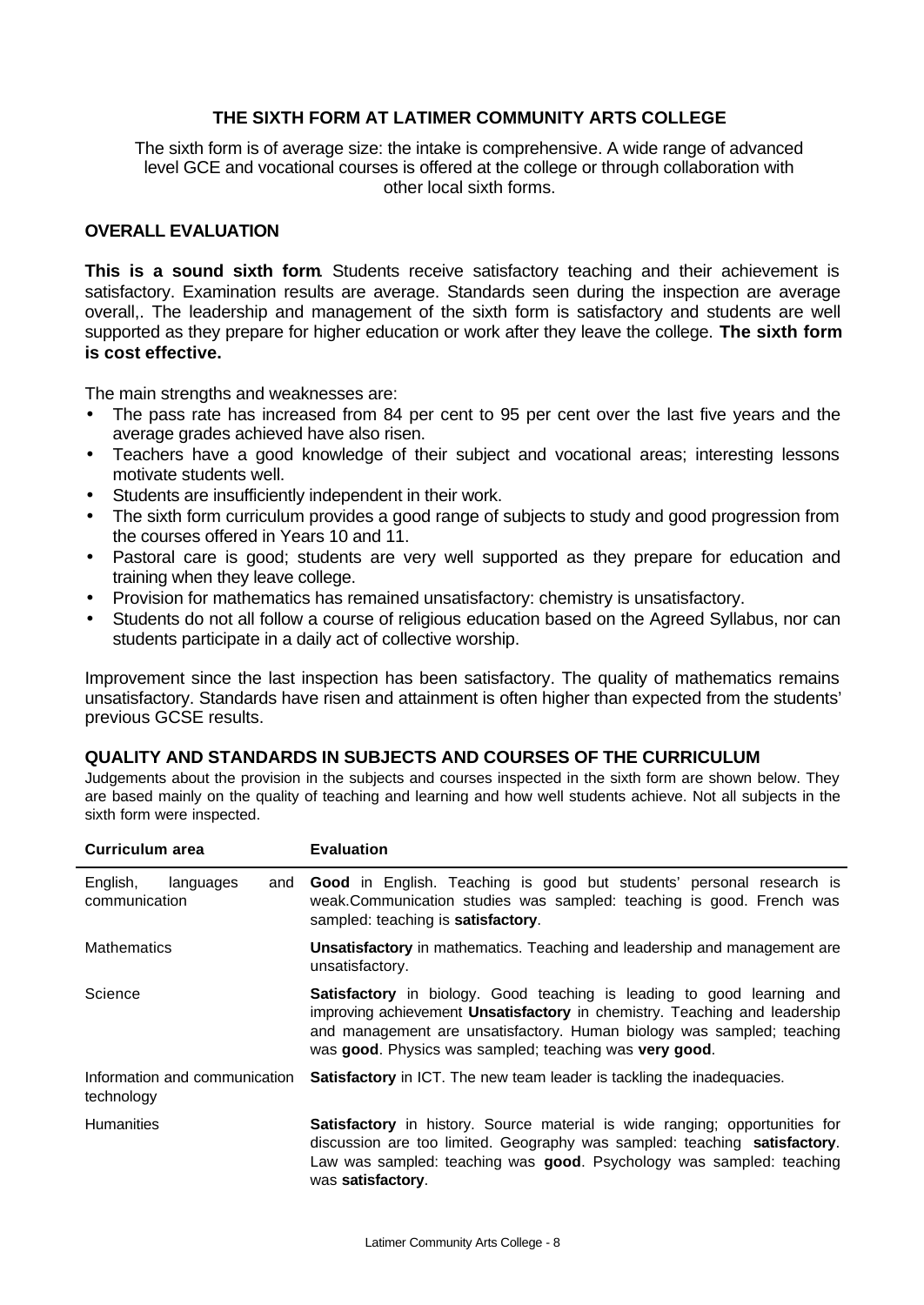| Curriculum area                              | <b>Evaluation</b>                                                                                                                                                                                                                             |  |  |  |
|----------------------------------------------|-----------------------------------------------------------------------------------------------------------------------------------------------------------------------------------------------------------------------------------------------|--|--|--|
| Engineering, technology and<br>manufacturing | Good in design and technology. ICT is very well used; achievement in<br>practical work is very good.                                                                                                                                          |  |  |  |
| Visual and performing arts and<br>media      | Good in art and design. Teaching is very good; ICT provision is inadequate.<br>Very good in drama. Teaching, learning and achievement are all very good.<br>Dance was sampled; teaching is good. Music was sampled: teaching is very<br>good. |  |  |  |
| Hospitality, sports, leisure and<br>travel   | <b>Satisfactory</b> in physical education. Teaching is good; ICT provision is a<br>weakness.                                                                                                                                                  |  |  |  |
| <b>Business</b>                              | <b>Satisfactory</b> in business education. Teaching and achievement are good;<br>management is unsatisfactory.                                                                                                                                |  |  |  |
| Health and social care                       | Health and social care was sampled: teaching is very good.                                                                                                                                                                                    |  |  |  |
| General education                            | In 2002 examinations AS results were average; A2 results were above<br>average.                                                                                                                                                               |  |  |  |

*The curriculum areas are broadly common across all post-16 education and training. They do not necessarily correspond with subjects and courses taught by the school. Inspectors make judgements in the range: excellent; very good; good; satisfactory; unsatisfactory; poor; very poor. Excellent and very good are equivalent to the judgement 'outstanding' in further education and sixth form college reports; poor and very poor are equivalent to 'very weak'.*

### **ADVICE, GUIDANCE AND SUPPORT**

Students receive **good** support, advice and guidance. They respond positively to the support they receive from teachers who know them well. Procedures for involving them in the life of the college through community service, the Sixth Form and School Councils and formal representation on the governing body are **good**.

Students' personal qualities, including their spiritual, moral, social and cultural development are **well nurtured** and students demonstrate a clear respect for the views of others and are willing to share their thoughts and feelings with confidence.

### **LEADERSHIP AND MANAGEMENT OF THE SIXTH FORM**

The Head of Sixth Form is providing **sound** leadership and management. Good links have been established with other local sixth forms (to extend the flexibility of timetable construction and the range of subjects which can be studied), the Connexions Service, Further and Higher Education and local businesses.

#### **STUDENTS' VIEWS OF THE SIXTH FORM**

Students enjoy attending this college. They appreciate how readily accessible and helpful their teachers are, the quality of teaching they receive and the supportive way their work is marked.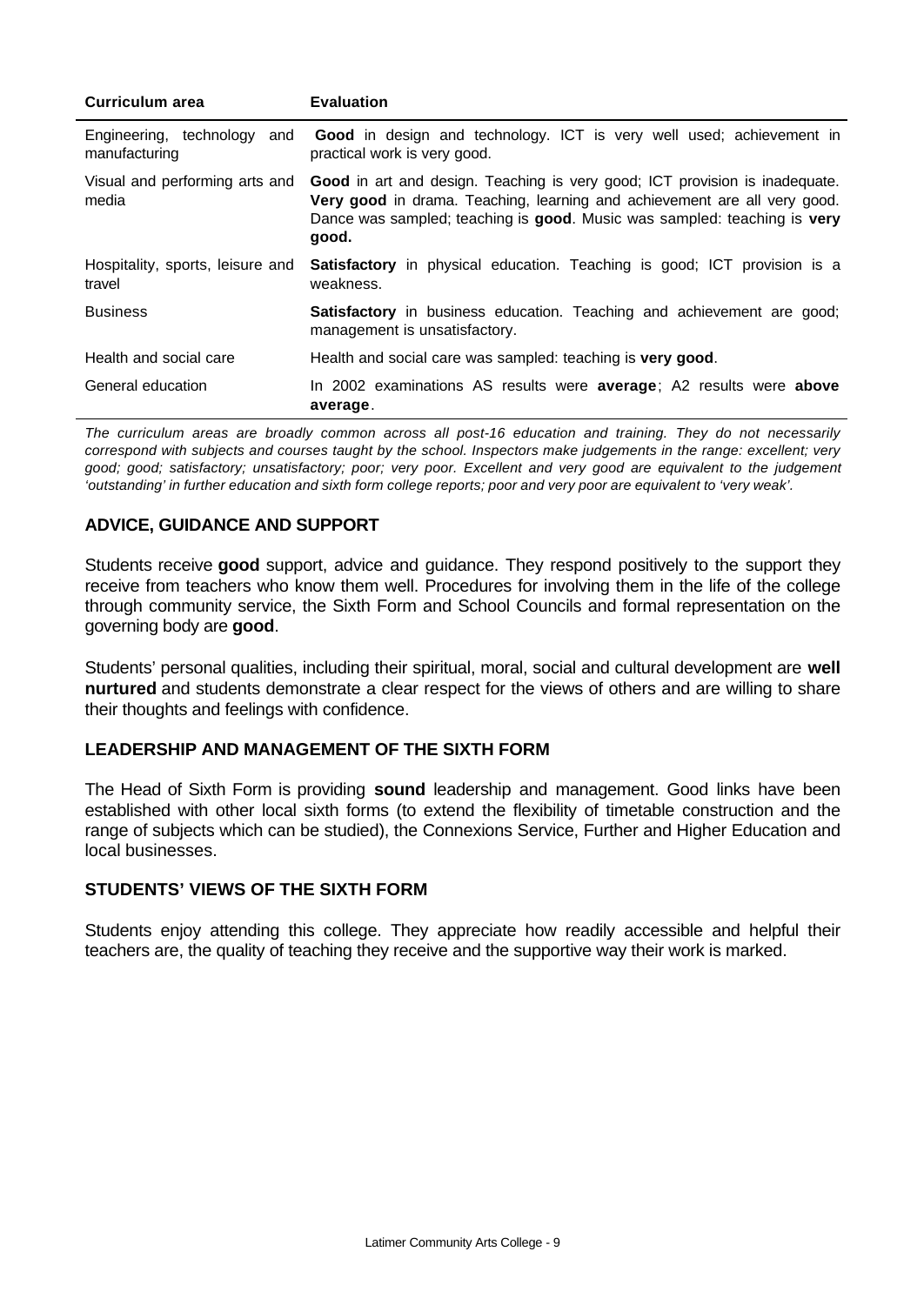# **PART B: COMMENTARY ON THE INSPECTION FINDINGS**

### **STANDARDS ACHIEVED BY STUDENTS**

### **Standards achieved in areas of learning, subjects and courses**

Achievement is **satisfactory** in Years 7 to 11. This reflects the satisfactory levels of teaching and learning in lessons and the way that the work of the staff is reviewed annually to check that students in their classes reach or exceed their predicted grades. The achievement of students with special educational needs, including the hearing impaired, from those minority ethnic backgrounds and the most able is also **satisfactory**.

Achievement of students in the sixth form is **satisfactory**. This reflects the satisfactory teaching and learning in lessons. Achievement is limited by the students' lack of independence as learners.

Standards of work seen are **average** in Years 7 to 13 with boys doing as well as girls. Students' competence in mathematical skills is **good** and **satisfactory** in English language, literacy and ICT.

#### **Main strengths and weaknesses**

- The number of students achieving 5 high grade GCSE passes has risen from 32 per cent to 51 per cent over the past six years.
- Standards in the sixth form are improving
- Achievement in drama is very good.
- Progress in lessons is improving as the quality of teaching improves.
- Achievement is unsatisfactory in mathematics, ICT in Years 9 to 11, citizenship, geography and history in Years 10 and 11, business studies in Years 10 and 11 and chemistry in the sixth form.
- Systems are not yet in place to enable heads of department and pastoral staff to have high quality data to track the students' progress and set challenging targets on a regular basis.

### **Commentary**

1. In the 2003 tests for 14-year-olds, results at the end of Year 9 were at the national average. These results are below average when compared to their prior attainment on entry to the college; they should have achieved better results in mathematics. In the 2003 GCSE examinations, standards were at the national average. These results are also at the national average when compared to schools with students of similar levels of attainment in Year 9. This represents satisfactory achievement when compared to their average level of attainment on entry to the college. Girls do better than boys in their examinations at 14 and 16. The proportion of students gaining 5 or more passes at grades A\* to C has risen from 32 per cent in 1998 to 51 per cent in 2003. The improvement in GCSE results is in line with the national trend.

2. Standards of work seen are average in Years 9 and 11. This reflects the satisfactory levels of teaching, learning and achievement. The quality of teaching is improving and students are now making good progress in just under half of lessons. Time will be needed before this becomes good achievement over time and reflected in improved test and examination results. In drama, teaching, learning and achievement are very good. In mathematics in Years 7 to 11 and ICT in Years 9 to 11 achievement is unsatisfactory because of the unsatisfactory teaching and learning in these subjects. In mathematics the Key Stage 3 strategy and the new GCSE modular course are beginning to improve provision, In ICT the recently appointed head of department is driving improvement and teaching and learning have improved in Years 7 and 8. Achievement over time is unsatisfactory in geography and history where GCSE results have fallen over several years because students have fallen behind in their work. These difficulties have been successfully resolved, teaching is now good, but time will be needed for these students to catch up with the knowledge and understanding they currently lack. Achievement in business studies in Years 10 and 11 is unsatisfactory because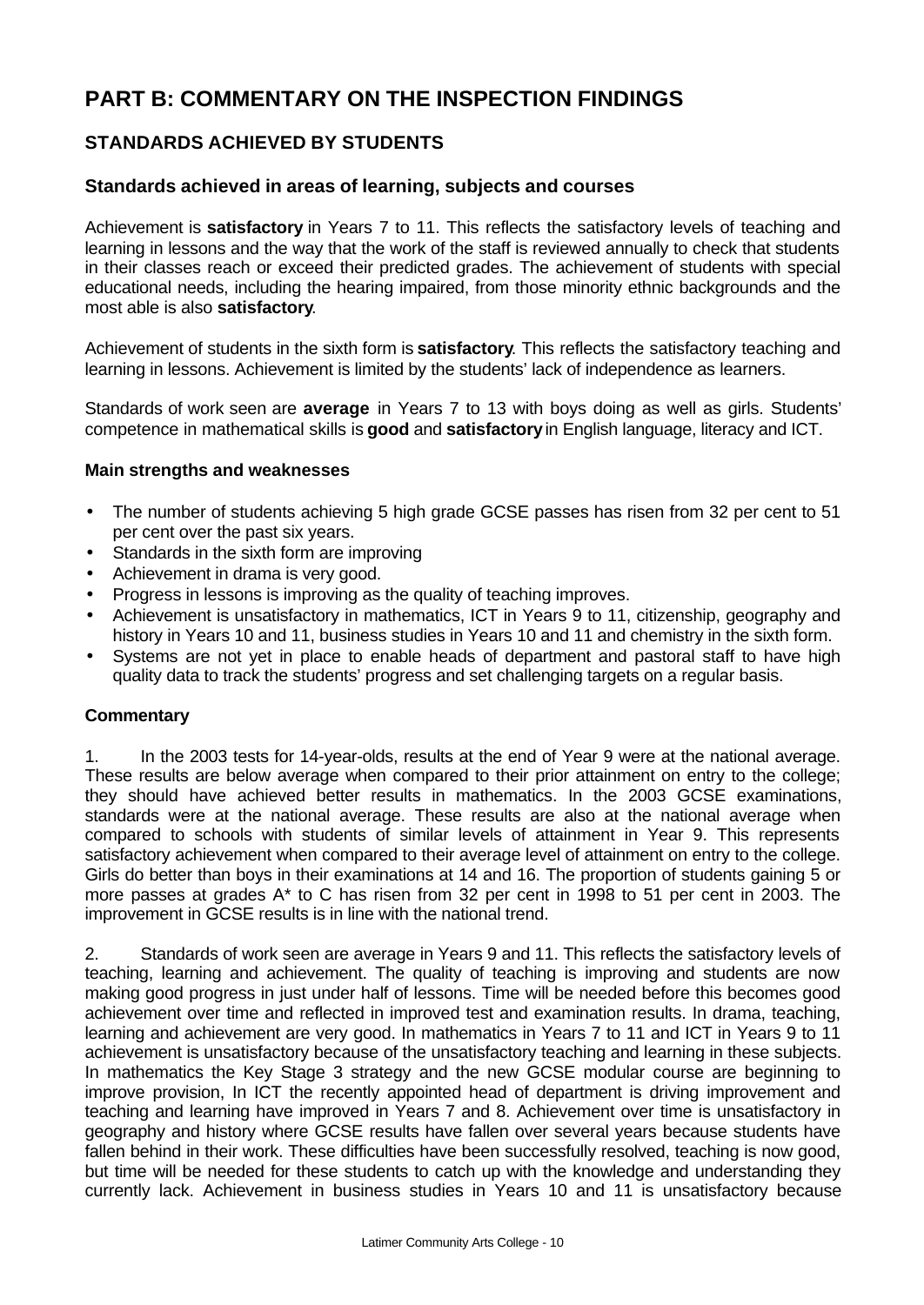students do not take responsibility for learning their work and developing their skills over time. Achievement is unsatisfactory in citizenship due to unsatisfactory curriculum planning.

3. The achievement of students with special educational needs is good in their specialist withdrawal groups for literacy and numeracy. Students with hearing impairment also make good progress in their specialist language groups. However, the standards achieved in subjects vary widely. This variation is due to the differing levels of support provided by subject departments and their commitment to the needs of students with special learning needs. Overall, their achievement is satisfactory.

4. The college's analysis of the test and examination results of students from ethnic minority backgrounds shows that these students make satisfactory progress.

5. There are very few students in the college for whom English is not their first language. None of these students are in the early stages of English acquisition and therefore do not receive extra teaching from specialists employed by the local education authority. Students who do not speak English as their first language achieve satisfactorily, through the care their classroom teachers take to ensure that they have full understanding of their work and the support, where possible of special educational needs assistants. The college does not review the progress of these students other than in the same way that other students' progress is tracked and reviewed.

6. The analysis of test and examination data concentrates on checking that students achieve or exceed their predicted levels of attainment. It does not separate out the extent by which predictions have been exceeded, nor does it review the attainment of groups of students such as those who are higher attaining, those with special educational needs including hearing impairment or those for whom English is not their first language. The present system of using of data is not effectively raising standards beyond predictions. Ongoing tracking of students' progress is now developing across the college, but there is as yet no system for collating this information on a regular basis during the college year. Heads of department cannot compare students' progress between subjects and pastoral staff cannot track the progress of individual students or groups of students on a regular basis and set appropriate targets. The college is not currently able to track the progress of the ten percent of students who enter the college on the basis of their talents in the performing arts and this is a weakness

| Standards in: | College results | National results |
|---------------|-----------------|------------------|
| English       | 33.0(34.2)      | 33.4(33.3)       |
| mathematics   | 34.7(35.3)      | 35.4 (34.7)      |
| science       | 34.2(34.8)      | 33.6(33.3)       |

#### *Standards in national tests at the end of Year 9 – average point scores in 2003*

*There were 202 students in the year group. Figures in brackets are for the previous year*

#### *Standards in GCSE/GNVQ examinations at the end of Year 11 in 2003*

|                                                       | College results | National results |
|-------------------------------------------------------|-----------------|------------------|
| Percentage of students gaining 5 or more A*-C grades  | 51.0(49.0)      | 52.0 (50.0)      |
| Percentage of students gaining 5 or more A*-G grades  | 92.0(90.0)      | 91.0(91.0)       |
| Percentage of students gaining 1 or more A*-G grades  | 98.0 (94.0)     | 96.0 (96.0)      |
| Average point score per student (best eight subjects) | 36.2(34.7)      | 34.5 (N/A)       |

*There were 203 students in the year group. The percentages include the equivalent GCSE grades obtained in GNVQ assessments. Figures in brackets are for the previous year.*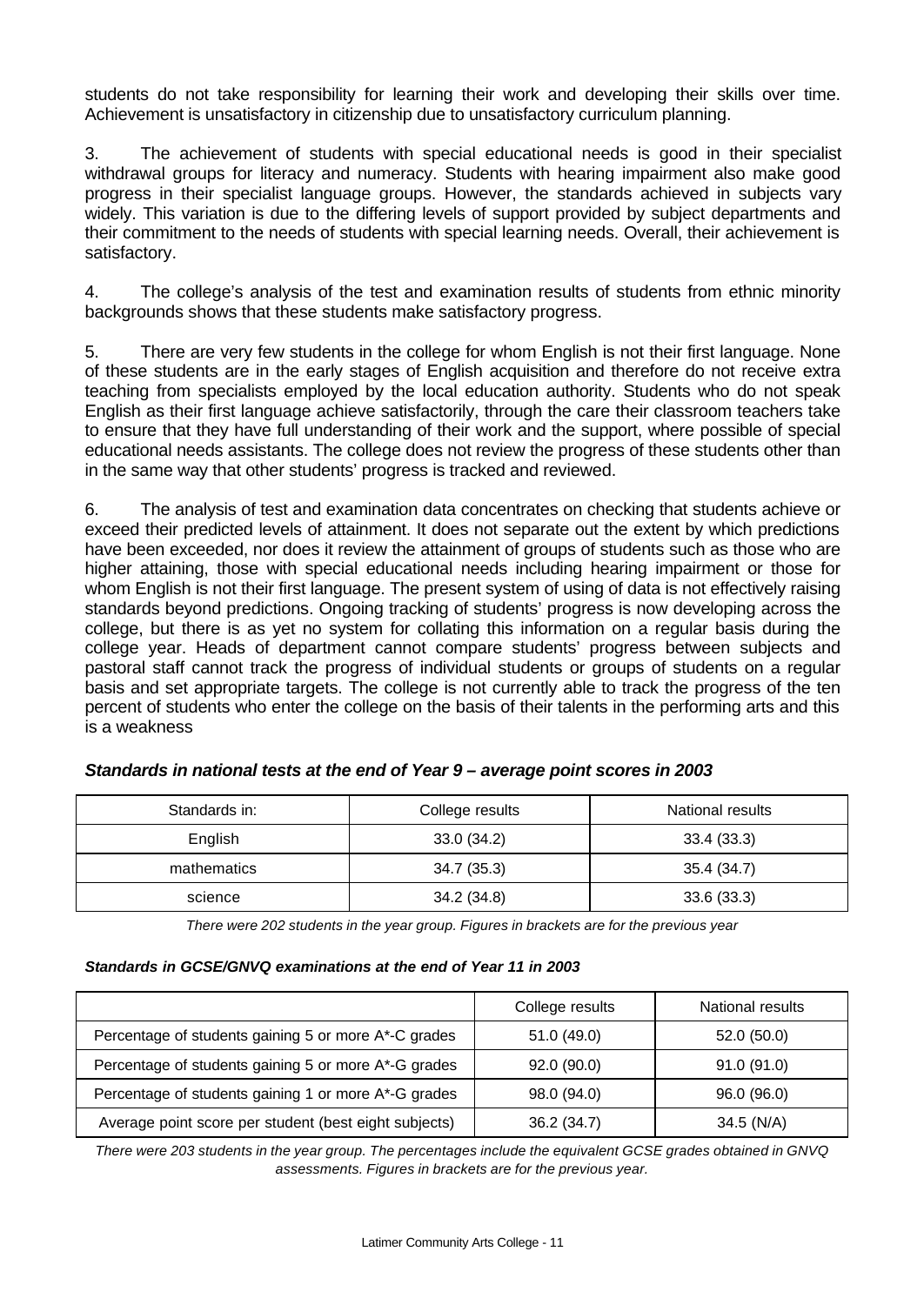### **Sixth form**

7. In the 2002 A level GCE/VCE examinations standards were at the national average and the college data shows that this often represents good achievement compared to the students' overall levels of attainment on entry to the sixth form. In 2002, girls did better than boys, the reverse of 2001.

8. Standards seen are average and achievement is satisfactory because of satisfactory teaching and learning in lessons and the work provided for study periods. Achievement is very good in drama because of the very good teaching. Achievement is unsatisfactory in mathematics and chemistry where teaching and learning are unsatisfactory. Achievement is limited in most subjects by the students' lack of independence as learners.

#### *Standards in GCE A/AS level and VCE examinations at the end of Year 13 in 2003*

|                                          | College results | National results |
|------------------------------------------|-----------------|------------------|
| Percentage of entries gaining A-E grades | 94.0 (80.3)     | 91.5(90.3)       |
| Percentage of entries gaining A-B grades | 25.4 (25.8)     | 36.1 (35.5)      |
| Average point score per student          | 238.8 (242.7)   | 253.1 (254.5)    |

*There were 52 students in the year group. Figures in brackets are for the previous year*

### **Students' attitudes, values and other personal qualities**

Attendance and punctuality are **satisfactory** overall. Students' attitudes and behaviour are **satisfactory** and relationships throughout the college are **very good**. The provision for students' spiritual, moral, social and cultural development is **good** overall with moral and social education being the stronger features.

### **Main strengths and weaknesses**

- The College's positive ethos and good range of arts and sports activities make a good contribution to students' moral and social development.
- Very good and constructive relationships with the staff enable students to gain confidence and self-esteem.
- The procedures for the prompt monitoring, recording and follow-up of absence are not sufficiently rigorous.
- Students are not given enough planned opportunities to develop their spiritual awareness.
- Not enough is done to encourage students, including those in the sixth form, to develop independent skills of learning.

### **Commentary**

9. Most students have a satisfactory attitude towards college although some are often passive and slow to respond during lessons. They often lack a sense of independence for their own learning and depend upon the teacher to provide the necessary information. Relationships are very good. Students are confident to ask for help if they are experiencing difficulties with their academic work or with personal problems. Behaviour is satisfactory. However, in some lessons where the quality of teaching does not engage students' interest, classroom management is weak or there is insufficient support for students with special educational needs, behaviour deteriorates and some students become noisy and disruptive. The staff work hard to promote good behaviour and self-discipline and deal very effectively with all forms of bullying or harassment.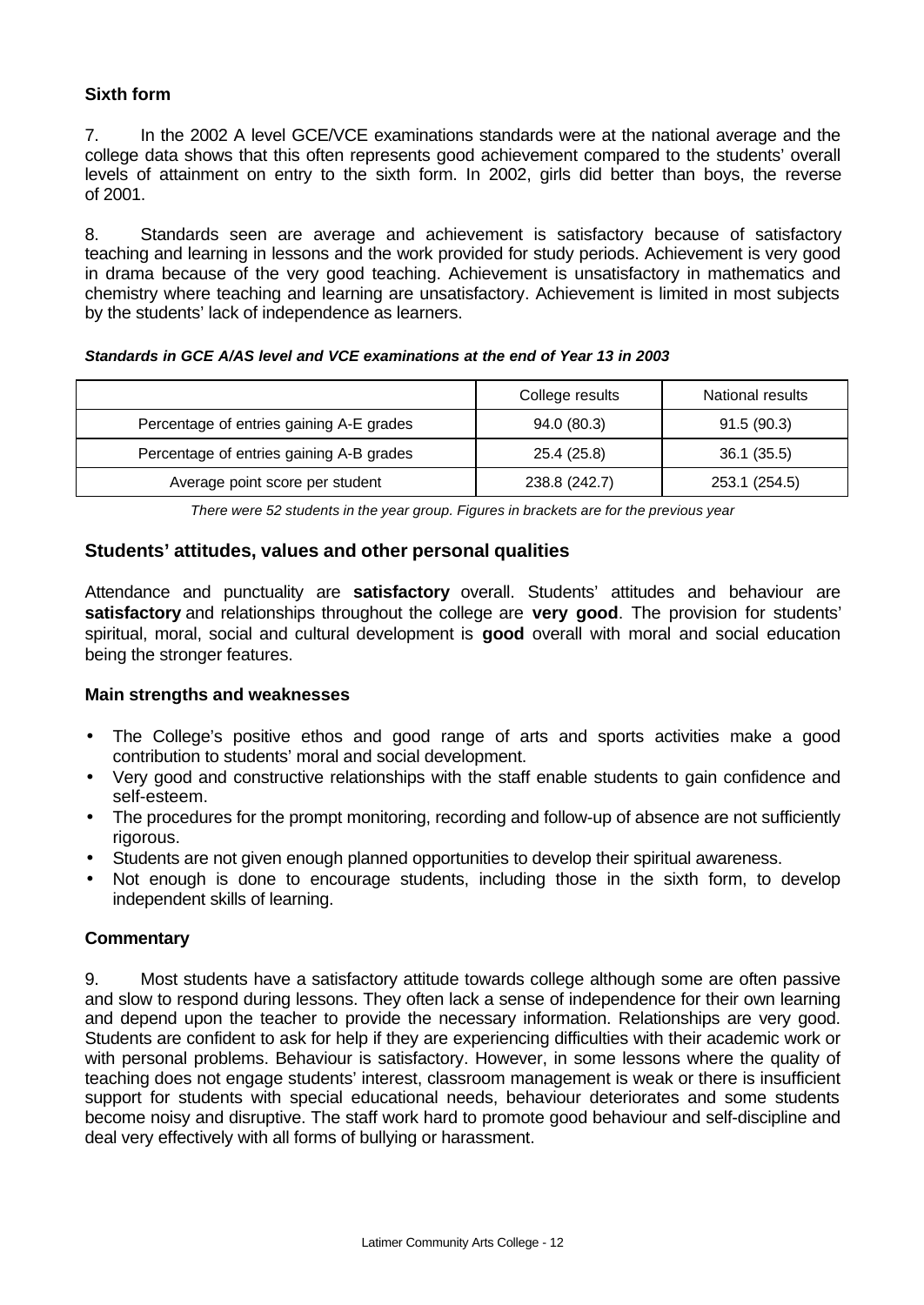### **Exclusions**

## *Ethnic background of students* **Exclusions in the last college year**

# **No of Number of**

| <b>Categories used in the Annual College Census</b> | No of<br>students on<br>roll | <b>Number of</b><br>fixed period<br>exclusions | Number of<br>permanent<br>exclusions |
|-----------------------------------------------------|------------------------------|------------------------------------------------|--------------------------------------|
| White - British                                     | 1093                         | 66                                             | 3                                    |
| White - Irish                                       | $\overline{2}$               | $\Omega$                                       | $\Omega$                             |
| White - any other White background                  | 6                            | 0                                              | 0                                    |
| Mixed - White and Black Caribbean                   | 8                            | $\Omega$                                       | $\Omega$                             |
| Mixed - White and Black African                     | 1                            | $\Omega$                                       | $\Omega$                             |
| Mixed - White and Asian                             | 3                            | 0                                              | $\Omega$                             |
| Mixed – any other mixed background                  | 11                           | $\Omega$                                       | $\Omega$                             |
| Asian or Asian British - Indian                     | 8                            | 0                                              | $\Omega$                             |
| Asian or Asian British - Pakistani                  | $\Omega$                     | $\Omega$                                       | $\Omega$                             |
| Asian or Asian British - Bangladeshi                | $\Omega$                     | $\Omega$                                       | $\Omega$                             |
| Asian or Asian British - any other Asian background | $\overline{2}$               | $\Omega$                                       | $\Omega$                             |
| Black or Black British - Caribbean                  | 1                            | 0                                              | $\Omega$                             |
| Black or Black British - African                    | $\Omega$                     | $\Omega$                                       | 0                                    |
| Black or Black British - any other Black background | 1                            | $\Omega$                                       | $\Omega$                             |
| Chinese                                             | 2                            | $\Omega$                                       | $\Omega$                             |
| Any other ethnic group                              | 1                            | $\Omega$                                       | $\Omega$                             |
| No ethnic group recorded                            | 7                            | 0                                              | $\Omega$                             |

*The table gives the number of exclusions, which may be different from the number of students excluded.*

10. The number of permanent exclusions is low and fixed term exclusions which involve 29 boys and 10 girls are generally in line with those of similar schools. The College does all it can to support disaffected students within the College only excluding them when there is no alternative. In such cases the College ensures they receive appropriate support, for example, through alternative courses at the College of Further Education.

11. Students' personal development is satisfactory and opportunities within the College and partner institutions contribute well to their progress and achievements. Students make a good contribution to the life of the college. They take on additional responsibilities such as membership of the College Council and Kettering Youth Council, Years 8 receptionists and training as counsellors in Years 10 and 11 for the Students Offering Support scheme and for mediation work at the nearby primary school. In all year groups students have the opportunity to take part in residential visits in this country and abroad and this makes a strong contribution to their independence and social development. Students work well together with partners and in small groups which develops their social skills and ability to co-operate and share ideas and knowledge. Students with special educational needs, hearing impairment and English as an additional language are very well integrated

12. Students' moral and social education is good and these aspects are developed well through the positive ethos, clear systems of commendation and reward, wider opportunities for enrichment and extra-curricular provision. Insufficient time is allocated for the personal, social and health education programme and this does not provide enough opportunities for the formal teaching of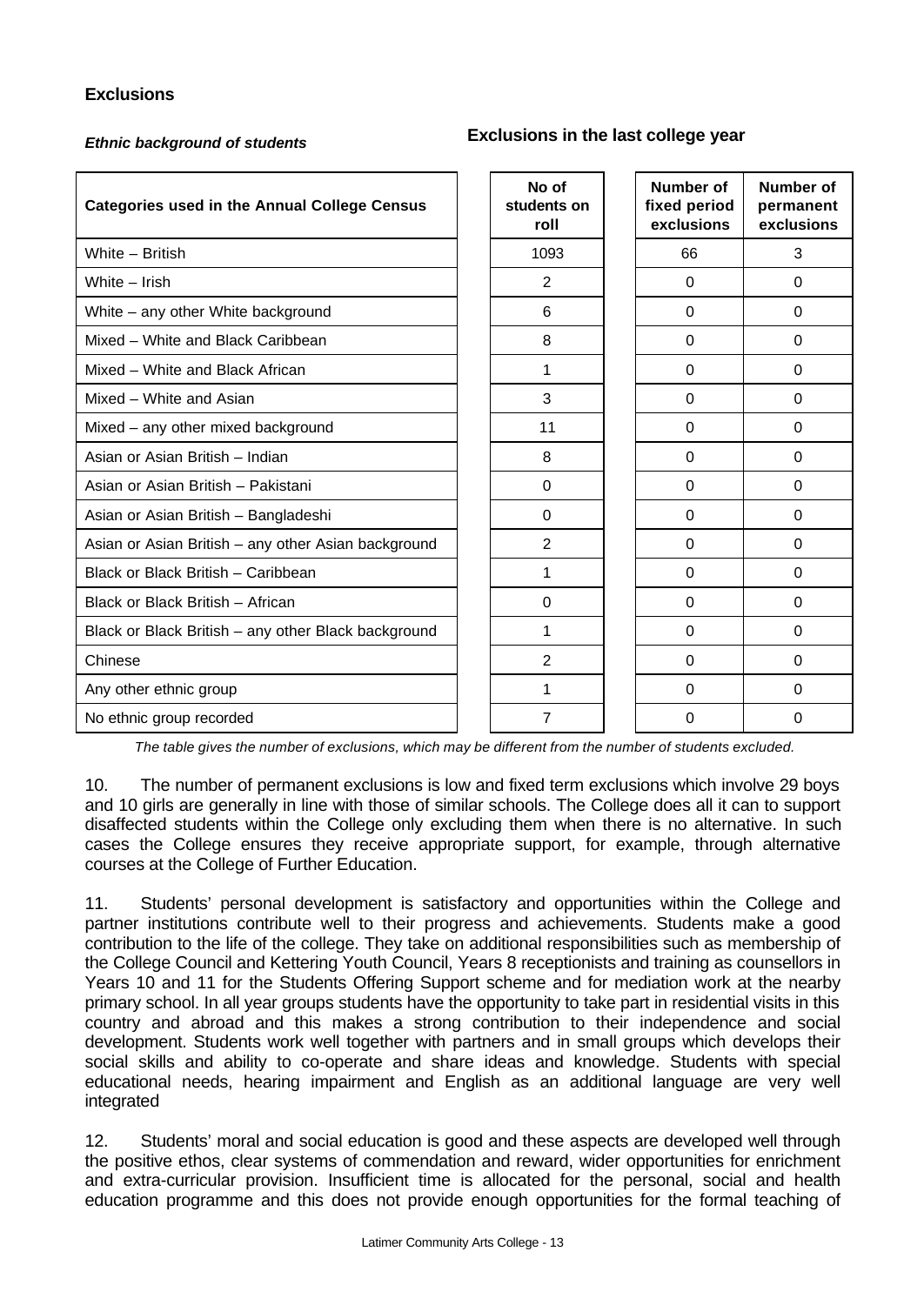these important aspects of students' personal development. Good provision is made for sex and drugs education.

13. Students' spiritual awareness and experience is enriched through such areas as music, drama, dance and art and design. Opportunities are often missed within the planned curriculum for reflection and the development of independent curiosity. The students' spiritual development is limited by the College's unsatisfactory provision for collective worship. Where opportunities are provided for reflection and discussion of spiritual ideas, students clearly respect the views and beliefs of others and are willing to share their thoughts and feelings.

14. Students' cultural awareness is good. Students are aware of their own cultural heritage and that of others. They appreciate a range of multicultural music and through religious education they develop an awareness of world religions and global cultures. Visits to places of cultural and educational interest and visitors to the college including artists and theatre companies enrich the curriculum.

### **Attendance**

#### *Attendance in the latest complete reporting year (%)*

| Authorised absence |            | Unauthorised absence |  |
|--------------------|------------|----------------------|--|
| College data:      | ٠          | College data:        |  |
| National data:     | . <u>.</u> | National data:       |  |

*The table gives the percentage of half days (sessions) missed through absence for the latest complete reporting year.*

15. Attendance is satisfactory and in line with the national average. However, the College's procedures for the day-to-day monitoring and recording of attendance do not ensure that prompt action is taken regarding unauthorised absence nor absence from lessons, and this is unsatisfactory. The majority of students are punctual. Students in the sixth form register with Connexions cards and this has improved their attendance and punctuality. A significant number of students take holidays during term time and this results in them missing important parts of their education.

### **Sixth form**

16. Students enjoy life in the sixth form and describe the teaching as challenging and demanding. They recognise their responsibilities for more independent study and they value the opportunity to set their own targets and objectives through regular discussion with teachers. Their attitudes to work are satisfactory although many students often rely too much on their teachers for information and guidance on the organisation of their work. Students have very good and constructive relationships with their teachers and with one another. The quality of these relationships makes a strong contribution to developing students' confidence and enables open and honest dialogue to take place.

17. Students respond willingly to the many opportunities the College offers. In lessons, they take pride in their work and demonstrate a sensible and purposeful approach in order to achieve the best possible results. Beyond lessons they participate with enthusiasm in a wide range of activities which widen their horizons, help them to become responsible citizens and make a significant contribution to college life. These include Year 12-induction team building exercises, community service either within the college or in the local community and membership of the Sixth Form Committee. A significant strength of the College is the membership of two students from the sixth form who are appointed to the governing body and this provides them with a clear voice about the running of the college.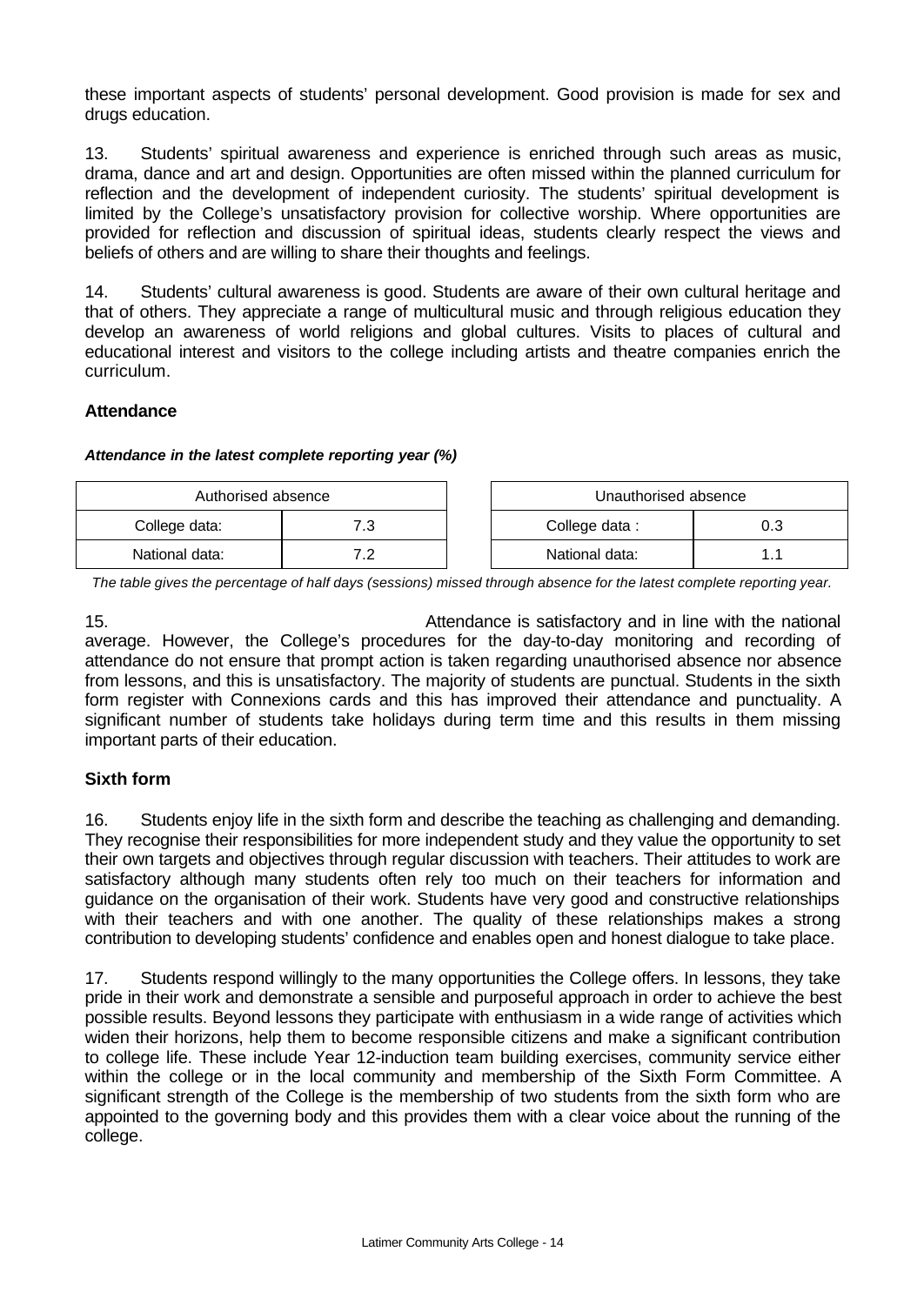18. Students are very aware of the impact that their actions can have on others and they act as good role models for younger students. They have a good knowledge and understanding of what the College expects of them and they respond well. Most students have a healthy respect for the views of other people. Through discussions during lessons and other activities they are careful not to dismiss the opinions of others even though they may disagree with them.

19. As with the main college students' moral, social and cultural education is good. Spiritual development is satisfactory, and students' experience is often enriched by their involvement in the arts. The general studies syllabus provides some opportunities for students to consider a range of spiritual issues but not all students in Years 12 and 13 follow this course. Planned opportunities in other subjects to enhance this feature of personal development are limited. Where opportunities exist for reflection and discussion of spiritual matters students demonstrate a clear respect for the views of others and are willing to share their thoughts and feelings. The College's unsatisfactory provision for collective worship does not contribute to students' spiritual development.

### **QUALITY OF EDUCATION PROVIDED BY THE COLLEGE**

The college provides a **sound** education for its students throughout Years 7 to 13.

### **Teaching and learning**

Teaching and learning are **satisfactory** in Years 7 to 13. Assessment is **satisfactory** throughout the college.

### **Main strengths and weaknesses**

- Teaching is consistently very good in drama and music and students achieve very well.
- Over two-thirds of the teaching is good.
- There is insufficient, rigorous monitoring of teaching and learning.
- Teaching is unsatisfactory in mathematics, citizenship, ICT in Years 9 to 11 and sixth form chemistry.
- The use of assessment to plan future learning activities is underdeveloped.
- Insufficient attention is paid to developing students as independent learners

### **Commentary**

*Summary of teaching observed during the inspection in 186 lessons*

| Excellent | Very good | Good      | Satisfactory | Unsatisfactor | Poor | Very Poor |
|-----------|-----------|-----------|--------------|---------------|------|-----------|
| $2\%)$    | 48 (27%)  | 71 ( 38%) | 50 (27%)     | 10(6%)        |      |           |

*The table gives the number of lessons observed in each of the seven categories used to make judgements about lessons; figures in brackets show percentages where 30 or more lessons are seen.*

20. The quality of teaching and learning is satisfactory overall. Achievement is satisfactory and reflects the results in external tests and examinations where students enter the college at the national average, and standards remain at the national average at the end of Year 9 and Year 11.

21. The quality of teaching and learning has improved since the last inspection. The college is successfully focusing on improving teaching by designing lessons that recognise the different ways that different students learn. Teaching is now good or better in over two-thirds of the lessons. Students' progress in these lessons is now good, but time will be needed for this to build into good achievement and lead to higher test and examination results. A very good English lesson with Year 10 boys effectively combined background music with a time of silent reading. The following activities reflected the various ways students learn and there was a short break for mental and physical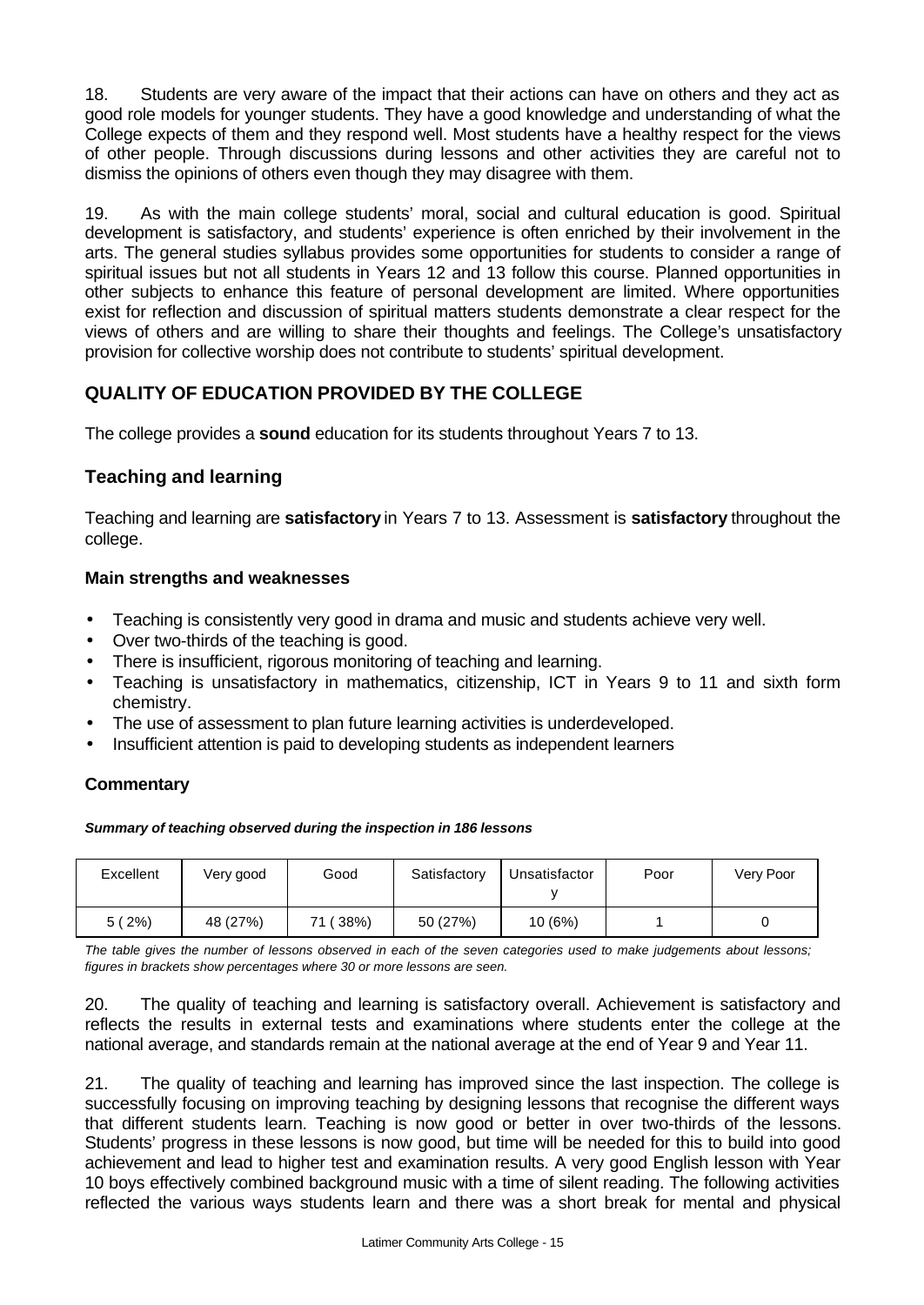activity after which the boys settled quickly and worked with greater effort. The advanced skills' teachers are well deployed at whole college and departmental level but there is insufficient, rigorous monitoring of teaching and learning to check that improvements are taking place.

22. Teaching in this Performing Arts College is consistently very good in drama and music where very good use is made of the state of the art facilities. Some very good teaching also occurs in English, mathematics, science, art and design, dance, design and technology, geography, German, history, media studies, personal, social, citizenship and health education and physical education. This is a good basis from which to improve further the quality of teaching and learning across the college. In these lessons teachers know their subject very well and explain ideas and demonstrate skills to a very high level. Teachers know their students very well, and plan lessons that cater very well for the different levels of ability of students in each group. Students enjoy their lessons, work seriously, and make very good strides in improving their knowledge and understanding. They behave very well because they are presented with a range of activities which engage their interest, and give them very good opportunities to work independently or in groups to develop their thinking skills. In some of these lessons, teachers use very well thought out questions to check on students' progress throughout the lesson. By using high quality self evaluation tasks and skilful application of GCSE marking criteria in Years 10 and 11, students know how well they are doing and what they must do to improve their work.

23. The quality of teaching and learning is unsatisfactory in mathematics and ICT in Years 9 to 11. Unsatisfactory teaching also occurs in business education and religious education. Lesson planning is weak; the purposes of the lessons are not well thought out and activities are unimaginative. Tasks are not well matched to the abilities of students in the group. Misconceptions and imprecise answers are not corrected and the pace of lessons is too slow. In some lessons, class management skills are weak.

24. Assessment is satisfactory. It predominately takes the form of an assessment of what has been learned at the end of each topic. Insufficient attention is given to using questioning in lessons and the marking of student's work to find out about an individual student's learning during a topic in order to plan activities to help the individual make further progress. Too often students are informed about the effort that they are making rather than about the quality of the work they should be aspiring to and the steps by which this could be achieved. Insufficient attention is paid to developing students as independent learners. Often students are able to be passive in lessons and rely on their teachers rather than think things out for themselves

25. The teaching of students with special needs is satisfactory overall and good in the Learning Support Department. The withdrawal groups benefit from well-planned and intensive sessions together with effective and extensive use of computers to support their learning. The teaching of hearing impaired students is of good quality and this reflects the specialist skills of the teaching staff. Within main college lessons, however, the quality of the teaching received by students with special educational needs varies between departments. In some departments, such as design/technology and science, the strong lead and commitment of the staff and the subject managers result in good provision. In other subjects, however, insufficient attention is paid to students' needs and sometimes teachers are unfamiliar with students' individual educational targets. The teaching of students with special needs is also hampered by a lack of support staff. This can cause behaviour problems and disrupt learning. Also teachers are not provided with information on the strategies they can use to meet the learning and behaviour needs of students.

### **Sixth form**

26. The quality of teaching and learning is satisfactory and achievement is satisfactory. Teaching is good in over half of the lessons and whilst achievement is often good, too frequently it is limited by students' over dependence on their teachers and their unwillingness to take responsibility for their own learning. Teachers have a good knowledge of their subject, lessons are well planned with good use of time and resources for learning. Assessment is satisfactory and is in line with the requirements of the GCE specifications. As in Years 7 to 11, insufficient attention is paid to the use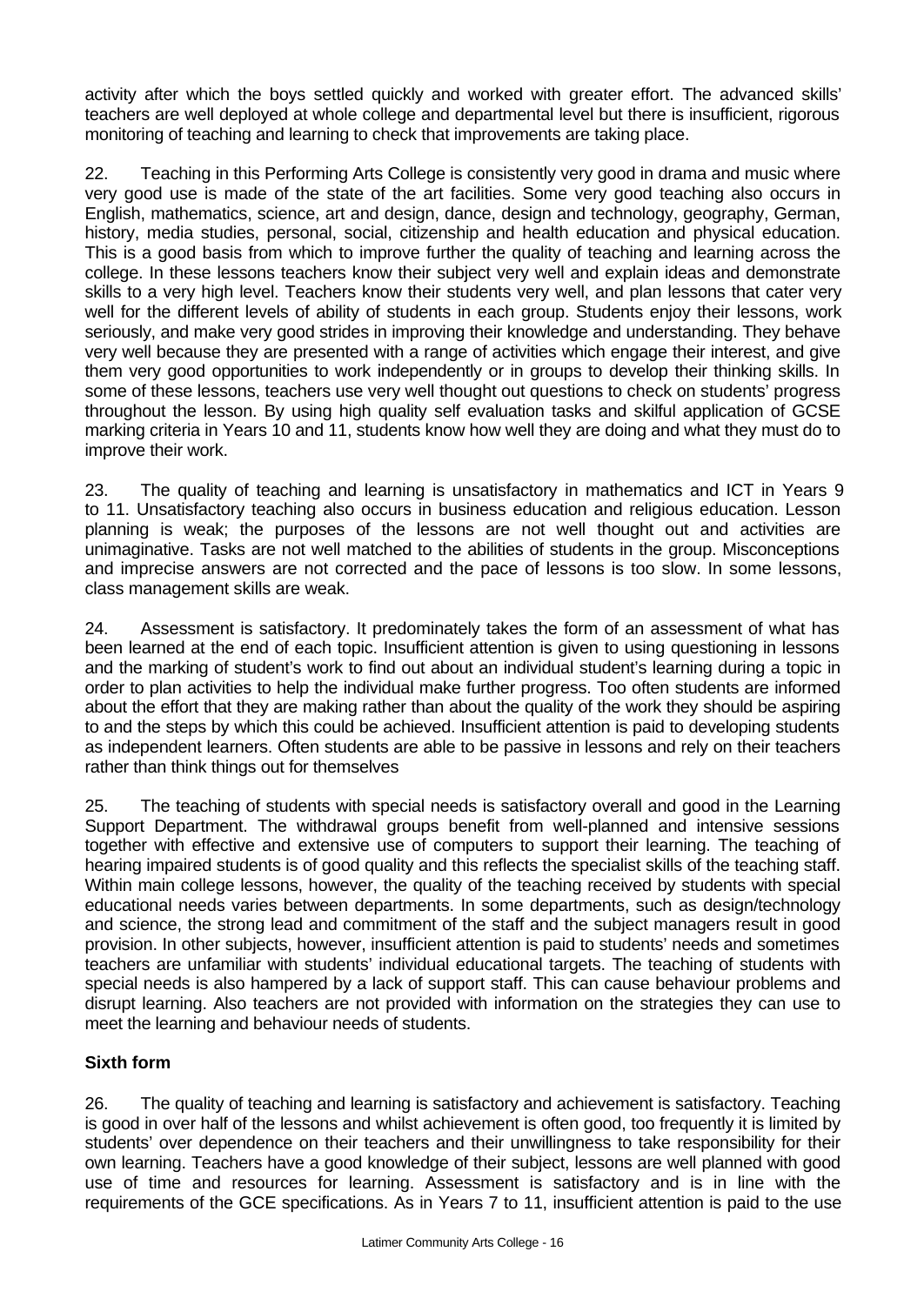of assessment to plan future learning activities. Teaching is very good in art and design, drama and design and technology but unsatisfactory in mathematics and chemistry.

### **The curriculum**

The curriculum is **satisfactory** overall, but **good** in the sixth form. The opportunities for enrichment are **good**. Staffing is **very good** in the sixth form and **good** in the main college. Accommodation is **good**.

### **Main strengths and weaknesses**

- There is very good staffing in the sixth form, and good curriculum breadth.
- The preparation for later stages of education and employment are good.
- The college is very committed towards the needs of students with special educational needs.
- The college does not meet statutory requirements for a daily act of collective worship or religious education for all sixth form students.
- Opportunities for enrichment are good, particularly in the performing arts.
- Accommodation is good overall, but excellent for the performing arts.

### **Commentary**

27. The curriculum provision in Years 7 to 9 is satisfactory. The college provides for the National Curriculum, and the breadth of the provision is very good in drama, and good in English, music, art and design and modern languages. The breadth of curricular opportunities in mathematics is satisfactory, but provision overall in mathematics, ICT in Years 9 to 11 and citizenship are unsatisfactory. The balance of time allocated to each subject is satisfactory, except that insufficient provision is made for the new requirement to teach National Curriculum programmes of study for citizenship. Students do not have a daily act of collective worship, which is a statutory requirement.

28. In Years 10 and 11 the curriculum provision is also satisfactory. In these years students are offered a broader curriculum, which includes greater attention to preparation for work. In relation to the National Curriculum the provision is very good in drama, and good in English, science, music, art and design and modern languages. The breadth of curricular opportunities in mathematics is satisfactory, but provision overall in mathematics, ICT in Years 9 to 11 and citizenship is unsatisfactory and students do not have collective worship daily. There are good opportunities for students of lower attainment to follow an appropriately structured programme that provides good progression to opportunities post-16, and there is a very good programme organised in collaboration with local colleges for students who are benefiting less from the curriculum at Latimer college. The college prepares all students well for the opportunities and challenges they will face in education or employment post-16 because careers education in Years 7 to 13 and work based learning in Years 10 and 11 are very good.

29. The commitment of the college towards the needs of special needs students is demonstrated in several ways. Students with special educational needs have full access to the curriculum. The provision of a work related curriculum for some of the older students has been very successful and results in them gaining a range of appropriate vocational qualifications. Specialist accommodation is of good quality and the college buildings effectively meet the needs of hearing impaired students. The department is well resourced. Specialist, individual teaching ensures students' needs are met. This is demonstrated by activities such as drumming lessons for hearing impaired students. Support staff are well trained and effective. However, there are too few to meet the needs of all the students on the special needs register.

30. There are good opportunities for enrichment. There are very good opportunities for students to take part in drama, music and dance outside the formal curriculum, and there are also good opportunities in dance. Students have good opportunities to take part in enrichment sports activities,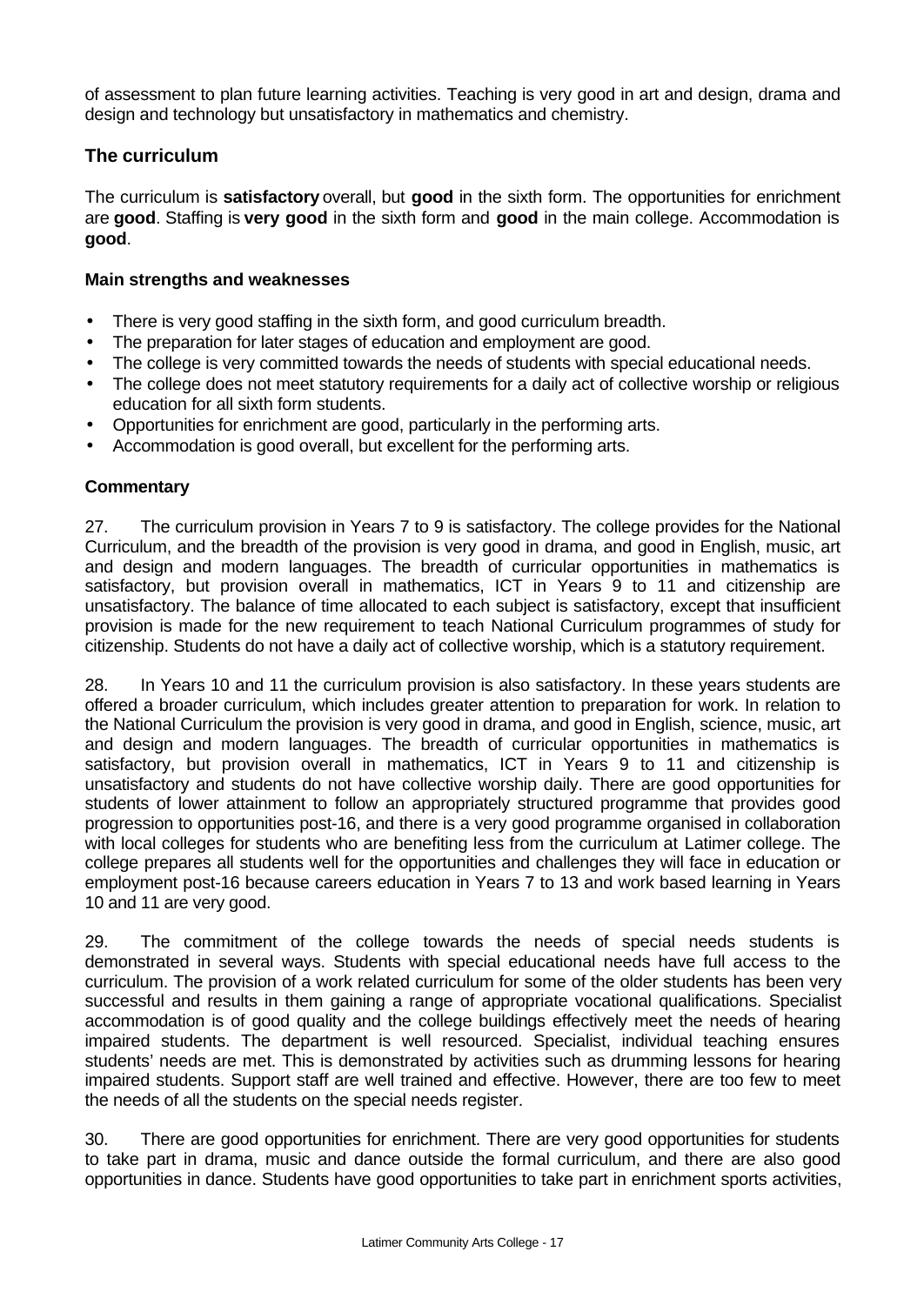staff organise revision classes and visits, and the library is developing its support for learning outside the college day.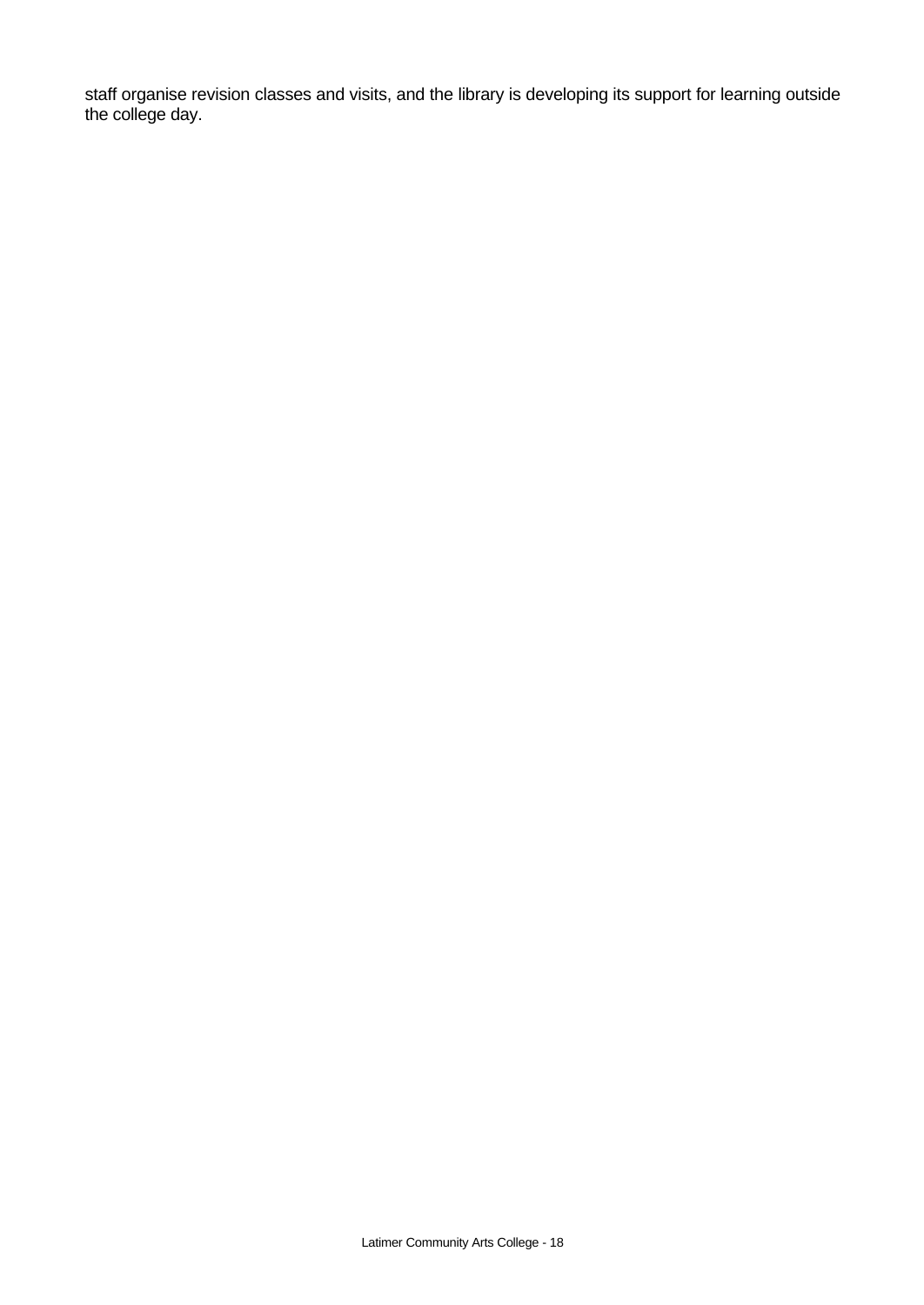31. The curriculum is well supported by the good match of teachers' qualifications and experience to the curriculum. It is also enhanced by the college's accommodation, which is good overall, but particularly in the performing arts where the excellent facilities for this specialist college can best be described as "state of the art" and contribute effectively to good standards. The quantity and quality of resources is satisfactory.

### **Sixth form**

32. The sixth form curriculum is broad and varied. At AS and A level, 24 subjects are offered including vocational courses in business studies and health and social care. The range is good, encompassing all the traditional academic subjects and "newer" subjects such as law, psychology and accountancy. The organisation of subjects into option columns provides an unusually high level of flexibility. For example, offering biology and human biology in different option blocks provides good combinations for both the traditional science students and those heading for professions such as nursing or sports science. The consortium, which involves four other local secondary schools, adds much to the flexibility available and helps to facilitate unusual combinations. The consortium also ensures that subjects that traditionally attract few candidates are taught in viable groups. This arrangement is not only cost-effective but also generates lively teaching groups. Careful timetabling minimises the possible disruption produced by the movement of students and teachers from one school to another. This longstanding co-operation between the four schools is very effective and adds much to curricular opportunities. In Year 12, most students take AS level general studies, which includes religious education and key skills. The provision for general studies is optional in Year 13. This means that for a significant number of students, the statutory obligation to provide religious education for all students is not being met. In addition to the formal curriculum, there is a good programme of enrichment activities, which support academic and social development well.

### **Care, guidance and support**

Standards of care, welfare, health and safety are **good** and procedures are well established. Students in Years 7 to 11 receive **satisfactory** support, advice and guidance from their teachers. There are **satisfactory** procedures for involving these students in the College's work and development. In the sixth form students receive **good** support, advice and guidance and the procedures for involving them in the work of the College through community service are **good**.

### **Main strengths and weaknesses**

- Students have very good and trusting relationships with their teachers.
- The College is good at providing supportive alternative courses at the College of Further Education for students with special difficulties.
- Students receive very good advice about careers and options.
- Students in the sixth form are effectively supported and their progress is satisfactorily recorded and monitored.
- Good induction arrangements ensure that students settle in quickly and are well cared for.
- There is no central on-going tracking system to ensure that students' progress is well monitored on a regular basis.
- Individual education plans do not fully support students with statements of special educational needs.

### **Commentary**

33. The College's procedures for ensuring the safety and well-being of students are good. Statutory requirements for health and safety are met in full. Child protection procedures meet requirements, and all staff are made fully aware of the procedures to follow in the case of concerns. There are effective arrangements, including efficient filters, to ensure the safety of students when using the Internet. The very good relationships and the College's positive and supportive ethos help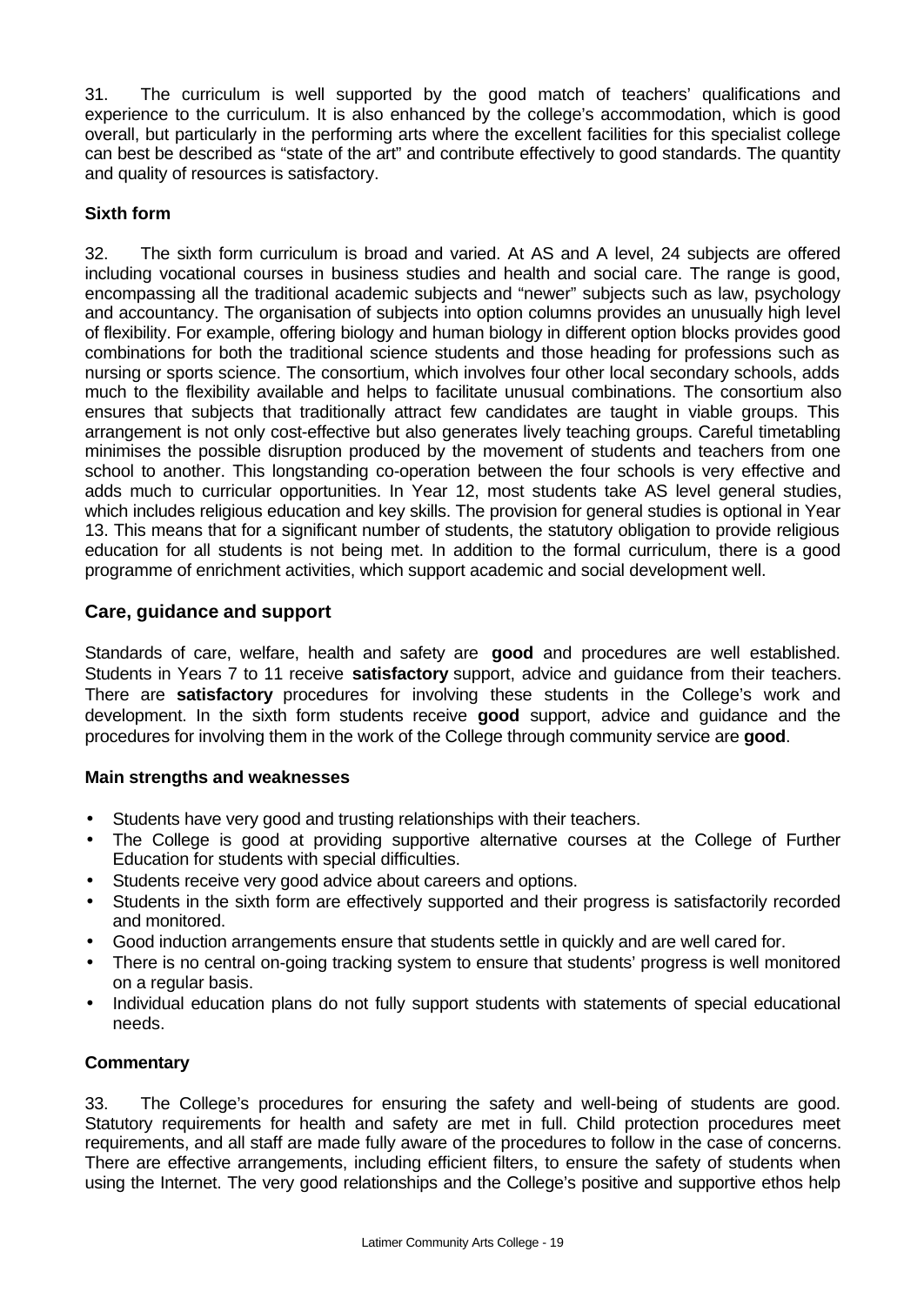to raise students' self-esteem and confidence. This makes a strong contribution to their personal development.

34. Students feel secure that the staff know their achievements and personal development and support them well. However, in Years 7 to 11 the College has not put in place a central and consistent tracking system to assess students' academic progress and to closely monitor individual targets. The achievements of students with a special affiliation for the arts are not being formally tracked as a group to support their individual needs. This is limiting teachers' knowledge of students' progress and does not support the raising of standards.

35. There are good induction arrangements for Year 7 students and this ensures that they are well supported and helped to settle quickly into secondary education. Students are well advised when making their choices of subjects to study for GCSE examinations, with parental involvement and arrangements made for one-to-one consultations between students and teachers. The provision for Careers education is very good and supported well by the Connexions service and opportunities for work experience and Young Enterprise.

36. The College provides very good support, often in partnership with the Colleges of Further Education, for those students who have been, or are in danger of being, excluded from college. A number of students attend courses such as motor vehicle maintenance, electronics and hairdressing on some days during the week, and this has successfully integrated them back into a learning environment. The college takes prompt action to deal with any instances of bullying or racial harassment and ensures that appropriate support is provided for students.

37. Assessment arrangements for Year 7 students with special educational needs are extensive and of good quality. However, subsequent arrangements vary in effectiveness. Students' learning and behaviour targets lack precision and are often repeated from year to year. Assessment data and targets are circulated to all teaching staff. However teaching staff are not provided with strategies to enable them to effectively interpret the data or implement the targets.

38. Students appreciate the fact that their views matter in shaping the College environment, and they value the College Council and membership of the Kettering Youth Council as the student voice. The Council is well organised by a sixth form tutor and a student chairperson with representatives from each year group, and many of their suggestions have been acted upon. These have included improvements to the cost of food in the canteen. However, students are concerned about the long queues at lunchtime, the lack of student lockers and unpleasant toilet facilities and these issues remain unaddressed.

### **Sixth form**

39. The very good relationships which students establish with teachers on entry to Year 12 are well maintained throughout the sixth form. Students are well supported through good induction arrangements into their sixth form studies and they appreciate the well informed advice and guidance they receive for individual courses. The head of the sixth form provides students with good and up-to-date guidance on managing the demands of A-level courses. Form tutors know their groups of students very well and they provide good pastoral support for them. Students speak highly about the support they receive and feel that the staff always make time for them. They value the regular one-to-one sessions with their subject tutors and the regular opportunity to discuss their work. The College places a strong emphasis on the commitment of students and provides good assistance and support to those who are in difficulties with their chosen subjects. Students sign an agreement with the College and this provides them with very clear guidelines about their role and responsibilities as members of the sixth form.

40. Through community service and membership of committees students have a strong voice in the life of the College. Students' views are taken seriously and they have influenced a number of improvements to social facilities and extended activities.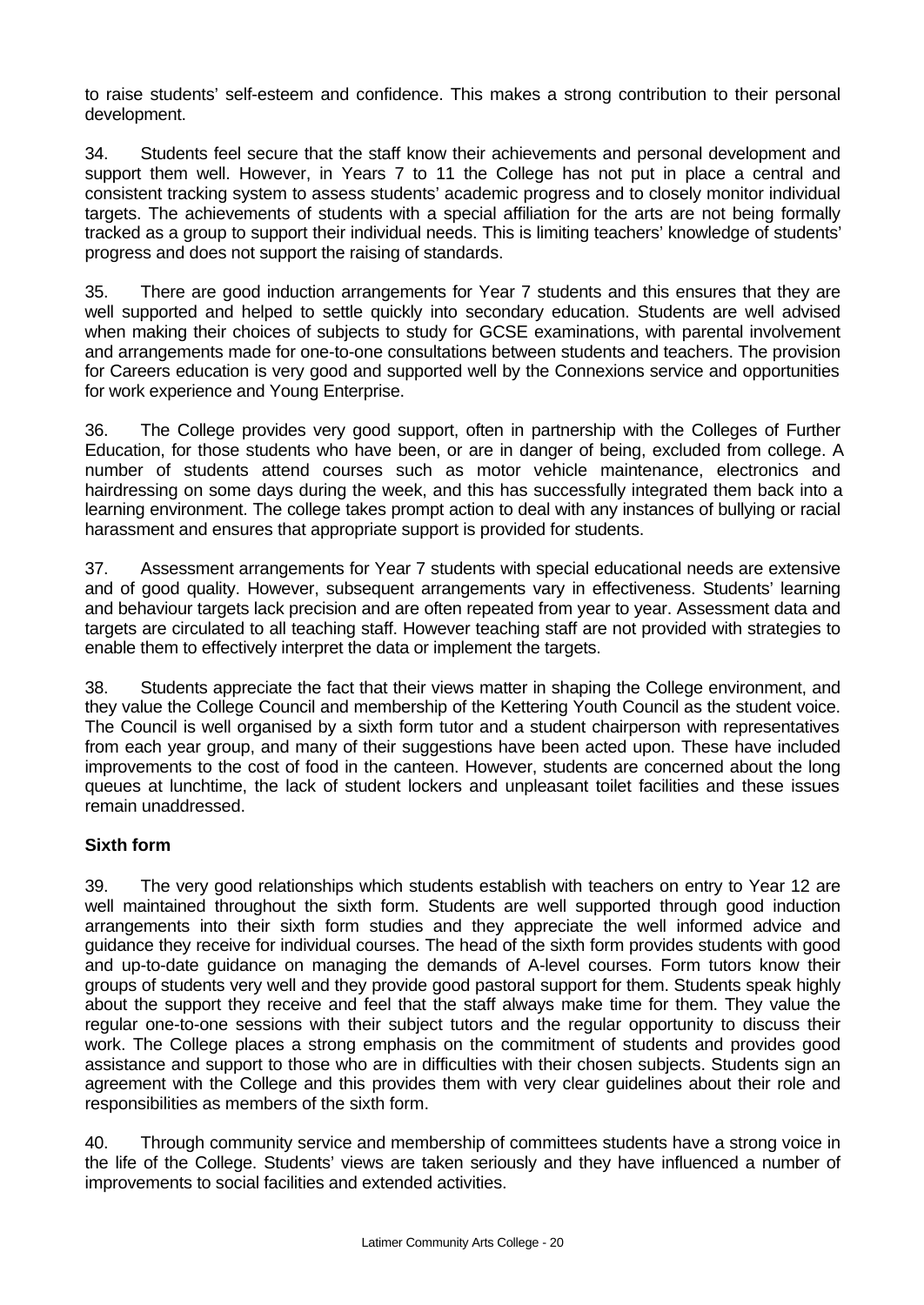### **Partnership with parents, other schools and the community**

There is a **very good** partnership with parents who hold the College in high regard. The **outstanding** community links and **excellent** partnership with other schools and colleges enrich the curriculum.

### **Main strengths and weaknesses**

- Parents are very supportive and have considerable confidence in the College.
- The welcoming nature of the College likened by parents 'to a primary school' encourages the strong partnership.
- The College provides parents with helpful information about the curriculum and organisation through regular communications.
- Reports to parents do not consistently provide sufficient detailed information about students' progress and what they need to do to improve.
- Excellent links with the community enrich the curriculum and the College has a very good partnership with a wide range of businesses and industry.
- Strong curricular links are well established with the primary schools and Colleges of Further Education.

### **Commentary**

41. The contribution of parents to the work of the College is good and has an impact on students' achievements. A significant number of parents attend after college courses organised by the Lifelong Learning Service and some students and parents learn alongside each other. Summer schools are successfully organised and The Masque Performing Arts Centre is a catalyst for the whole community. Some parents provide valuable help with extra-curricular activities and assist when students go out on trips. Two members of the local community provide regular valuable help to support the design and technology curriculum. The Latimer PTA is an active group of parents who support the College well by arranging a number of social and community events to raise considerable extra funding. The College seeks parents' views through questionnaires aimed at particular year groups and many parents respond positively.

42. The College provides good and helpful information about the curriculum and organisation on a regular basis and parents appreciate the monthly newsletters. Some parents do not feel well informed about their child's progress. Inspectors agree that the reports are inconsistent across the year groups and do not always relate clearly to progress in learning for individual subjects. Targets for improvement are often insufficiently detailed to ensure that students and parents clearly understand what needs to be done to improve. 'Keep up the good work' does not sufficiently point a student towards improving their progress in a subject.

43. Parents are kept informed of developments regarding the support and progress of students with a statement of special educational need. They are involved with the annual reviews of their child's statements.

44. Community links are outstanding and the College prides itself on being at the heart of the community. The Masque Performing Arts Centre and the sports facilities are in constant use by a large number of people from the local community. Students in Years 7 to 13 benefit from the expertise of adults with extensive industrial and craft experience and highly qualified engineers who offer regular services to the College to support courses in design and technology. Students relate very positively to the excellent support of mentors from industry who are successfully enabling them to stay on at college. Strong links with the church provide good additional learning experiences for students, and a range of church activities make use of the College facilities.

45. There are excellent and well managed links with other colleges. The arrangements for shared provision, training opportunities and curricular expertise with local infant, primary, secondary and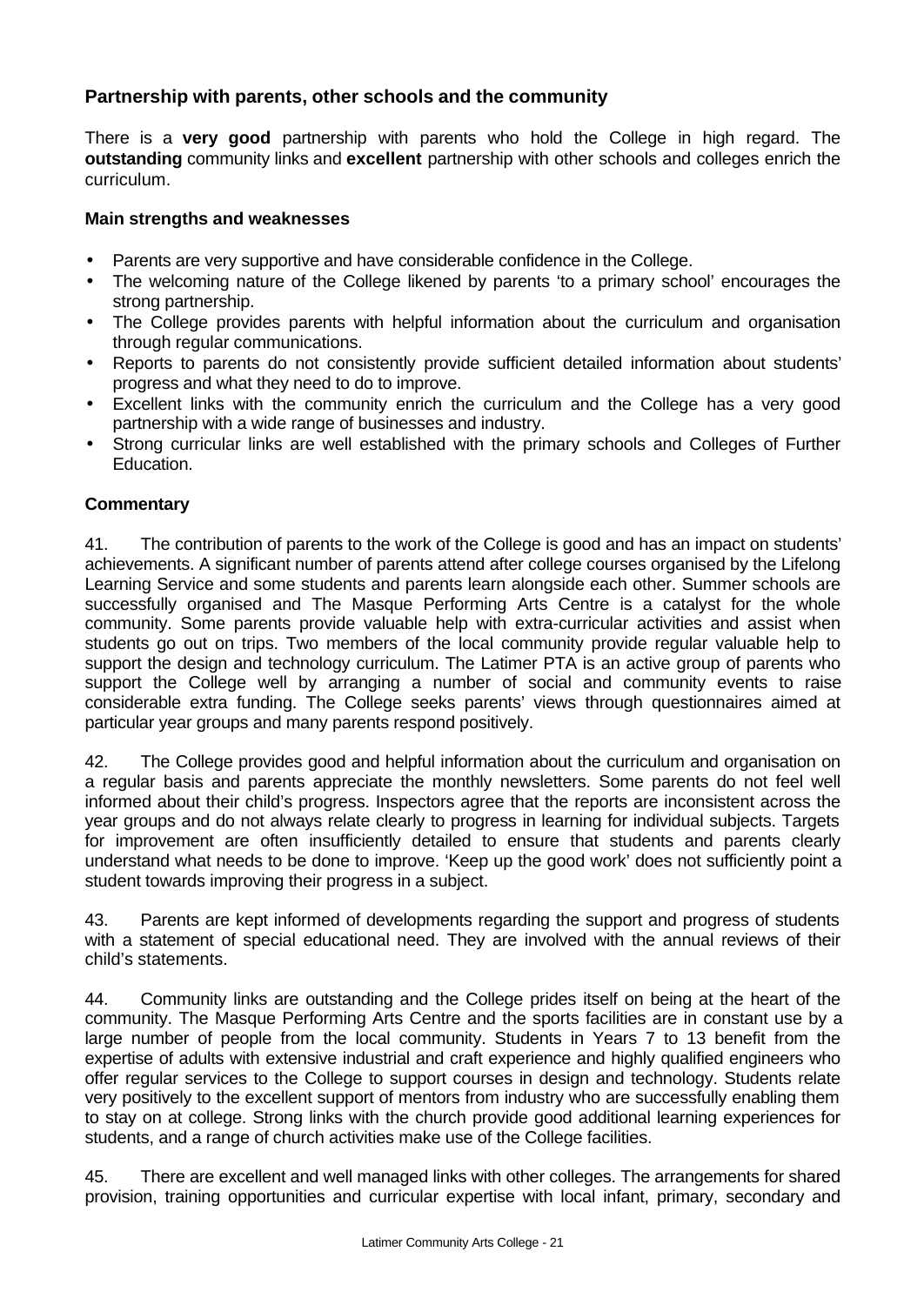special schools is very effective. A particular strength is through the College's Advanced Skills Teachers who provide regular teaching and learning support to other colleges, primary and secondary schools in English, drama and dance. In the sixth form there are long-standing arrangements with four other schools to cover combinations of AS/A2 levels and shared 'A' level teachers for minority subjects. Generally this works well and adds to the flexibility of the curriculum and allows a wider choice of learning programmes. Very close links with Tresham College and Moulton College make very good provision for disaffected students and successfully provides them with an alternative curriculum which is very well managed.

### **LEADERSHIP AND MANAGEMENT**

Overall, leadership and management are **satisfactory**. The governing body of the college has many strengths but governance is unsatisfactory due to ongoing breaches in statutory requirements which were raised in the previous inspection report. The leadership of the headteacher is satisfactory overall; particularly noteworthy are his vision, sense of purpose, high aspirations and strategic planning. The leadership of key staff and the effectiveness of management are satisfactory.

### **Main strengths and weaknesses**

- The commitment and ability of the governing body helps shape the vision and direction of the college; and provides challenge and support to the senior management team.
- Financial management and application of the best value principles are very good.
- The college has a clear focus on developing workforce capacity through consistent performance management, coaching, professional development and induction systems. The governing body has failed to ensure that the college fulfils some of its statutory duties.
- The college does not make sufficient use of performance data to review achievement of specific groups of students, set appropriate individual targets or track students' academic progress.
- The new approaches to improve teaching and learning are not fully embedded throughout the college.

### **Commentary**

46. The head teacher is a powerful driving force within the college and wider community and he has concentrated on the development of leadership teams throughout the organisation and the improvement of teaching and learning. The governing body shares his vision for a college that enables all students to achieve irrespective of background. They challenge and support the college through excellent communication structures and effective procedures. However they have been unable to ensure all sixth form students study religious education according to the locally agreed syllabus and that all students participate in a daily act of collective worship. Whilst they have ensured that the college provides all National Curriculum subjects and have assured all programmes of study are in place, citizenship currently does not meet the statutory requirements in Years 7 to 11.

47. The work of the senior management team has been recently refocused to increase their efficiency in supporting and challenging middle leadership. However, as yet their work lacks consistency. Staff relationships are very good and characterised by mutual respect and a shared understanding by all academic, pastoral and ancillary staff of the need to constantly improve the quality of teaching and learning to raise attainment.

48. Leadership by middle managers is inconsistent. It ranges from very good in English, science and drama, to unsatisfactory in mathematics, citizenship and chemistry in the sixth form and broadly reflects to quality of teaching and levels of achievement in these areas.

49. The quality of management is satisfactory overall. College self-evaluation procedures are in place that monitor performance and review patterns of attainment in national tests and examination results across all subjects. These outcomes are very closely linked to the way the performance of teachers is managed. There is as yet no system to collate information about students' progress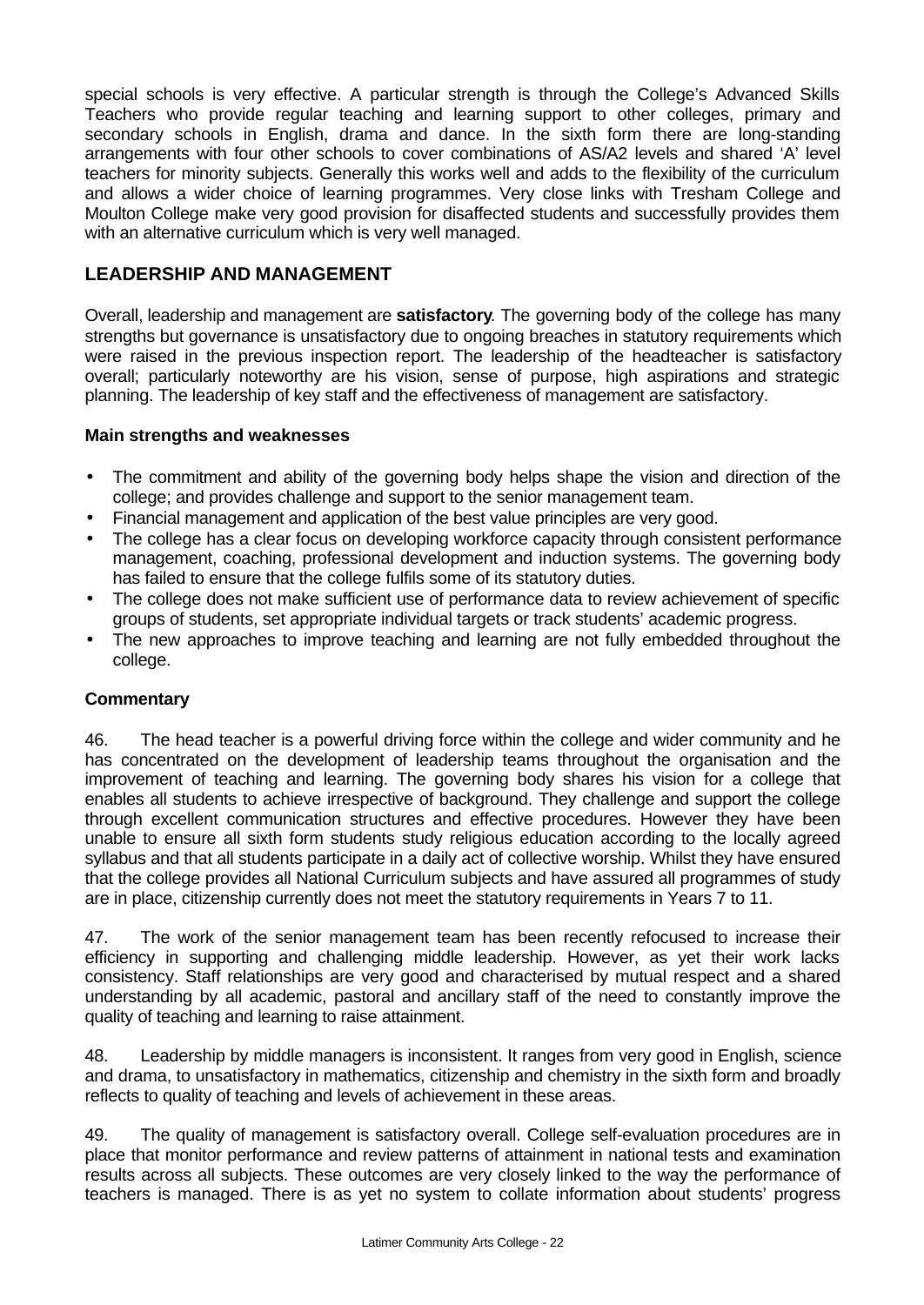across the different subjects regularly throughout the college year. Heads of departments and pastoral staff can not monitor the progress of individual students and groups of students on a regular basis.

50. Structured systems for managing the performance of teachers are in place and teachers' targets are annually reviewed. However a lack of regular, rigorous monitoring of teaching by middle leaders is hindering the spread of best practice and failing to identify important weaknesses. Professional development is well led and very effective. External providers, advanced skills teachers and experienced members of staff are well used, particularly where underachievement has been identified, to coach and support staff. A rolling programme of subject heads joining the senior management team is improving their understanding and skills as middle managers, as is the internal leadership-training programme.

51. The college improvement plan is thorough and detailed. It clearly identifies college priorities and how they are to be achieved. Very efficient financial planning processes and administrative procedures are in place that support the college's priorities and strategic planning. The college is undertaking considerable capital build, and through the skills of an experienced finance manager working closely with the governors and head teacher, the college has maintained a balanced budget and ensured that the principles of best value are understood and applied. The income per student, whilst high, is acceptable when compared with the similar colleges. The college provides satisfactory value for money.

52. The newly appointed special needs co-ordinator has a clear understanding of the future needs of the department. The strategic plan for the department's future is wide ranging and accurate. Of particular note is the intention to strengthen links with other schools to facilitate the exchange of best practice. The number of students on the special needs register is significantly above the national average for schools of this type. This is a consequence of the college's definition of students who need support. The college is generous in its definition but needs to consider the resources and staffing necessary to support it effectively.

### **Sixth form**

53. Leadership and management in the sixth form are satisfactory. The head of sixth form provides sound leadership for taking this area of the college's work forward. He has a clear view for the way ahead and is actively developing links that will enhance provision. He is supported by a team of committed sixth form tutors and member of the leadership team. There are good links with the other local sixth forms, Connexions Service, Further and Higher Education and local businesses to help students to identify their best routes forward. A strong feature is the extent to which the college works with four other sixth forms to provide flexible provision around the needs of the students, despite the staffing and timetabling challenges that this presents. There is good provision of A and AS courses and a steadily increasing range of vocational opportunities. The head of sixth form maintains a focus on pastoral management and the achievement of individual students, with prior performance and current achievement in class being used to assess progress and set targets. Regular monitoring systems are in place but the under-performance in mathematics and chemistry has not been tackled effectively Overall costs for the sixth form are cost effective. The governing body is aware that effective post-16 provision is vital to its future success and has been carefully managing available resources in order to be in a position to secure future developments. This is clearly indicated with the proposed build of the new sixth form centre.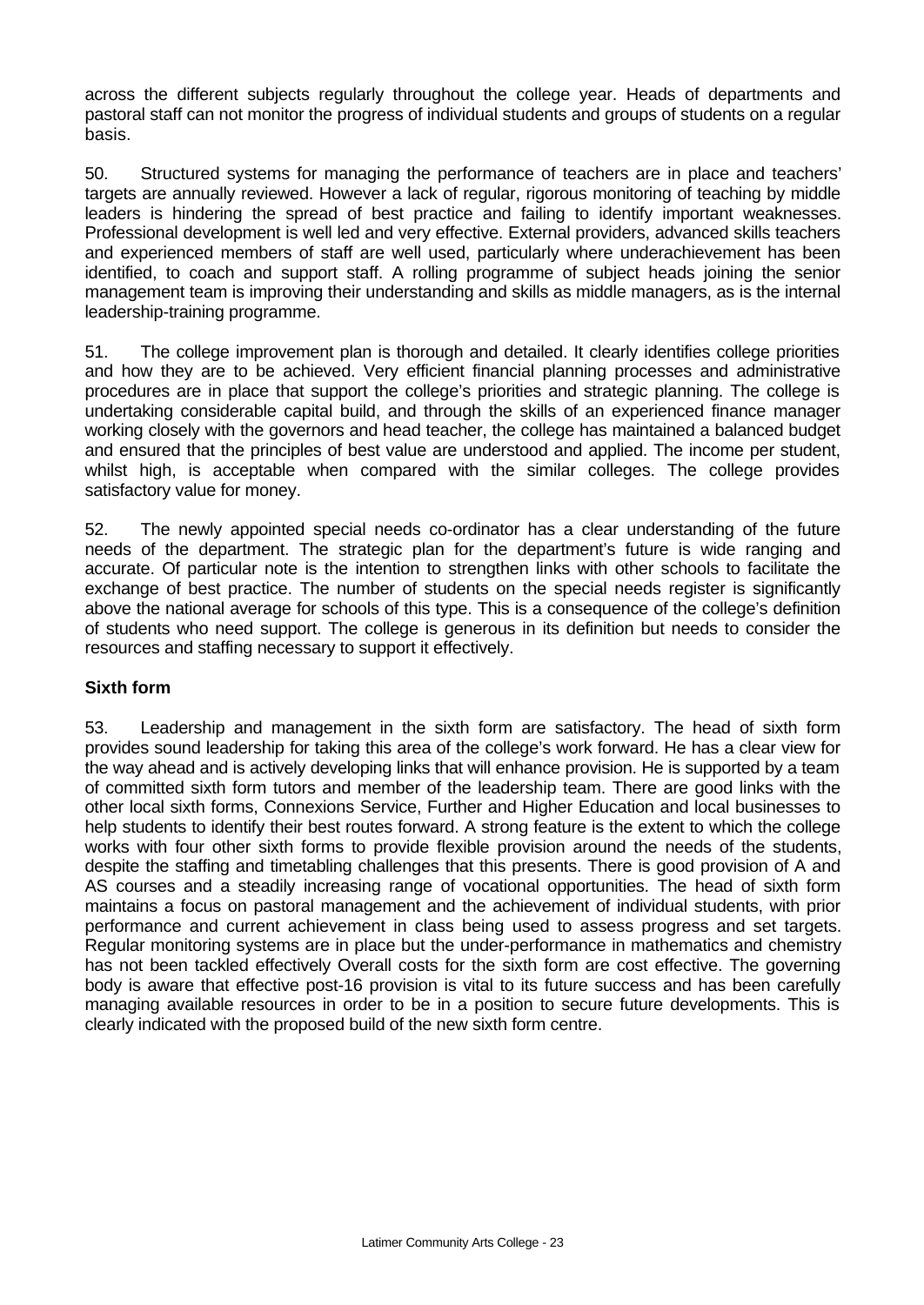### **Financial information**

### *Financial information for the year April 2002 to March 2003*

| Income and expenditure $(E)$ |           | Balances (£)                     |
|------------------------------|-----------|----------------------------------|
| Total income                 | 3 633 870 | Balance from previous year       |
| Total expenditure            | 3748189   | Balance carried forward to the i |
| Expenditure per student      | 3 4 0 7   |                                  |

| Income and expenditure $(E)$ |           | Balances (£)                        |         |
|------------------------------|-----------|-------------------------------------|---------|
| Total income                 | 3 633 870 | Balance from previous year          | 349 570 |
| Total expenditure            | 3748189   | Balance carried forward to the next | 207 300 |
| enditure per student         | 3 4 0 7   |                                     |         |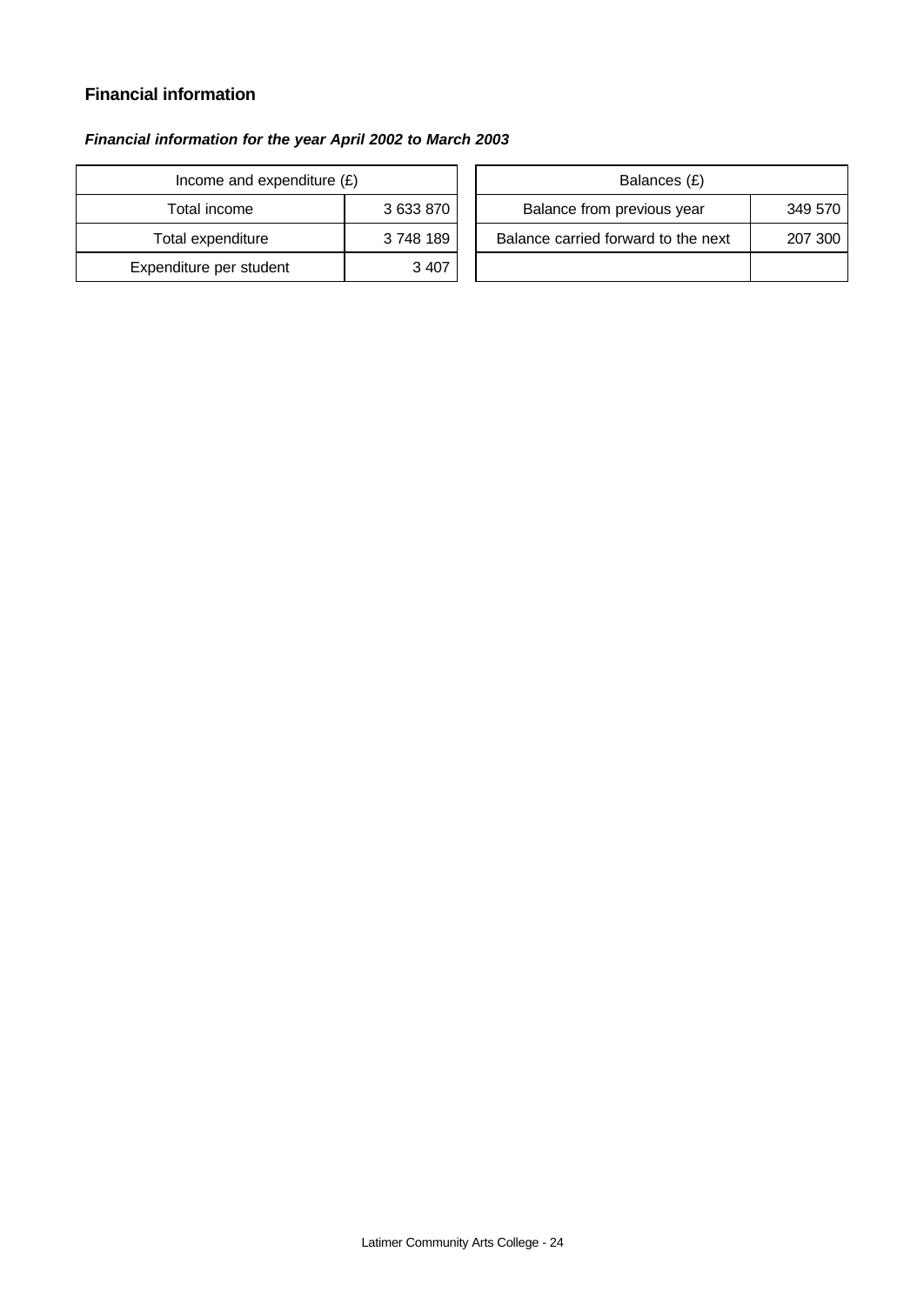# **PART C: THE QUALITY OF EDUCATION IN SUBJECTS AND COURSES**

### **SUBJECTS AND COURSES IN KEY STAGES 3 AND 4**

### **ENGLISH AND MODERN FOREIGN LANGUAGES**

### **English**

Provision in English is **good**.

### **Main strengths and weaknesses**

- Teaching and learning are good in Years 7 to 9 and in Years 10 and 11.
- The Key Stage 3 literacy strategy has been introduced well in the planning of lessons, as well as in programmes of work, and the breadth of curriculum opportunities offered is to students is good.
- Leadership of the subject is very good and it is managed well.
- Standards of speaking are lower than those in reading and writing.
- Students do not always write fully enough in timed conditions.
- Students are insufficiently independent in their work.
- Accommodation is very good and resources good.

### **Commentary**

54. Current standards in English are average by the end of Year 9, but are above the national average by the end of Year 11. In the 2003 tests in Year 9, results were below average, but work seen during the inspection indicates that standards in the current Year 9 are average. In Year 11, examination results in 2003 were above average and this level was reflected during the inspection. Students' achievement is satisfactory by the end of Year 9 and it is frequently good in lessons as teachers increasingly use the Key Stage 3 literacy strategy well. It is good by the end of Year 11, when measured against national standards, the level with which students enter the college and the level attained in Year 9 tests. It is clear that both standards and achievement are improving steadily, largely because of the level of stability in the department, after several years of disruption caused by absence and the need for supply staff, good teaching, good curriculum planning and very good leadership of the department. The trend in English has been a rising one at Year 11, both in English and English Literature, with little difference in the performance of boys and girls. There is, however, good stimulation and extension of the smaller than normal proportion of higher attaining students. Most students with special educational needs and those few for whom English is not a first language achieve satisfactorily in both English and English Literature.

55. Good curriculum development in the subject uses the Key Stage 3 literacy strategy well to plan good coverage of literacy targets. The head of department has produced thorough and detailed plans for all years, prompted by the literacy strategy and new examination programmes. These are ensuring improvement in the quality of work in English and English Literature, since the plans make good use of literature as a tool for the teaching of English. The department provides very well for activities outside normal lessons. There is a wide range of intervention and revision classes, in the evenings and in the holidays. Extension classes and activities are provided to stretch and stimulate the higher attaining students. There are many theatre trips and visits to support students' learning, a celebration of National Poetry Day and the establishment of a Carnegie Award reading circle. The work of the department contributes very well and significantly to students' spiritual, social and cultural development, particularly in its attention to the main concepts of citizenship and the abstractions and emotions dealt with in literature. Students in Year 9 were observed working on 'Twelfth Night' with interest, understanding and a good appreciation of the characters and humour of the play.

56. Students' speech is the weakest of their literacy skills. Students contribute readily in lessons, but often find it difficult to express themselves coherently, in a sustained fashion. Vocabulary is often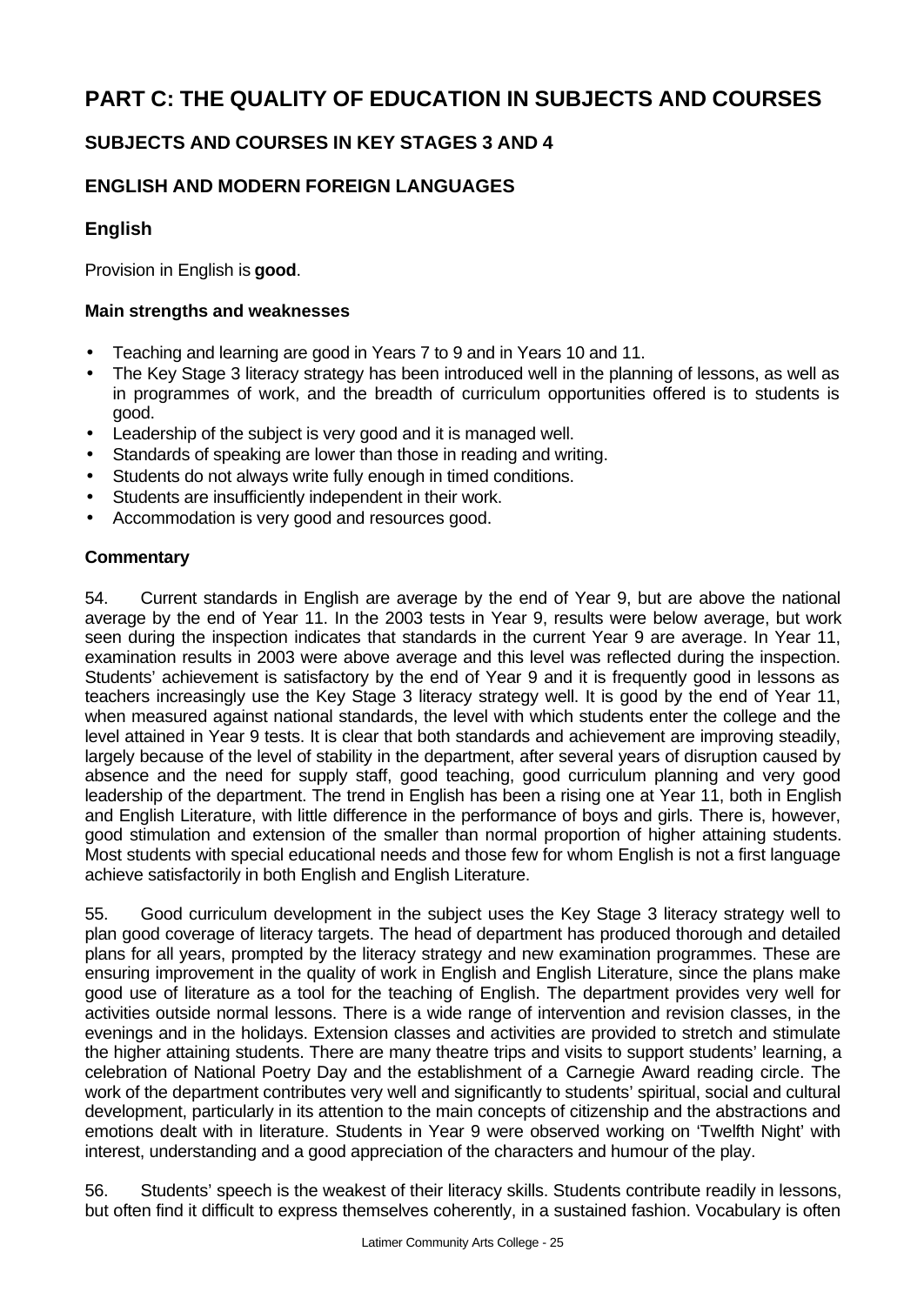over-colloquial and sentence structure inaccurate. Students have little sense of the purpose for which they are speaking and the appropriate style to use for the occasion. They listen well, in general, and absorb what their teachers say. Reading skills are generally sound and many students read fluently, though they are less able to read for comprehension and to draw inferences from what they read. However, they do not present what they read with expression when reading aloud, although teachers plan and use many methods to help them to improve. Most students are able to write in a wide range of styles for many purposes. Teachers use homework well to enable students to complete longer pieces of work, such as coursework. Some very good coursework was seen in Years 10 and 11, such as work on 'Lord of the Flies', 'The Crucible' and 'Frankenstein', as well as students' work on advertisement, travel brochures and other media. However, when written work is done in lessons, students lack the urgency and energy to complete enough written work in the allocated time, so not taking advantage of the opportunities to practise in readiness for test and examination conditions. Standards in Years 7 to 9 are rising to match those at the end of Year 11, now that the disruption in teaching suffered earlier, particularly by the younger classes, has been stabilised.

57. The quality of teaching and learning of English is good overall, with many very good features. No unsatisfactory lessons were seen during the inspection. Teachers are very strong in subject knowledge and show good competency in literacy skills; they plan lessons well to provide for the needs of all students and provide them all with a very high level of encouragement. Methods used are productive, varied and interesting, incorporating successfully features of accelerated learning and ways of stimulating concentration, such as the practice of 'Brain Gym'. Classroom management of students' behaviour is good, resources and classroom assistants are used wisely and well. In many lessons, there is insufficient support assistance to help teachers deal with students with behavioural problems, resulting in some disruptive and distracting behaviour. Teachers set and mark homework regularly and productively. They do not always, however, ensure that students work with sufficient independence, without too much reliance on teachers' input, and with a good pace when tackling written work in class.

58. The committed team of teachers is very well led by the head of department, who has a clear understanding of how the subject can improve further, is making very effective innovations to the curriculum and presents a very good role model to both staff and students. She ensures that students' work is carefully monitored and their progress analysed, tracked and targeted, in a determination to ensure that standards improve even further, so that management of the subject is good. A measure of her successful leadership is the strong, collaborative team of teachers she has built, after a long period of disruption through absences. Wherever possible, especially in Years 10 and 11, students are assigned to groups appropriate for their levels of attainment and those in need of help, such as those with special educational needs or those who speak English as an additional language, are quickly identified and given extra support by teachers. Higher attaining students are encouraged to strengthen their skills through extension work. As a result of these factors, improvement in the quality of provision for the subject since the last inspection has been good. The good curriculum plans for all years, the measures put in place to ensure stronger speaking skills and the raised standards by Year 11, added to the improved use of assessment of students' progress, are all moving the subject forward well.

59. The department's suite of teaching rooms provides very good accommodation and resources for the subject are good. ICT is being used well in the teaching of English and in helping students to improve their literacy skills.

### **Language and literacy across the curriculum**

60. The college is well aware of the need for the national literacy strategy to be widespread throughout the college and has taken many steps to ensure that all curriculum areas of the college are aware of and involved in the need to raise standards of literacy. Many of these measures, through the action taken to promote them by the co-ordinator for literacy, are beginning to have an appreciable effect on whole college literacy. Already, there is some good practice evident in art and design, drama, design and technology, music and religious education, as well as in English. Audits are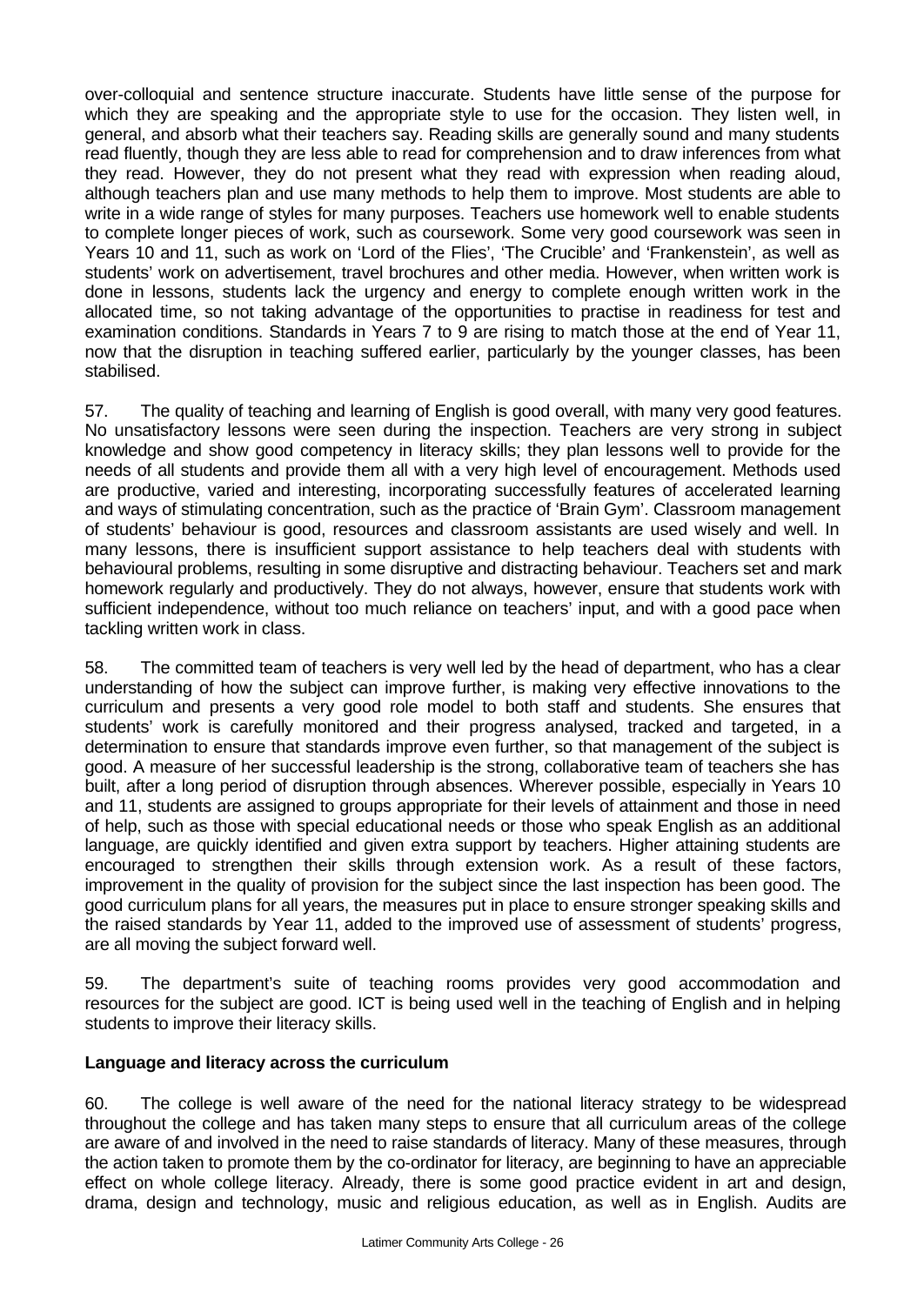regularly made of all subjects' progress and each department has a member designated to promote literacy skills. Strong support is now offered to students entering the college with levels of literacy below the national average. Teachers are now becoming aware of the demands and advantages of promoting literacy in their own subjects.

#### **Example of outstanding practice**

**In a Year 11 lesson on Lord of the Flies, inspirational teaching arouses intellectual curiosity and is an excellent preparation for individual essay work**

Planning for this class of high attaining students focused on engaging students' interest and arousing their intellectual curiosity. A short, brisk starter activity proved very useful in reinforcing students' knowledge of Jack and Simon's roles in the novel. Pair work on Simon's importance in the novel was fast-paced and elicited very good, informed personal response. A striking ingredient of the lesson was the teacher's ability to inspire and enthuse students, using very good dramatic presence and much well directed energy. In the main task, that of close linguistic study of passages connected with Simon, previous very good teaching was obvious in students' knowledgeable use of literary terms and styles. The teacher's expectations of the students and the level of challenge they were offered resulted in students sparking each other off and working with absolute concentration. Students were totally involved and loving their own ability to learn and explore. Altogether, an excellent lesson in its preparation for individual essays on the use of language in the novel.

To replicate this lesson a teacher must have outstanding knowledge of their subject, high expectations of what their students can achieve, the ability to plan a complex and challenging lesson and excellent management skills.

### **Modern foreign languages**

Provision in modern foreign languages is **satisfactory**.

### **Main strengths and weaknesses**

- The department is well led and works as a team.
- German is well taught and students achieve well
- Students do not have the resources to work to best effect on their own.

### **Commentary**

61. GCSE results in 2003 from full course candidates were slightly below the national average in French but above it in German. The highest grades in GCSE were reached in both languages. These results were below average for the college but not so far below as some other subjects. In relation to their other subjects boys did almost as well as boys did nationally, but girls did not do so well as other girls.

62. All students take French up to the end of Year 10, and most do so through to GCSE. Some special needs students take an Entry Level examination in French before moving on to a vocational course in Year 11. Others take a GCSE short course, in which C grades are accessible. Higher attaining students in top sets take German in addition to French from Year 8, dividing the available time between the languages. These students respond well to German perceiving access to the second language as a privilege. They achieve well in the limited time available (half that allowed for French taken as the only language) and they come close to the average national standard by the end of Year 9. Standards in modern languages overall are average and overall achievement is satisfactory, though there some special needs students who do not achieve as well as they should in Year 7 because there are too many of them taught together along with other students. Higher attaining students in Year 9 have begun work on past tense verbs but this is not yet secure. Full course classes seen in Year 11 in each language were learning well in response to good teaching. Ten of them were taking both languages on a reduced time allowance, achieving well. This is more than in most schools and represents the special provision made for gifted and talented linguists.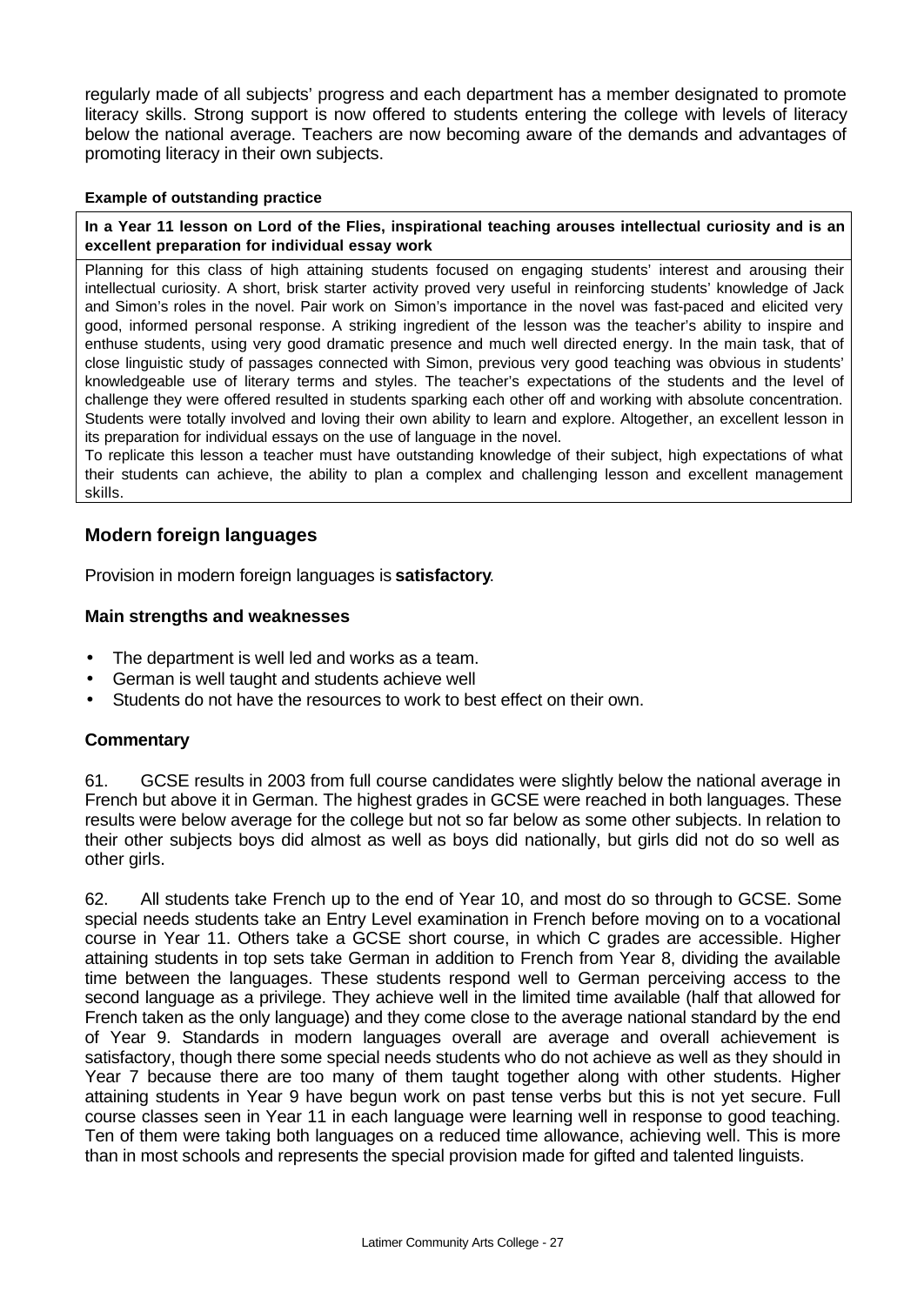63. Teaching and learning are satisfactory. Teaching is at its best where teachers make good use of their language skills, carrying students with them by force of personality even when the latter are too lazy to be bothered. This is especially true of boys, who outnumber girls in the college. Lessons are well planned and take account of the new national strategy for students age 11 to 13. Teachers manage students well and relationships are good, which leads to good learning by the more motivated students. The department has ready access to a computer suite and technician support. One Year 8 ICT lesson was seen in which students made satisfactory progress both with their French and with their computer skills. Students with special needs normally learn as well as others, especially in listening and speaking. High attaining students in one Year 9 French lesson were insufficiently challenged and their achievement in that lesson was unsatisfactory. This is why overall standard are not better than average despite students' willingness to learn. The college does not offer sufficient support for students to work on their own because they do not have books of their own.

64. The Head of Department has been in post for a number of years during which standards have risen. Progress since the previous inspection has been satisfactory. The strength of management is computerised use of assessment data to track students' progress, but it is not supported by a whole college culture of targets and review of progress. Lesson planning is secured in schemes of work and overarching policies. The college provides opportunities for students to experience France and Germany directly through study visits and other trips.

### **MATHEMATICS**

Provision in mathematics is **unsatisfactory**.

### **Main strengths and weaknesses**

- The modular GCSE course is improving provision, particularly for higher attaining students.
- A significant proportion of teaching is unsatisfactory.
- There is a fair proportion of good teaching, often linked to the use of computers; some teaching is very good.
- Much teaching focuses on developing students' skills rather than their understanding.

### **Commentary**

65. Overall, standards in Year 11 are broadly in line with national averages, but achievement is unsatisfactory.

66. In the past, students' performance in national tests at the end of Year 9 has been close to the national average. There was a jump to a higher level in 2002, but this was not sustained in 2003, so the trend since the last inspection is broadly in line with the national trend. Compared to the attainment of students in similar colleges, results were generally very high in 2002, but very low in 2003. Standards in lessons now are broadly in line with the national average. In Years 7 to 9, many students in the past have achieved results in line with their capabilities, and many are now demonstrating knowledge and skills in their lessons in line with their capabilities, but there are significant numbers who do not. For example students in a higher attaining set in Year 9 did not have a secure knowledge of standard formulae for areas of common shapes and were unable to understand or apply a formula for the volume of a prism.

67. The proportion of students gaining GCSE grade A\* to C has risen considerably over the last few years, but remained below the national average in 2003. For a number of years many students have achieved lower results in GCSE mathematics than would have been expected from their performance in their other subjects. However, in 2003 most students capable of achieving a higher grade GCSE did gain at least a grade C. The attainment of students currently studying for GCSE is in line with the trend of a rising proportion of students gaining grade A\* to C. While progress on this modular course holds promise that underachievement is lessening, particularly for higher attaining students, it is not yet eliminated. For example, many students carrying out a GCSE coursework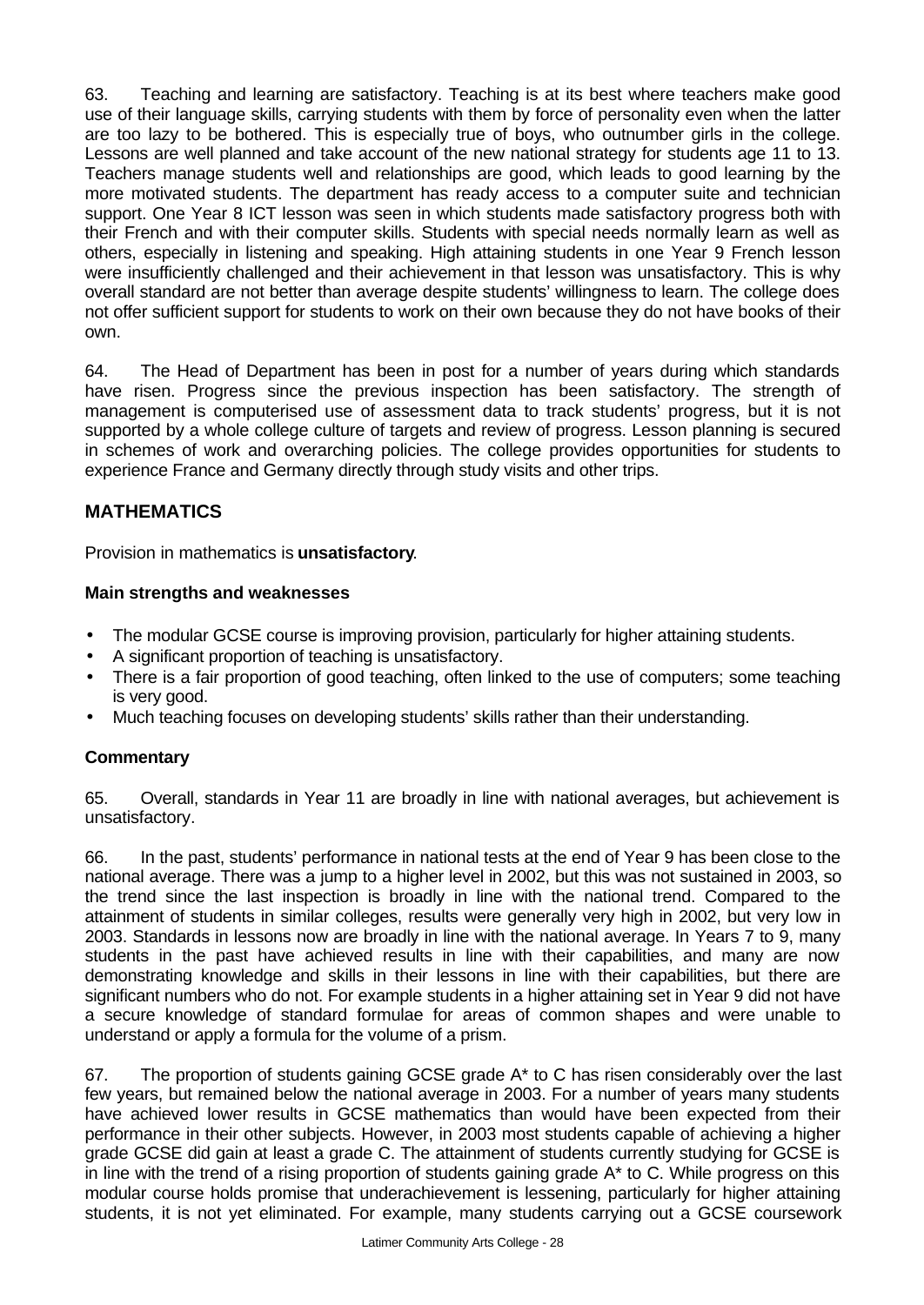investigation over several days were making reasonable progress on the investigation itself. However, they had only a relatively limited understanding of how they could write up their work to demonstrate their abilities across the required range of problem-solving skills including making and monitoring decisions, communicating and reasoning mathematically.

68. Overall, teaching and learning are unsatisfactory. All teachers plan well, select clear learning objectives and pay good attention to key vocabulary for all their lessons. In some lessons learning is good because the teacher's explanations are very clear, and are coupled with high expectations of work and behaviour. In others, learning is good because the use of portable computers or the adjacent computer suite enables students to practise their skills quickly and easily, in a situation where they can discover and correct their mistakes immediately without feeling they are failing. Occasionally, there is very good teaching. This occurs, for example, when the teacher asks a challenging question that makes students think hard, but organises them into pairs or small groups so that they have the chance to discuss their ideas with others and do not feel isolated and exposed if they cannot answer confidently first time. The subsequent interchanges between the teacher and the class enables explanations to be pitched at exactly the right level to ensure students understand the work.

69. Unsatisfactory teaching arises either when explanations are not clear, or when the teacher does not fully manage students' behaviour, or from a combination of both factors. In addition, in many lessons, teaching is too tightly focused on ensuring that students can carry out mathematical routines or techniques. Not enough attention is paid to ensuring that students understand the mathematical ideas that lie behind the techniques, and how ideas and techniques from different topics relate to each other. Over the medium term, this means that students struggle to remember increasing quantities of isolated facts and skills, leading to misunderstandings and errors. Homework is set and marked throughout, but only some classes have rigorous routines for ensuring that it is always set and completed to a high standard, and that the information teachers gather when marking students' work influences their teaching in subsequent lessons. Assessment generally is satisfactory, but students working on extended investigative tasks for GCSE coursework have a relatively limited appreciation of how they can improve their work to meet the requirements of GCSE assessment at higher standards.

70. Leadership and management are unsatisfactory. Nevertheless, staff are committed to the college, working very hard for the benefit of students, and a number of developments are improving provision. The most successful so far has been the introduction of the GCSE modular course, and this is being enhanced by further developments in homework. Attention to the National Strategy for Key Stage 3 and the departmental system for tracking students' progress term by term are improving provision in Years 7 to 9. Senior managers have identified shortcomings in the department and have taken actions to tackle these difficulties. These actions have resulted in improvement, but have not yet impacted sufficiently on teaching or achievement. Overall, therefore, department leadership has been ineffective in improving all students' achievement to satisfactory levels, and this is partly because of weaknesses in the management use of data to raise expectations.

71. The mathematics department has a specialist learning support assistant, who makes a good contribution to the learning of lower attaining students. It has good accommodation, and makes good use of a set of portable laptop computers and of access to the attached suite of networked computers.

72. Improvement since the last inspection has been unsatisfactory.

### **Mathematics across the curriculum**

73. Provision for numeracy across the curriculum is good. The use of mathematics in other subjects of the curriculum enhances students' learning, particularly in design and technology and science. The good provision arises from training for teachers of other subjects, the creation of a good policy and collection of examples, and close liaison between the college's numeracy co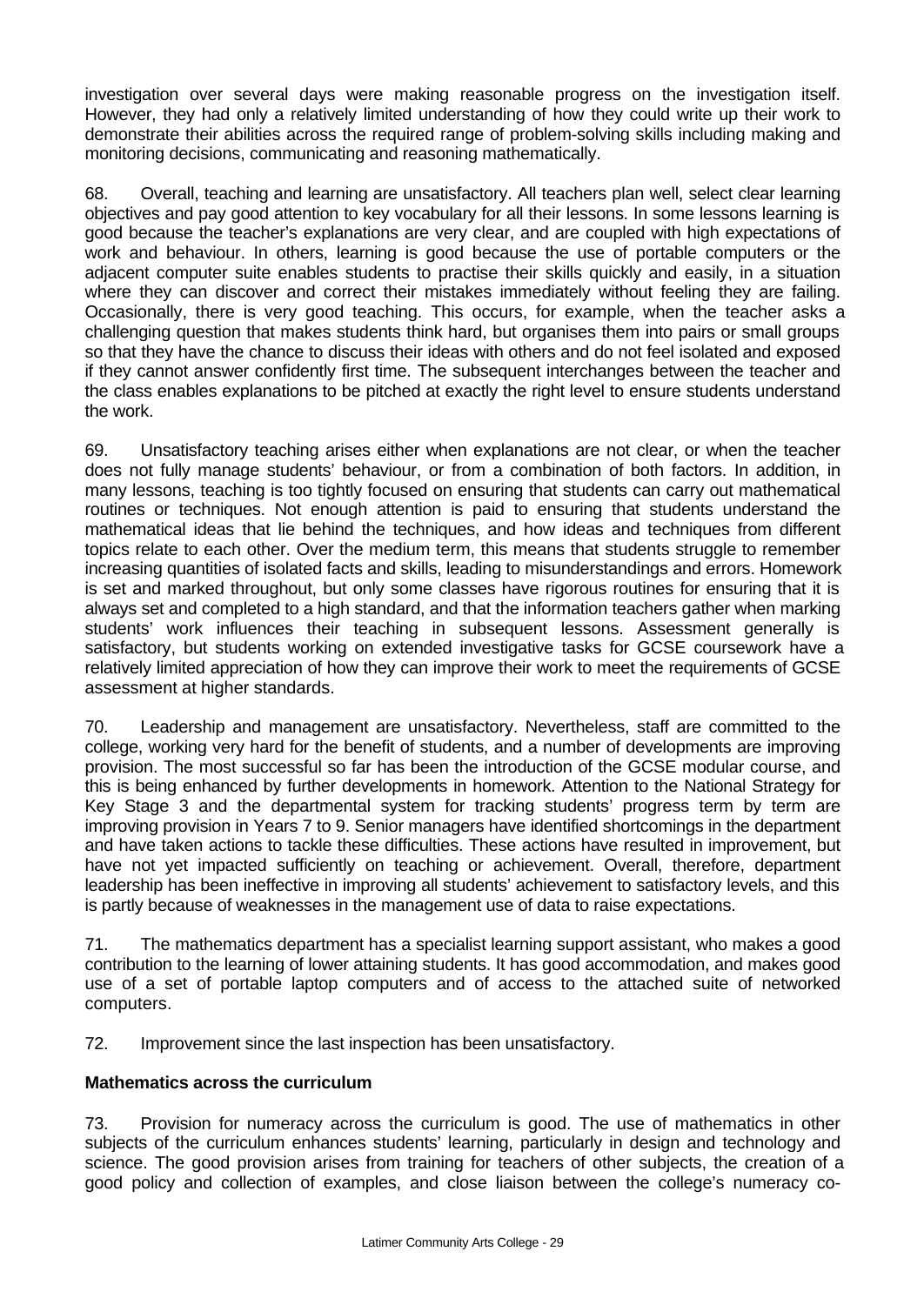ordinator and teachers in other subject departments that are major users of mathematics, to ensure that schemes of work are co-ordinated

### **SCIENCE**

Provision in science is **good**.

### **Main strengths and weaknesses**

- Imaginative and well-planned teaching is resulting in good achievement by all students.
- Very good leadership has established a strong ethos, effective teamwork and good management.
- Despite teachers' enthusiasm and expertise, lack of equipment is limiting students' opportunities to use ICT within the science curriculum.
- Assessment of students' attainment and progress is thorough but is not yet being used to set motivating targets for students.
- Marking of students' day-to-day work is patchy and sometimes cursory.

### **Commentary**

74. In 2002, results in the tests taken in Year 9 were above the national averages and well above the performance of students in other colleges who had similar prior attainment. In 2003, a weaker cohort of students, on average, matched the national performance. However, the proportion reaching levels expected of higher attaining students was above the national figure. Apart from the slight dip in 2003, standards have risen steadily over recent years and have consistently been above the standards attained in the other core subjects. Both boys and girls exceed the national figures for their gender. Standards evident in lessons, exercise books and internal test results confirmed the maintenance of this good attainment and indicated that the upward trend has been regained. The ease with which Year 9 students could relate animals' adaptations to life in extreme climates to the difficult concept of surface area, exemplified good standards.

75. When these students entered the college, their attainment matched the national average. The rise in standards evident by the end of Year 9 shows good achievement. Boys, girls, high and low attaining students, some with special educational needs, share in this improved performance.

76. Results in GCSE examinations have shown gradual improvement over the last three years. A marked rise in 2003, partly due to the introduction of a more appropriate syllabus, produced results that were above the national averages. Both the proportion of students gaining higher grades (A\* to C) and the overall pass rate (96 per cent of the year gained an A\* to G grade) exceed the national performance. When these students' results are compared to their attainment at the end of Year 9, they all show good achievement. Atypically, boys outperform girls, but both surpass their gender averages.

77. Evidence gathered during the inspection showed that standards are still rising and are above average. Year 11 students in a lower attaining group most with special educational needs and learning difficulties, showed great competency when setting up an experiment to compare the performance of different types of washing detergent. Their grasp of scientific method and the need to control variables resulted in a standard of work beyond that suggested by prior performance.

78. Teaching and learning are good. Of the lessons observed, none was unsatisfactory and over two fifths were very good. Good understanding of students' strengths and weaknesses enables teachers to plan lessons that are imaginative and very effective. Very good relationships are resulting in orderly classrooms and giving security to students, who respond with respect and consistently good behaviour. Increasingly effective use of modern technology (data projection) and well-supported practical work are enriching students' learning opportunities. These methods add clarity to the presentation of information and help to meet the needs of students who learn in different ways. They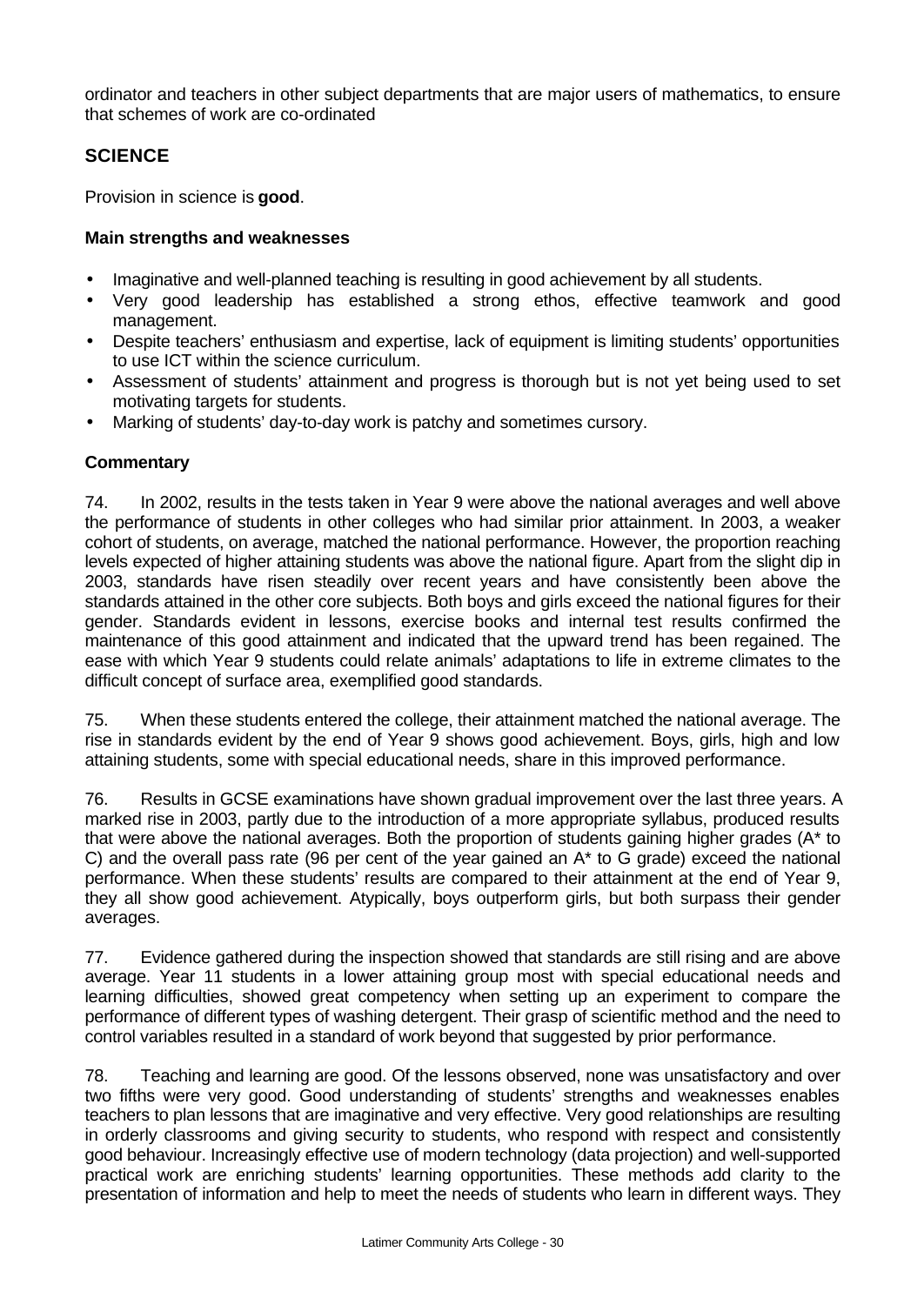also add a lot of interest and fun. All these elements were present in a very good lesson for a Year 7 class on the effect of high resistance in a wire carrying electricity. Students were entranced as gradually increasing voltage resulted in their wire first glowing and then melting. Their immediate understanding of how a fuse works was testament to the effectiveness of their learning. Very occasionally, lessons lack focus and do not achieve all the learning objectives.

79. Leadership is very good. There is high morale in the department and all staff, teachers and technicians, work together as a mutually supportive team, sharing fully the commitment to excellence. The present head of department (in post for the last two years), well supported by colleagues, has effected major improvements in most areas of the provision. Good management is now evident in the following developments:

- Significant improvements have been made to the curriculum. The national strategy for science has been successfully introduced and is already proving effective in the Years 7 to 9. The new GCSE course has already contributed to improved results. Increasing familiarity with the demands of the course offers good potential for a further rise in standards.
- Methods used to assess students' attainment and progress have been completely overhauled.
- Accurate and thorough data is now enabling staff to track each individual's progress and the effectiveness of their teaching.
- Support for new and inexperienced colleagues is exemplary.
- The provision for students with special educational needs is good. Careful variation in the degree of difficulty of task supports students in mixed ability classes in Years 7 to 9, whilst allowing them to enjoy the same opportunities as their peers. In Years 10 and 11, the setting system and careful deployment of teachers who are skilled in working with such students ensures that special educational needs are met.
- Very good technical support is enabling students to benefit from a rich variety of experimental and practical science.

80. Some aspects of management have not yet been successfully tackled. Students are not fully involved in assessment of their work and targets designed to increase individual motivation are not yet used. Citizenship has not been successfully incorporated into the science provision. Some teachers do not mark students' day-to-day work often enough or with sufficient rigour.

81. Although ICT is used extensively by teachers to enrich the quality of lessons, students' own direct use of computers and associated equipment (data loggers etc.) is unsatisfactory. There is not enough modern equipment or access to computers within the laboratories.

82. Since the last inspection there has been good improvement.

### **INFORMATION AND COMMUNICATION TECHNOLOGY**

Provision in information and communication technology (ICT) is **unsatisfactory**.

### **Main strengths and weaknesses**

- Teaching is good in Years 7 and 8 where teachers demonstrate good command of the topics taught and planning makes it clear what students need to learn.
- Students' work in Years 7 and 8 is assessed thoroughly and guidance is given to help them improve.
- Assessment in Years 9 to 11 is unsatisfactory.
- Students in Years 9 to 11 are underachieving due to lack of challenge within their lessons.
- The recently appointed head of department has a good understanding of the areas for development and a clear vision for improvement.
- Some staff lack specialist knowledge and understanding.
- There is no rigorous and established system for observing lessons, looking at students' work and monitoring of students' progress.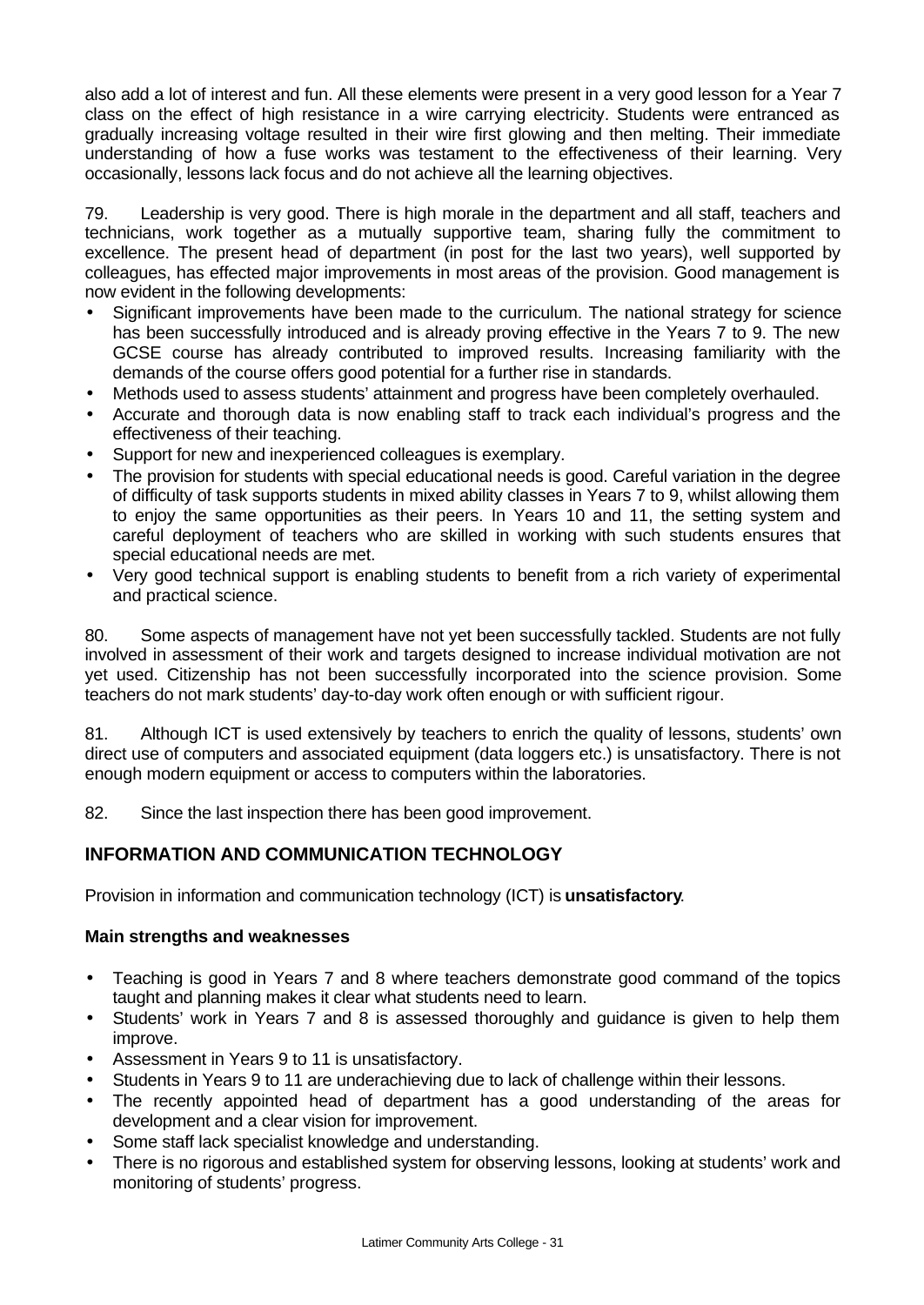### **Commentary**

83. Students' attainment on entry to Year 7 is in line with national expectations. Discussion with students, scrutiny of ICT work and observing of lessons indicates that standards are just below national expectations by the end of Year 9 and that students are underachieving. Skills of word processing, desktop publishing and communicating information generally are average. However, knowledge and understanding of how computers can be used to handle data, particularly the value and use of spreadsheets and databases are below average. Through design and technology lessons students have a very good understanding of computer aided design.

84. Standards in Year 11 are just below national averages but students' prior attainment indicates that students are underachieving. Looking at coursework shows students are making limited progress from Year 10 to Year 11. Most students demonstrate through their coursework an awareness of audience and can confidently combine information from different sources including the use of the Internet. They are able to carry out basic spreadsheet and database functions but struggle to apply them to solve problems. Higher attaining students use few advanced features within databases and their evaluations lack rigour.

85. Overall, the quality of teaching and learning is unsatisfactory The recently appointed head of department has begun improving the quality of planning and assessment in Years 7 and 8 and this is reflected in the teaching seen in Years 7 and 8. In Years 9 to 11 the schemes of work currently do not support teachers to ensure skills, knowledge and understanding are being developed systematically. Students are learning new skills and making some progress but following discussion with students, they could achieve more. Students can add, amend and combine information from a range of sources. They are less confident using spreadsheets and databases to handle data.

86. Achievement is unsatisfactory where students are given too few opportunities to work independently to solve problems where they can apply skills previously used at home. Often all students are given the same task with little guidance given for using more advanced skills.

87. Where teaching is unsatisfactory in Years 9 to 11, teacher expectations are too low, students are unclear what they need to learn and how to improve. Students are making insufficient progress. Whilst they work hard to help and support students in their learning, some of the teachers lack experience and expertise to teach the subject in depth and would benefit from further training. Students' misconceptions are not challenged and high attaining students are not given sufficient opportunities to extend their thinking and to work independently. Whilst talking to students in lessons, many are using more advanced skills on their computers at home but they are not given opportunities to develop these skills independently in lessons.

88. Teaching in Years 7 and 8 is good where effective teaching strategies are adopted as a result of following the Key Stage 3 strategy and when students are clear about what they are expected to learn.

89. Assessment is satisfactory for Years 7 and 8. Students' work is marked at the end of each unit and graded in line with national curriculum levels. Appropriate guidance is given so that students know what they have to do to improve. Assessment procedures are unsatisfactory for Years 9 to 11. Marking is inconsistent and consequently students are often unclear as to how they are performing and do not know how to make improvements to their work.

90. A recently appointed, enthusiastic and committed leader with very good subject knowledge is driving improvement and has the capacity to effect change. Priority has been to improve provision for Years 7 and 8 which is having a positive impact on the quality of teaching and learning. Leadership is satisfactory.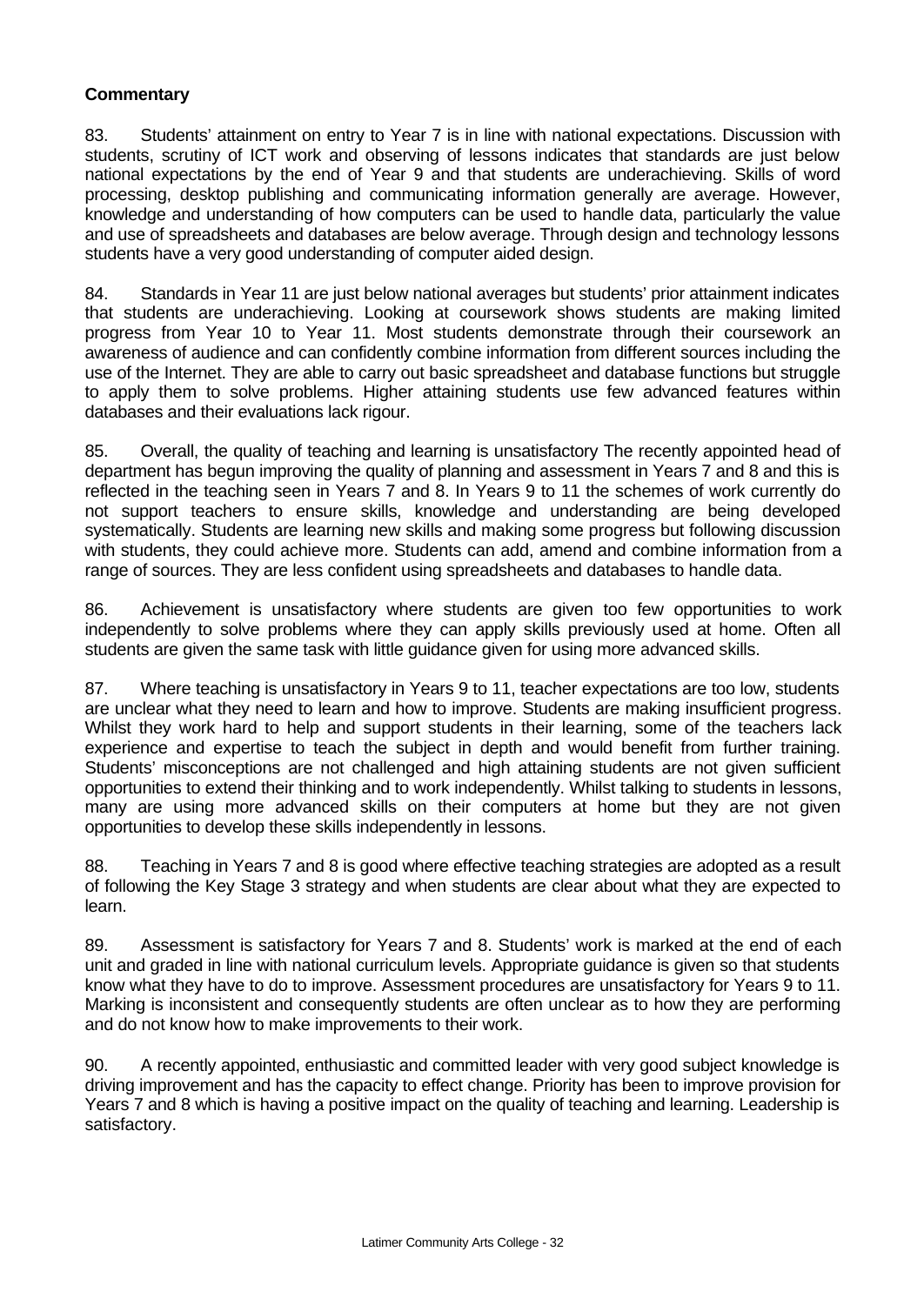91. Management is currently unsatisfactory. There is limited monitoring of student performance, which restricts the ability to meet the needs of individual students. There is insufficient support for new non-specialist teachers. Systems are not in place to enable key priorities to be targeted and supported through professional development opportunities.

92. Since the previous inspection students now have opportunities to experience control technology within ICT discrete lessons and through CAD/CAM in design and technology. Current reporting arrangements still do not give sufficient information about students' individual attainment and progress. Technician time has improved but part time provision does not fully meet the demands of ICT across the college. ICT accommodation has improved since the last inspection. There are now 3 dedicated suites and clusters of computers throughout the college. Rooms are a good size. Insufficient computers in some suites require students in Years 7 to 9 to share resources. Improvement since the last inspection is unsatisfactory.

### **Information and communication technology across the curriculum**

93. There are more subjects using ICT to support learning than during the previous inspection and some specific ICT skills are taught to Years 10 and 11 within core subjects. Some subjects when using ICT are producing presentations at the start of lessons. There is limited evidence of ICT being used effectively to enhance the quality of teaching. There is very good use of music technology with students confidently composing and sequencing music and also within GCSE Media Studies lessons where students produce web sites and presentations. Computers are used well within drama to control sound and lighting. Students with special education needs are well supported through the use of literacy software. Extra curricular provision is good with ICT clubs well attended during lunchtimes. A cluster of computers is used frequently within the library to support student study. Overall, students' competence in ICT is satisfactory.

### **HUMANITIES**

### **Geography**

Provision in geography is **satisfactory**.

### **Main strengths and weaknesses**

- Teaching and learning are good and students are now achieving well in lessons.
- Results in GCSE are below average.
- It is beneficial that systems are now in place to assess, track progress and share targets with students.
- Improved planning is designed to help students in all years attain higher standards.

### **Commentary**

94. GCSE examination results in 2003 were below the national average. Fewer students than normal attained the highest grades. There is also a sequence of results over the past four years, whose declining trend has been at levels below national averages. Teachers assessed Year 9 students in 2003 at above the normal levels for the National Curriculum. During the inspection standards were found to be average in Years 7 to 9 and below average in Years 10 and 11. There were no substantial differences between the results of boys and girls. Achievement is currently unsatisfactory for students in Years 10 to 11 because they have not built up the expected knowledge, understanding and skills base over time due to problems in staffing the subject. Overall the achievement of students with special educational needs met the general targets set for them satisfactorily. All students are included in all aspects of the lessons. A small number go into the sixth form study and make satisfactory progress.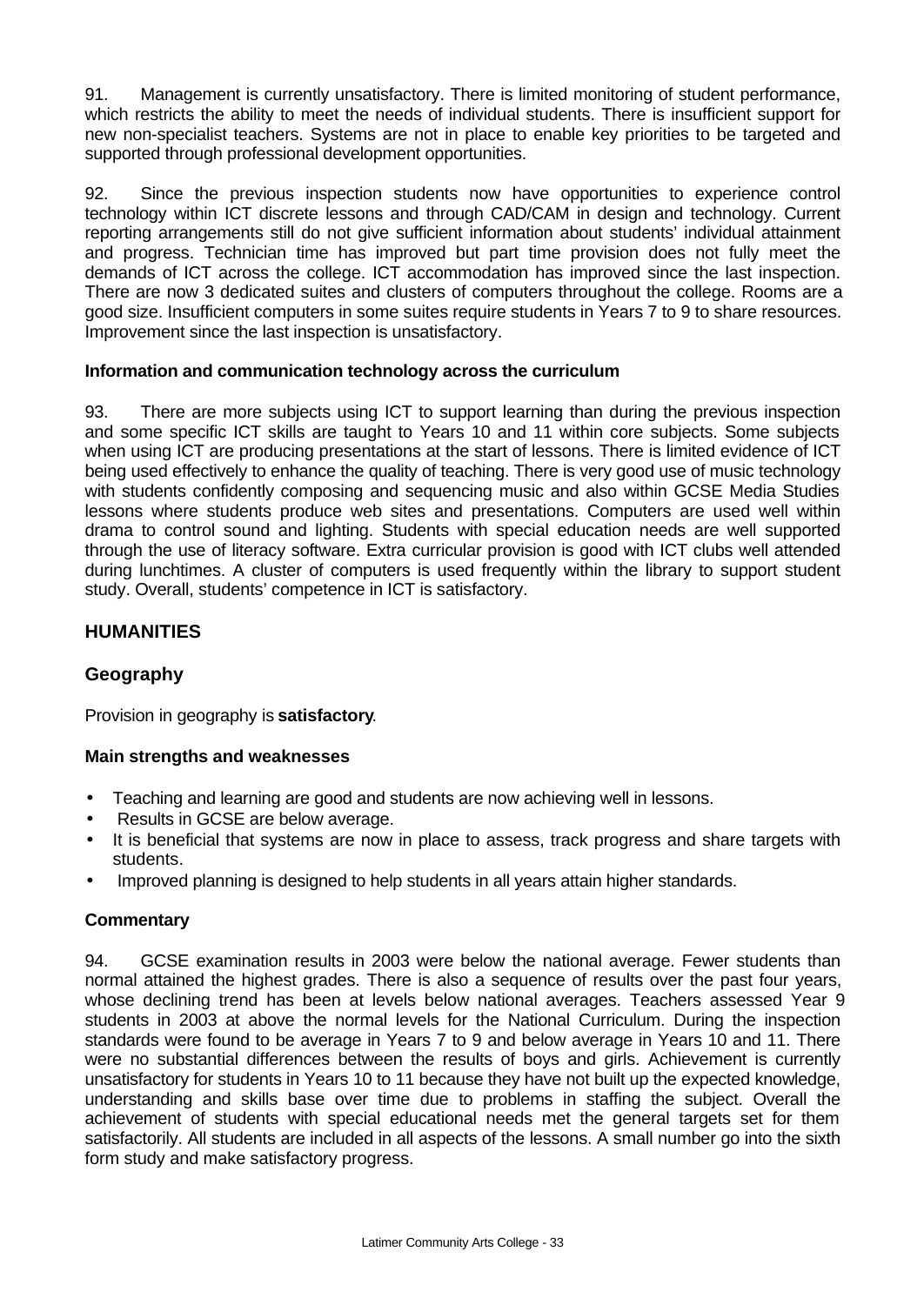95. From lesson observations during the inspection and from work presented by the college, the quality of teaching and learning is now good, with a small number of lessons being very good. Lessons are well prepared with clear objectives and with good use of the resources of the department. Students at age fourteen benefit by developing skills in observation, investigation and documentation. Most use map skills, and use pictorial and text material to draw simple conclusions. GCSE students understand many physical and human phenomena and describe them with accuracy. Some are able to think though problems set for them in a challenging way by the teachers, for example in investigating traffic congestion and its consequences. The more able make good deductions and draw cogent conclusions. The descriptive writing of students of average and below average attainment does not have sufficient depth of analysis.

96. Leadership of the recently appointment of a head of department, who is also head of humanities, is good. In management there is satisfactory evidence of plans to turn the trends in decline around by satisfactory management procedures, which are being applied across the faculty. Assessment and tracking of students' progress through the curriculum is now in place and coordinated throughout geography. The results of regular and frequent end of unit tests are reported to the students and targets agreed with the students set for the next stage. This gives a clear strategy for both teacher and student to raise standards. For GCSE students there is a more focussed course work approach in place in Year 10 and students are being increasingly challenged to meet the requirements of the higher, level entry examination. It is too early for substantive judgements to be made on the effectiveness of these changes.

97. The department has made unsatisfactory progress since the last inspection. Although teaching is now good, provision is currently satisfactory although achievement of students over time throughout Years 10 and 11 is unsatisfactory.

### **History**

Provision in history is **satisfactory**.

### **Main strengths and weaknesses**

- Teaching and learning are good.
- There is good support for students through the good out of college activities.
- There is no system of regular and frequent assessment of the progress of students.
- Assessment information is not yet used for planning for improvement.
- Students do not get sufficient help to improve the standard of their work.

### **Commentary**

98. In 2003, GCSE examination results were below the national average. This follows two years in which results have been below levels attained nationally. The decline whilst not at a constant rate is against the overall trend in the county that is upward. At age fourteen students are assessed by teachers to be at the national average. Standards seen during the inspection in lessons and in work presented by the college were in line with these results at both stages. There are no significant differences between boy and girls, or any other groupings. Achievement is unsatisfactory for students in Years 10 to 11 because they have not built up the expected knowledge, understanding and skills base over time. Students with special educational needs make satisfactory progress to the general targets set by the college.

99. The quality of teaching and learning is good. All lessons are carefully planned to meet the objectives displayed to the class and resources are effectively used. Students aged fourteen have a firm grasp on chronology, the passing of time and its effect on the lives of people. Most of the influential people in British history are well known to students who know of their achievements are understand their influence on society. In many lessons video clips are used relevantly to help students to identify with the people of the times. For example in Year 11, the death of Emily Davison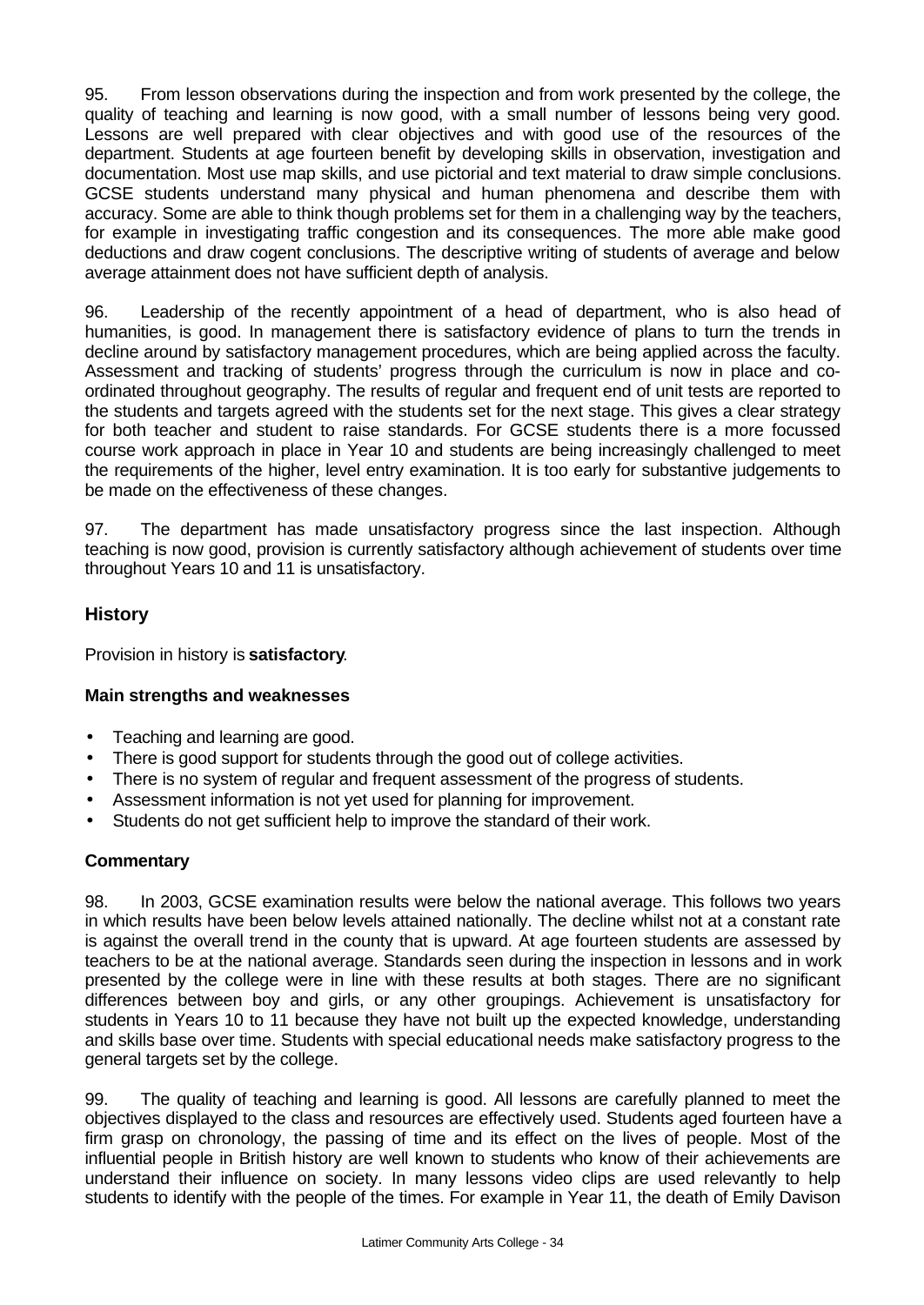at the Derby in 1913 was shown on a contemporary newsreel. Year 10 students were enthralled to be put in the position of the revolutionaries in Petrograd in 1917 in an exemplary lesson. Students mostly concentrate well and take part in class discussions, expressing themselves with confidence. Homework is regularly given, which extends students' experience and gives opportunities for the more able to develop themes more deeply. The occasion for those students who undertake the good quality outside visits underpins their progress. Their understanding of the development of our industrial society is expanded by visiting local museums, and of World War I by studying the sites in Belgium.

100. Leadership comes mostly from the recently appointed head of humanities. The rest of the faculty, including history, is following the lead given by the head of humanities. As a consequence the remedies for decline that are being put into place in other areas are only just beginning to appear in the history department. Assessment is unsatisfactory in that it does not yet inform teaching as immediately as it might, and students are not aware of where they are in relation to National Curriculum levels. The reason for the teaching being better than the management, in that students are not sufficiently guided to make the most of their opportunities to consolidate their learning and thus raise standards.

101. Improvement since the last inspection is unsatisfactory.

### **Example of outstanding practice**

#### **Inspirational teaching uses re-enactment as the key feature of a Year 10 lesson**

Lesson was inspirationally led. Students were involved in an active re-enactment of the Bolshevik revolution of October 1917. The teacher asked the students to close their eyes while he dramatically set the picture of the desolation of the people and the army, the deadly risks involved in the enterprise and then gave them a time limit to plan the insurrection. The class used their knowledge of the situation, their knowledge of Lenin, Trotsky and the provisional government to bring about a complete understanding of Russian society at that point in history. It was an altogether memorable lesson for all students that imprinted on their minds an important date in world history. To reproduce this lesson teachers should consider how re-enactment could be used to such a outstanding effect.

### **Religious education**

Provision in religious education is **satisfactory**.

### **Main strengths and weaknesses**

- Leadership provides a clear vision for the subject.
- Teaching is good in Years 7 to 11.
- All students in Years 10 and 11 follow a GCSE examination course.
- Relationships are very good.
- New and required assessment systems are being introduced.
- ICT is not easily accessible from the religious education classrooms.
- There are insufficient resources and artefacts.

### **Commentary**

102. Results in the 2003 GCSE short course examinations were below the national average. However, the college was pleased with the results from this first entry.

103. Standards in Year 9 and Year 11 are below the expected levels of the Agreed Syllabus or examination course that all the students follow. Students enter the college with below average standards in religious education. They gain a satisfactory knowledge of the beliefs and practices of the main religions in British society. However the absence of any study of Islam in Years 7 to 9 give students a weak base on which to build for GCSE. In lessons and work seen students' learning and achievement is good in Years 7 to 9 and standards are improving. In Years 10 and 11, learning and achievement are satisfactory because students are starting from a weak knowledge base and so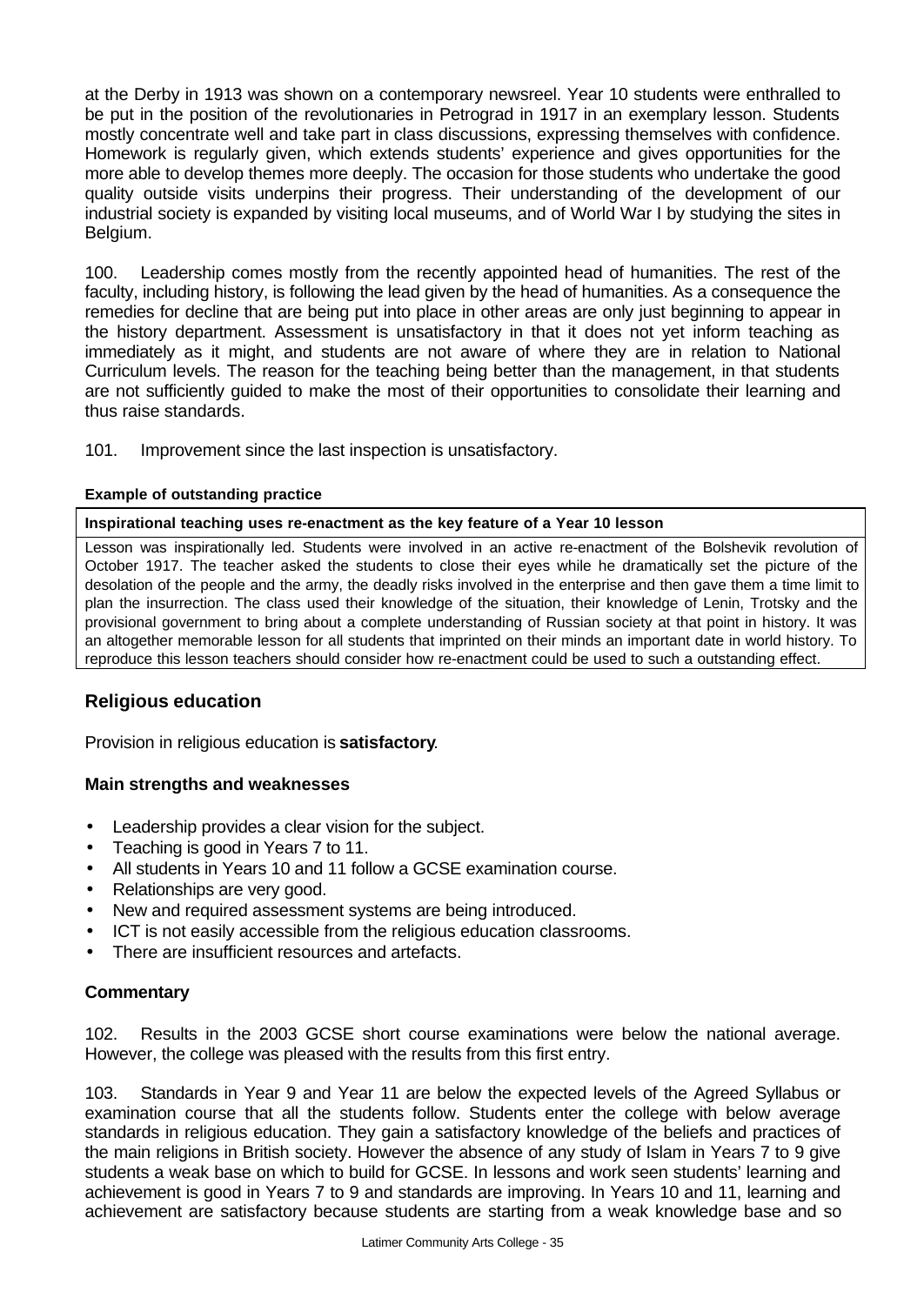despite good teaching do not make as much progress as they do in Years 7 to 9. In Year 9 lessons, students are able to develop their thoughts on the reasons for racism. They feel comfortable exploring and sharing their own ideas. The department makes a good contribution towards students' spiritual, moral, social and cultural development.

104. The quality of teaching is good in Years 7 to 11. Teaching about religion has strengths in planning and preparation, clear delivery, very good relationships and developing questioning techniques. Students respond well and enjoy the activities, which give them opportunity to work collaboratively. Teachers work hard, constantly moving around the class to explain, encourage, develop and praise good work, as appropriate. There is good quality display material in classrooms that is stimulating. There is particular attention made to key words in all lessons. The element of the work in the syllabus that requires further development is Islam, as this is not covered until Year 10. In most lessons there is a good balance between learning about religion and learning from religion. Students' work is conscientiously marked according to a common policy. Their work shows that, in general, students take care with its presentation and with their homework. The newly introduced assessment system which will enable students to track their own progress through the use of the end of Year 9 statements suggested by the Agreed Syllabus is a beneficial development. There are insufficient resources including artefacts due to whole-college financial constraints. Some use is made of ICT to support teaching and learning however, it is not easily accessible from the classroom.

105. The subject is satisfactorily led and managed by the recently appointed Acting Head of department who has introduced new schemes of work and thorough assessment systems. The developing curriculum is innovative, for example, as seen in one Year 8 lesson on Buddhism. Since his recent appointment, the Head of Department has made clear his vision for religious education within humanities. Since the previous report, the department has made good progress introducing the GCSE short course for all students in Years 10 and 11.

### **TECHNOLOGY**

### **Design and technology**

Provision in design and technology is **good**.

### **Main strengths and weaknesses**

- Effective leadership and management have raised teachers' expectations and started to improve standards.
- The achievement of students in using computers, for the design and manufacture of products, is very good.
- Too few opportunities are provided for students to evaluate their work with one another or to feedback information about what they think they have learned to the teacher.

### **Commentary**

106. By the end of Years 9 and 11, students' overall standard of work is average. In 2003, teachers' formal assessment of students' work indicated that more students reach the national benchmark of Level 5 than do so nationally but results were not moderated and are too generous. In GCSE in 2003, students gained a slightly below average proportion of grades A\*-C but slightly above the national average for grades A\*-G.

107. Teaching, learning and achievement are good throughout Years 7 to 11. Inspired by new leadership and management teachers and students are invigorated with a new sense of purpose and standards are rising.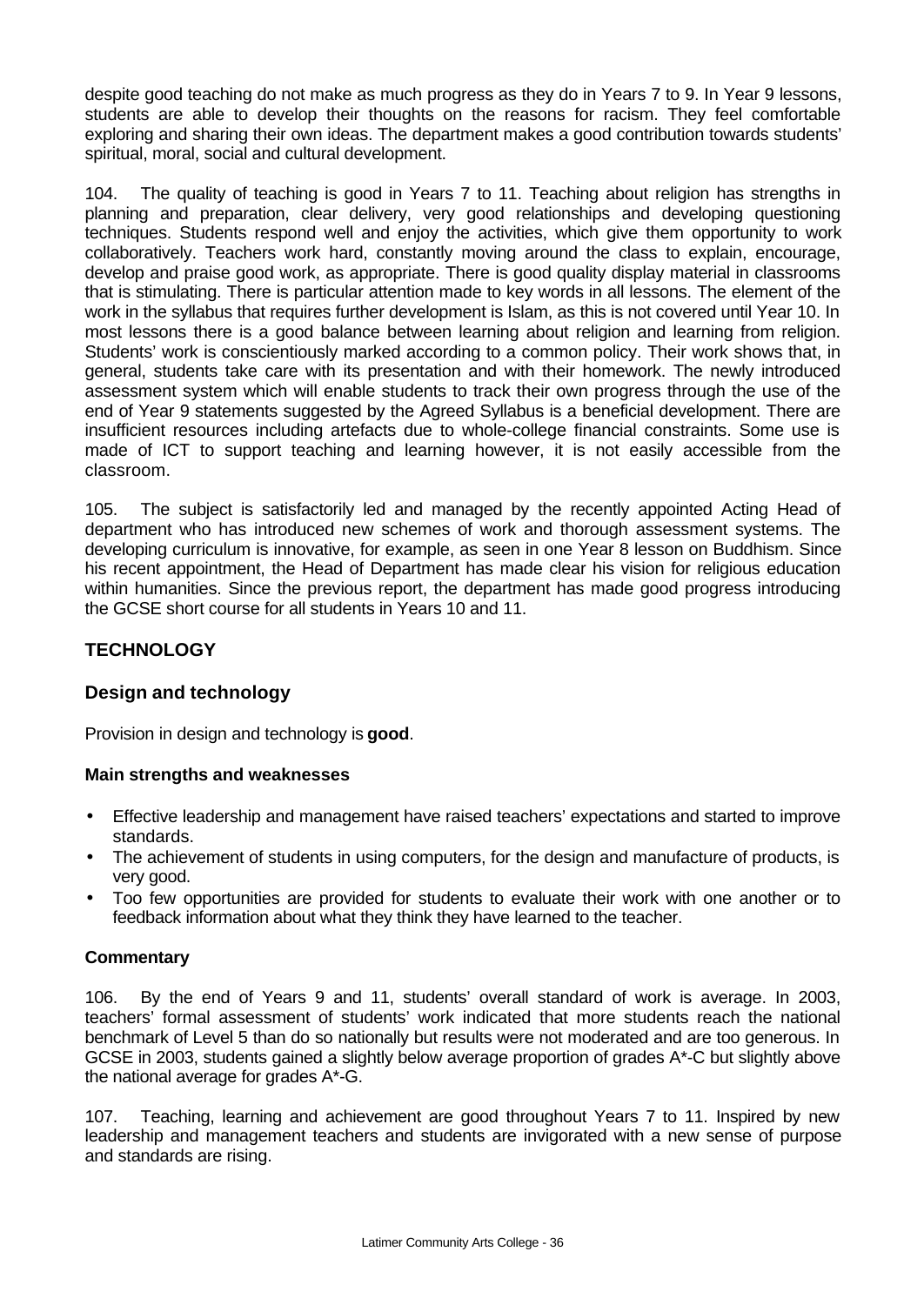108. All students, from Year 7 to 9, can use computers well for designing and refining ideas. Students understanding of modern processes grows as they for example, see the technician set up computerised machines in order to manufacture their designs for lining their hand held games. All students learn to work with a range of traditional materials and tools including wood and metal. As a result of the information provided for them by their teachers they understand the theory involved and most use the correct technical vocabulary. Spelling and written expression in books is often unsatisfactory. Only the most confident or well-motivated students take an active part in oral discussion with the teacher.

109. In Years 10 and 11 students build on earlier experiences and use computers efficiently in order to research products, evaluate the results of questionnaires and produce and refine design ideas, as for example when planning a toy for a young child. Standards of numeracy are good, because students understand the need for accuracy in their work. Year 11 students draw on their knowledge of mechanisms but have no previous experience of electronics in college, and this limits the range of design outcomes, particularly for higher attaining students.

110. Few opportunities are noted for student/student evaluation of work or feedback to the teacher as to what students think they have learned. Teachers' written comments on students' work are good for improving motivation. The messages however, do not explain what is good or what students could do to improve further. Similarly reports to parents lack clarity as to students' achievements and the standards reached. Staff illness and absence have resulted in less well-developed hand drawing and modelling skills across all year groups. Teachers have worked very hard, under a new and very effective leader, in order to rewrite schemes of work for Years 7 to 9 and provide quality homework and class workbooks, which will support independent learning. Good ideas are planned but not yet operational for supporting students' literacy and citizenship development. The subject manager's record keeping system, for students with special educational needs, is exemplary and as a result support for students within lessons is appropriate and their progress is good.

111. Improvement since the previous report is satisfactory. ICT provision and use is much improved and the achievement of students using ICT is very good. Dust problems in workshops, identified during the inspection, have yet to be resolved.

### **VISUAL AND PERFORMING ARTS**

In **dance**, students in 2003 attained 33 per cent A\* - C which was significantly below that predicted by the college and lower than that attained by similar schools. Results indicate a significant decline in attainment from 61 per cent in 2001 to the current figure. Curriculum provision for dance is excellent within the Arts Centre and the departments' drive to encourage increased participation by boys, wider community involvement and extensive enrichment provision is now in place. The small sample of lessons observed indicated that the quality of teaching is good and that the good achievement of girls was significantly better than the satisfactory achievement of boys. The majority of students responded to dance in a composed and enthusiastic manner, being able to develop a taught motif, identify separate actions and show an understanding of dynamics and styles of movement.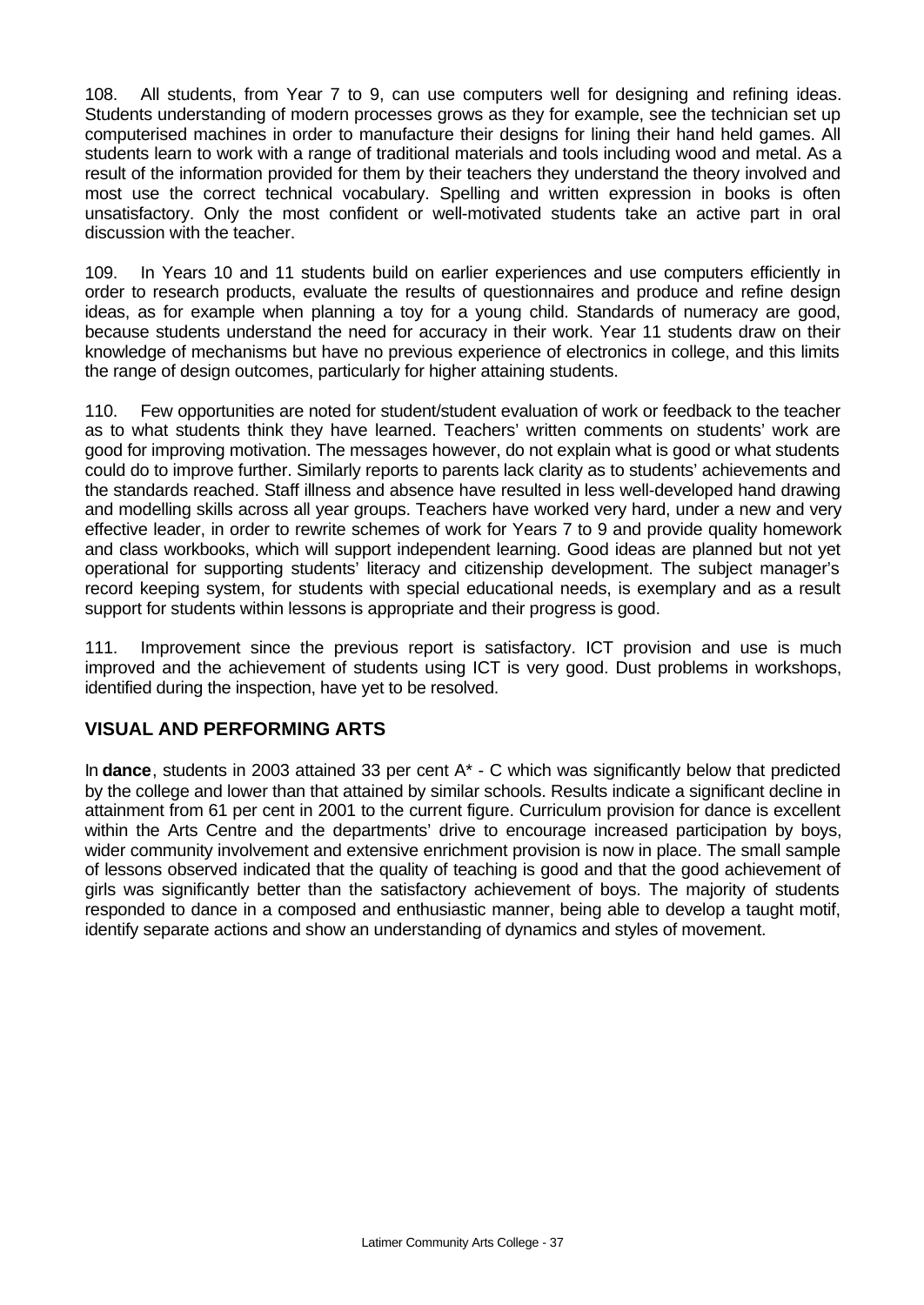### **Art and design**

Provision in art and design is **good**.

### **Main strengths and weaknesses**

- Teaching is good and contributes to good achievement.
- There is a good range of provision including four courses at GCSE.
- Three-dimensional work in pottery and sculpture is particularly good.
- There are extensive exhibitions of high quality students' work throughout the college.
- There is not enough use of ICT in the development of students' work.
- There is inadequate space for storage.

#### **Commentary**

112. Students enter the college with average attainment.

113. Standards are above average by the end of Year 9 and achievement is good. Students acquire good drawing and painting skills, especially in the use of line and composition. Although shading techniques to represent tone and texture are taught formally in Year 7, these are not used sufficiently and developed fully afterwards. Work in pattern and design is good and work in ceramics is very good, particularly masks.

114. Almost half of the students choose art and design for GCSE - this is a much higher than average proportion of students doing art and design. They have a wide range of options; drawing and painting, three-dimensional studies, textiles and photography. They research the work of other artists in good depth to gain ideas for their own work. Standards are above average overall and achievement is good. The standard of practical work is above average for the vast majority of students but some students, boys in particular, do not do the recording and evaluation to a level required for the higher grades. Although there is some use of ICT for research, there is little use in the development of students' work. This aspect of work is hindered because there are inadequate resources within the department.

115. Teaching and learning are good. The teachers have very good knowledge and expertise that they impart to their students. They give good individual support, as appropriate, to all students in turn so that all students make equally good progress. They give visual demonstrations of the key skills in drawing and painting, design and pottery and this enables all students to gain a confident understanding of what they have to do. The teachers create a good climate for learning in all lessons and exercise a firm and supportive discipline. There are very good relationships that support learning. Students are encouraged to be creative and imaginative and to think for themselves. Homework is planned carefully to support and extend learning. However, a minority of students do not spend enough time on this. A few students, again boys, freely admit to not doing enough work outside of lessons for their GCSE coursework. Students are involved in self-assessment and this enables them to identify how they can improve. Good links with other subjects, especially archaeology and ICT, support students' learning further.

116. The students are encouraged to enter competitions where they can exhibit their work regionally and nationally. This is done with a significant degree of success.

117. Leadership and management are good. There is a clear vision for extending provision. The head of department has used links with the local community to extend the range of resources. There has also been good initiative to extend storage space. There are extensive displays of high quality students' work throughout the college. These inspire students and enhance the college environment.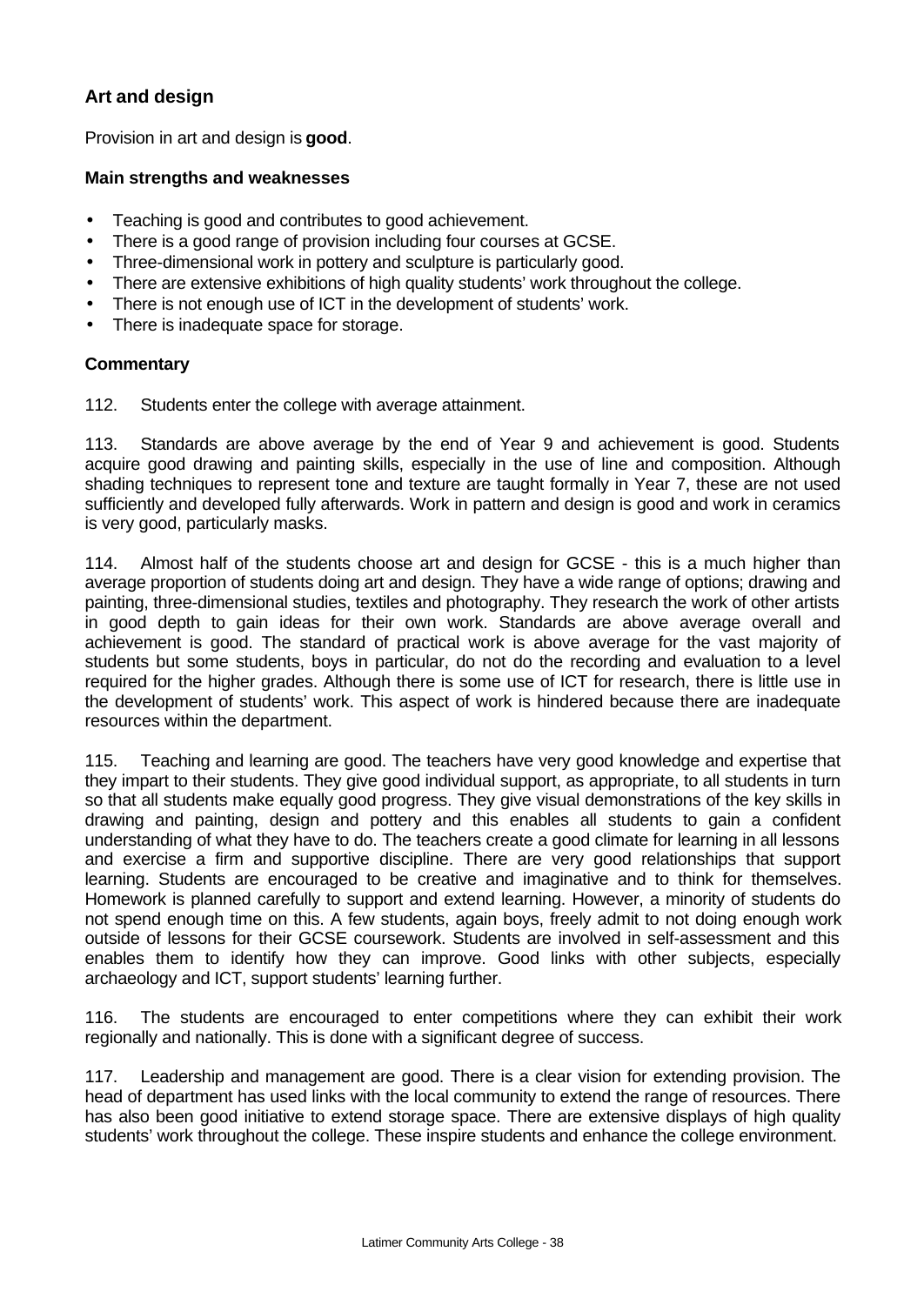118. There has been good improvement since the previous inspection. Standards have improved in Years 7 to 9 and in GCSE. There is a very significant improvement in three-dimensional work in pottery and sculpture that is now very good. There is still inadequate use of ICT and storage is still inadequate.

### **Drama**

Provision in drama is **very good**.

### **Main strengths and weaknesses**

- Standards are well above average in GCSE.
- Teaching is very good and inspires students.
- There are very good opportunities to promote thinking skills.
- Relationships are excellent and this contributes to the high standards.
- Drama makes an excellent contribution to the local community.
- The subject makes a good contribution to citizenship and to students' spiritual, moral, social and cultural development.

### **Commentary**

119. Standards in GCSE were excellent in 2003. All but one student gained the higher grades and the proportion of students gaining A\* and B grades was almost double the national average. These results continue a rising trend. A greater than average proportion of students take GCSE drama.

120. Standards are above average by the end of Year 9. Students have a secure knowledge and understanding of the key skills associated with drama. They build up and use the correct vocabulary effectively. They learn to analyse aspects of drama in detail and respond very well to its human and emotional aspects. They are at once confident and spirited in their practical work. There is less attention to the use of voice and scope for improvement.

121. By the end of Year 11 GCSE students show excellent composure and dedication to their work. They use and perfect the skills learned earlier in their performances. They listen attentively and learn to evaluate drama including their own. They can analyse, perform and improvise with equal panache and confidence. This represents very good achievement.

122. Within the topics studied students explore in depth issues such as justice, poverty, prejudice, bullying, drugs and relationships. They act out these situations and this enables them to gain a feeling for the consequences of people's actions towards each other. These studies make a very good contribution to students' learning in citizenship and to their spiritual, moral, social and cultural development.

123. Teaching and learning are very good. The teachers have a dynamic approach to the subject. They have very good knowledge and expertise and excellent relationships with their students that lead to high quality work. They inspire their students by the quality of their own ideas and by the quality of the plays they choose to study. There is a sense of joy and a quality of excellence pervading this department. Relationships are excellent throughout the department.

124. Leadership is very good; there is a clear vision for the further development of the subject. Management is very good with good use of team teaching and a full use of the excellent facilities. There is good extra curricular provision with visits to theatres and the use of visiting professional actors, especially for the gifted and talented. There is also provision for students to take GCSE in twilight time. The subject makes an excellent contribution to the local community and other colleges by links with teachers and by performances.

125. There was no report on drama at the time of the previous inspection.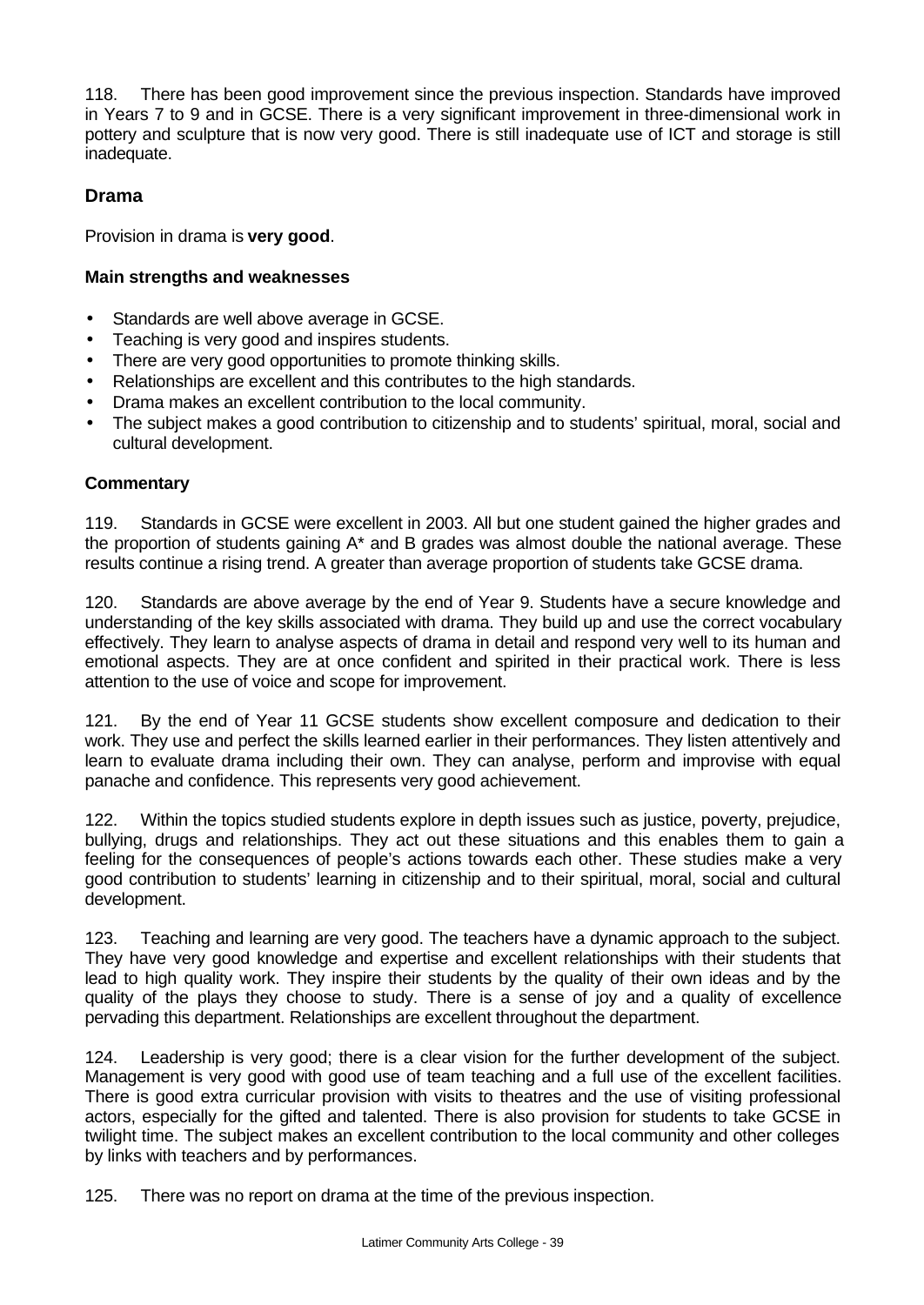### **Music**

Provision in music is **good**.

### **Main strengths and weaknesses**

- Standards at Year 9 are above average.
- Teaching and learning are very good.
- The provision for instrumental tuition is excellent.
- Assessment is not yet used to inform planning.
- Accommodation and resources are excellent.

### **Commentary**

126. Overall, standards achieved by students aged 14 in lessons and work seen, are above the national average. A significant minority in Years 8 and 9 are working at well above expectations in playing and performing. In GCSE, results and uptake have fluctuated. Results in 2003 show that overall students are achieving average standards and these are reflected in the work seen in lessons. There is a considerable increase in uptake in the present Year 10.

127. In Years 10 and 11 there is a considerable range of attainment. The current Year 11 GCSE group contains some students who are inexperienced players and performers. A few of these students say they are reluctant to perform because they have not had sufficient opportunities in previous years. This is having a negative impact on standards for these students. However, almost all students are achieving well in Years 10 and 11. In Year 10 lessons seen, students are attaining national expectations. Compositions show a range of styles and individuality. Almost all students' playing and performing skills are above average.

128. Most students arrive at the college with a satisfactory knowledge of the elements of music. The majority however, have had very little experience in playing and performing. However, students in Years 7 to 11 achieve well. They show enthusiasm and work well in lessons. Instrumental tuition and opportunities for students to play and perform in college and in the community are having a positive effect on standards in the classroom. Although ICT is recently acquired, most students are beginning to develop skills in using the computers for composition work.

129. Teaching and learning are very good. Strengths lie in teachers' subject knowledge, relationships, and thorough assessment systems. Lesson planning meets the needs of most students including those with learning difficulties. In some lessons expectations are not high enough for the most able students. Tasks are timed and the pace is quick leading to good achievement in most lessons. Two excellent lessons were seen where expectations were high and students' responses matched the quality of teaching.

130. The quality of leadership and management is good. Programmes of work meet the requirements of the National Curriculum and the needs of the students. The department makes a good contribution towards the spiritual, moral, social and cultural development of students. There are, however, missed opportunities for students to play music from around the world in enrichment activities. The provision for instrumental tuition is excellent. The recently introduced assessment procedures are thorough and students are becoming better informed about their levels of attainment. The department is aware of the need to use assessment to inform planning, and the importance of monitoring teaching and learning in the subject. The excellent new arts building, planned at the time of the previous inspection, has helped to tackle many of the issues from the previous report for, example, accommodation, space in which to work and practise, ICT, technical support and instrumental tuition All of which have had a favourable impact on standards. Improvement since the last inspection is good.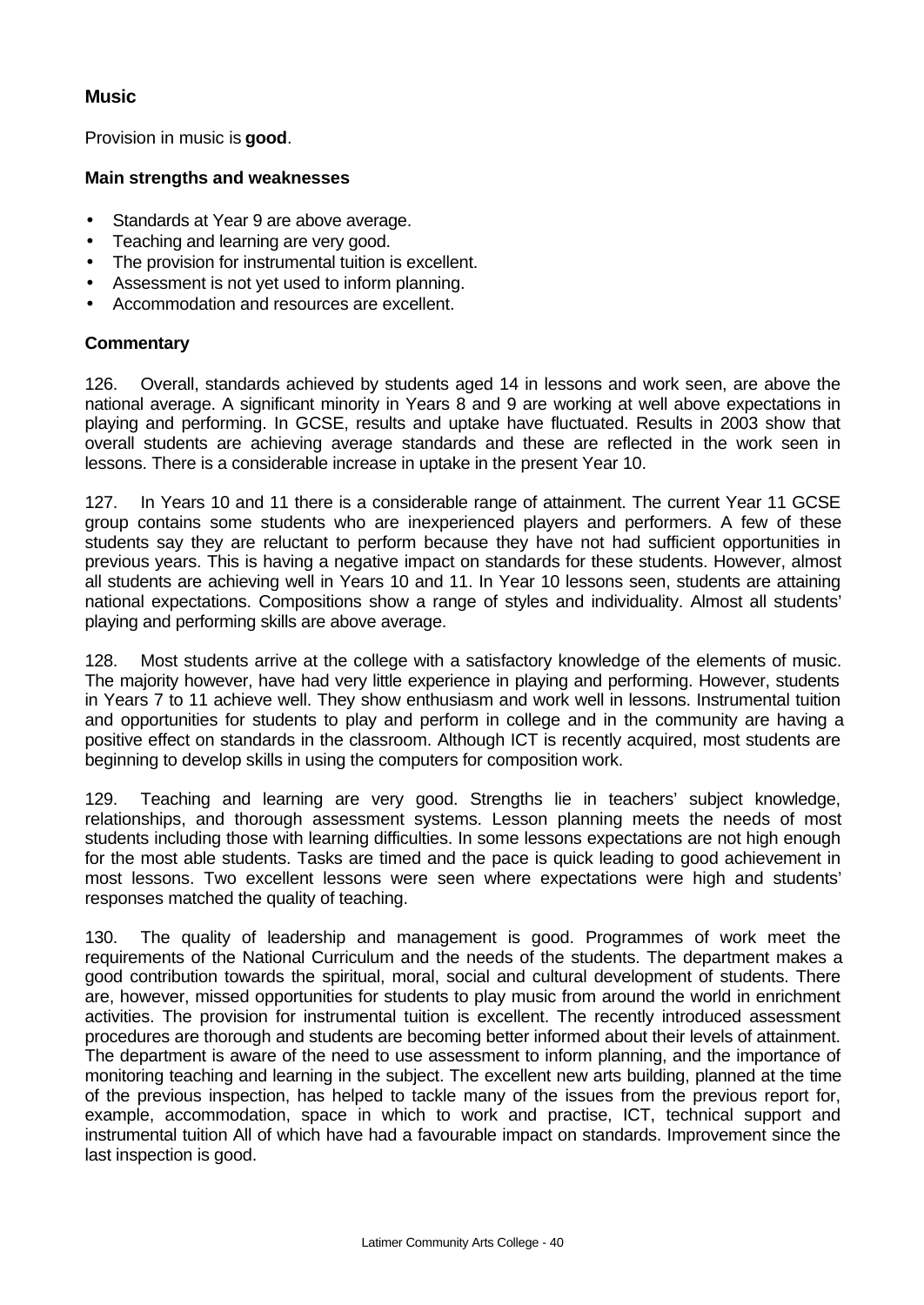#### **Example of outstanding practice**

#### **Outstanding planning for progression in a Year 7 music lesson that met the needs of students with a wide range of ability.**

All students in this mixed ability class made outstanding achievement in the lesson. They were extremely well catered for by a teacher who has an excellent knowledge and understanding of what is required by the National Curriculum. Very skilful questioning to bring out prior knowledge and further develop knowledge and understanding of Gamelan music early in the lesson developed the knowledge base for the lesson based on playing and performing this style of music in a class ensemble. High quality explanation and demonstration by the teacher enabled students to explore various ways of using the instruments, an awareness of others and the skills needed to asses their work and the work of others. As a consequence the most able students coped well with the demanding tasks which involved reading and playing a melodic and rhythmic line reaching standards above expectations, whilst the least able in the group demonstrated levels of work at average levels. To reproduce this lesson, a teacher must have an outstanding knowledge of the demands of the national curriculum. Teacher's skills are then used as the basis for planning a lesson for students with a very wide range of ability.

#### **Example of outstanding practice**

**In a Year 8 lesson about Japanese traditional music, excellent timing of tasks ensured students worked very hard and enjoyed doing so.**

Students learned how to co-operate with each other as well as improving their practical skills and knowledge of the Japanese instruments needed to play and perform as part of an ensemble. The teacher's explanations of the students' tasks were very clear and carefully timed so that the students tackled them confidently and made very quick progress. They moved between activities quickly and responsibly. Questions and answers about the names of instruments and their role within the group were demanding and resulted in a fast response from students. Questions and tasks matched their needs and on going appraisal from the teacher raised students' morale and kept their interest so that all completed their work. They learned in detail about the sounds of the instruments and how to use them effectively. Most students were able to demonstrate their creative skills by including improvisation in their performance. Excellent planning included a variety of activities, some of which recognized the students' needs to learn to describe their work. Throughout the lesson the teacher's strong insistence on careful listening made the classroom a place in which all students worked hard and enjoyed doing so. To replicate this lesson a teacher's planning needs to be excellent.

### **PHYSICAL EDUCATION**

### **Physical education**

Provision in physical education is **good**.

#### **Main strengths and weaknesses**

- The quality of teaching, subject knowledge of staff and their commitment are good.
- Extra curricular provision and participation levels are good.
- Relationships between students and teachers are excellent.
- Inconsistent use is made of assessment to plan future learning activities.
- The lack of provision for citizenship, leadership or coaching programmes is restricting learning opportunities.

#### **Commentary**

131. Standards are in line national expectations in Years 7 to 9 and above average in Years 10 and 11. GCSE results indicate that, as numbers taking the subject increase, attainment remains consistently better than that of similar colleges, with girls doing significantly better than boys. For the last three years all students have achieved an A\* - E grade. In 2003, students achieved almost two grades higher in physical education than they did in other subjects.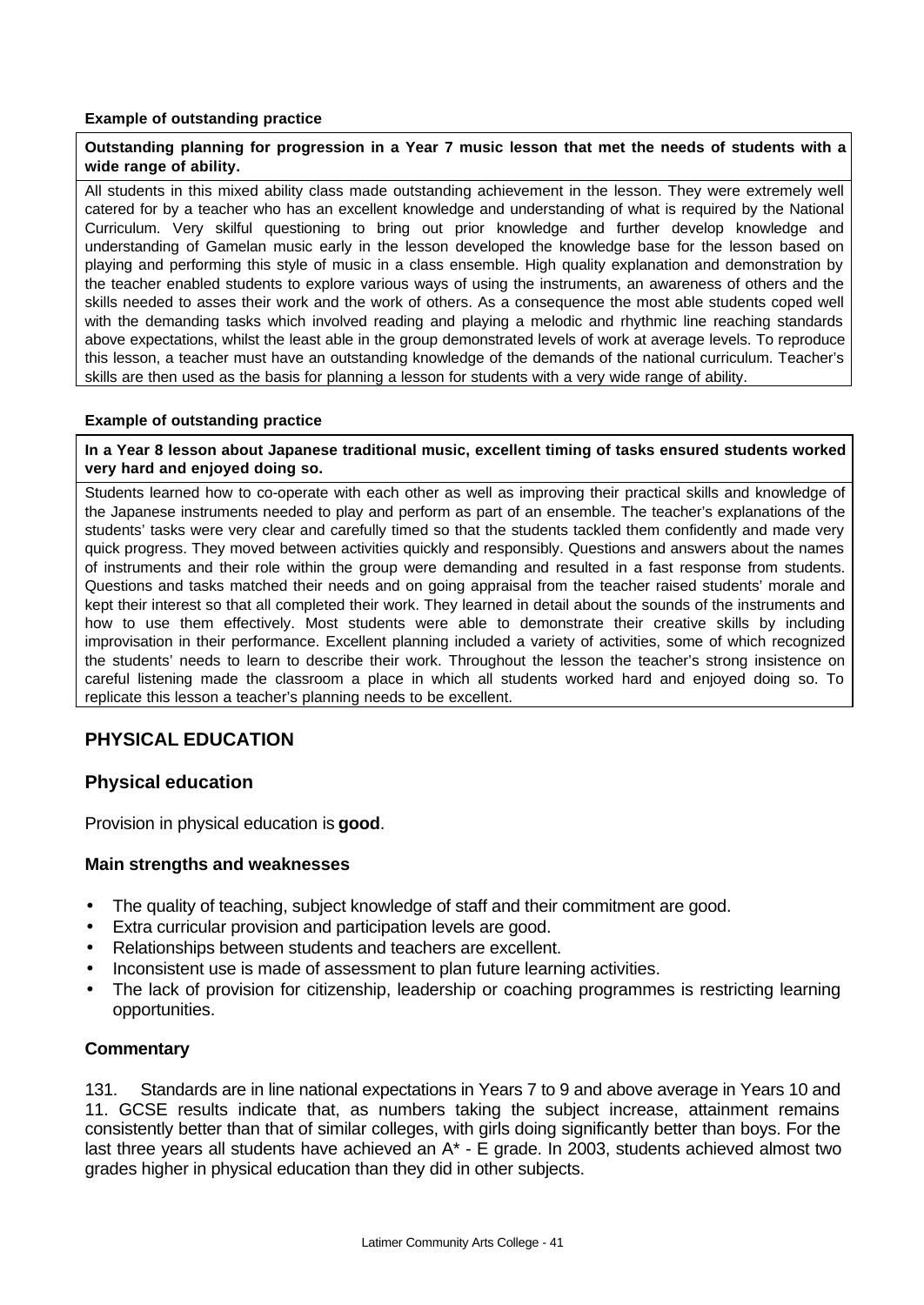132. In Years 7 to 9 achievement lessons is good and the standards of work seen is line with the national expectation. Students show above average standards in gymnastics and health related fitness lessons and average attainment in hockey, volleyball, and netball. In hockey, students are able to retain possession within practices and small-sided games, marking opposition effectively and using the jab and block tackle appropriately. Slightly lower levels of skill and understanding were observed in basketball where students displayed many footwork and dribbling violations within closed practice situations.

133. In Years 10 and 11 achievement is consistently good. Students have a good understanding of different energy systems and the principles of applying overload to personal exercise programmes. They are also able to describe and perform an effective and safe warm up. Activity levels are exceedingly high and students are able to plan and follow a personal training programme for a chosen sport.

134. The quality of teaching is good in Years 7 to 11. Planning is meticulous, based on good subject knowledge and highlights specific learning outcomes and appropriate methodology to ensure students' motivation and high levels of learning. Teachers have formed excellent relationships with students based on consistently high expectations and mutual respect. A significant development has been the grouping of girls in Years 8 to 10 which is starting to have an impact on the standards attained by more able students and the motivation of less talented students. A team-working ethos pervades the department and colleagues often teach together in order to maximise feedback and aid students' progress. It should also be noted that the support provided by two initial training students was impressive. Whilst the girls' new grouping arrangements are improving provision within the department there are inconsistencies in the use of assessment for learning.

135. Leadership and management of the department are good and characterised by shared leadership and responsibility, effective development planning and extensive enrichment opportunities. A wider vision for physical education and college sport is developing which encompasses growing community involvement and the interaction with outside agencies. This is intended to enhance provision as will the increased sharing of best practice within the department through regular and rigorous monitoring of teaching and learning.

136. Overall the department has made good progress since the last inspection.

### **BUSINESS AND OTHER VOCATIONAL COURSES**

### **Business studies**

Provision in business studies is **satisfactory**.

### **Main strengths and weaknesses**

- Attainment is below average overall because not enough responsibility is placed with the pupils for their own learning.
- Achievement is unsatisfactory, boys' standards are lower than girls' because they do not show the same level of commitment.
- Teachers have a good command of the subject which helps pupils to understand the subject
- The lack of systematic monitoring of teaching restricts developments in teaching and learning
- Information is not used enough to help develop and review practice.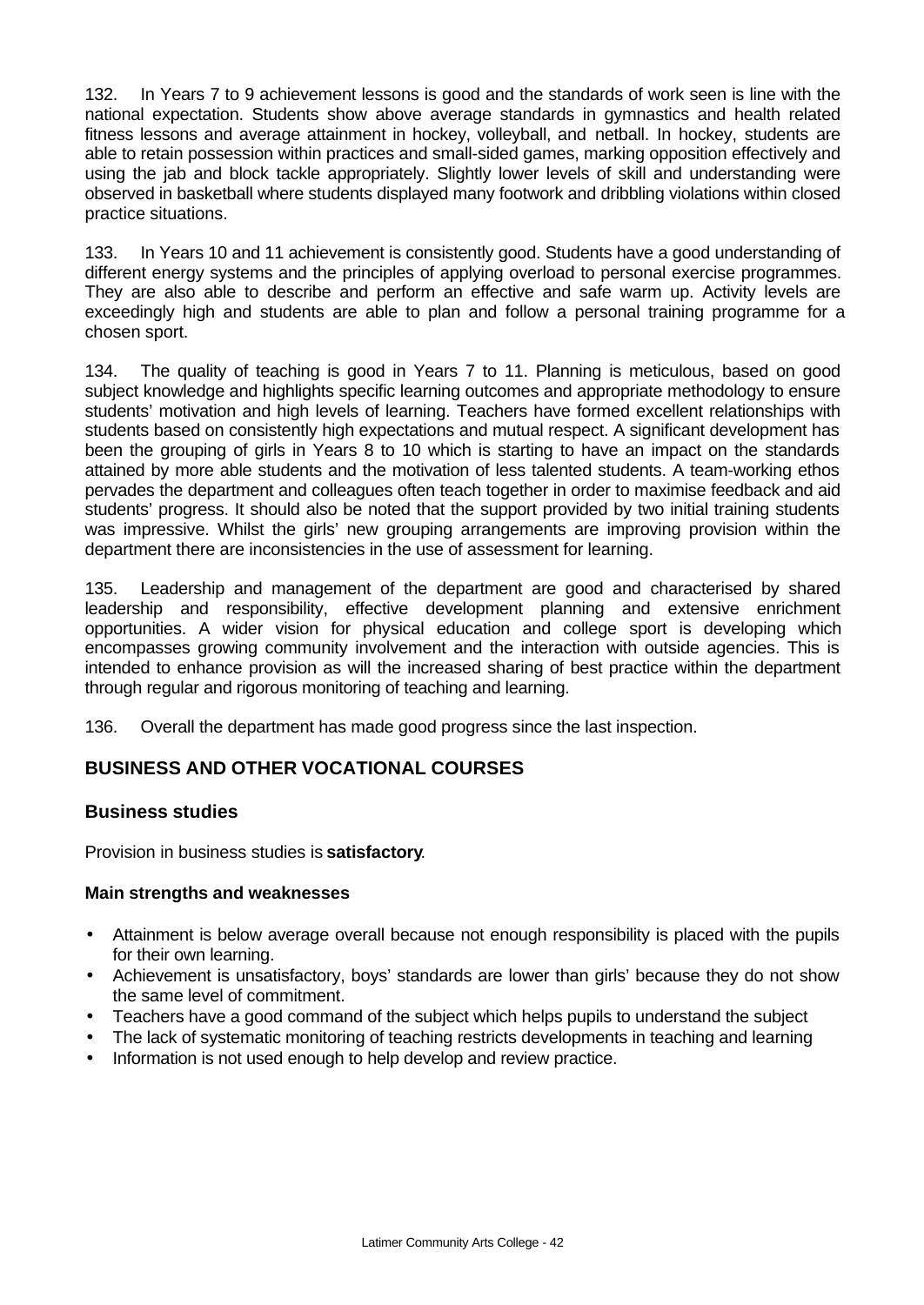### **Commentary**

137. Overall standards are below those seen nationally. In 2003 girls performed better than boys, exceeding the national average for higher grades. The results achieved by boys were well below the national average. Over time, attainment in GCSE has been slightly below the national average for those gaining higher grades. Although there has been fluctuation in performance year on year, overall there is a declining trend. Results for 2003 show boys under performing and this was also reflected in the lack of commitment by a minority of boys in lessons observed. However, in previous years boys have performed better than girls. Higher attainers in the subject have sound grasp of business concepts and are able to apply their knowledge in discussion. Lower attaining pupils are not as prepared to speak using business language when questions are being asked. Pupils with special educational needs are supported through additional teacher guidance and perform at a similar level to other groups of pupils.

138. Overall achievement in the subject is unsatisfactory because pupils do not apply themselves consistently in lessons. Pupils achieved on average almost a grade below predications, based on end of Year 9 performance. Achievement of girls is better than boys but in 2003 girls still did not gain the level expected in the external examination. The quality of teaching is satisfactory. Teachers provide competent lessons that enable satisfactory learning to take place. All teachers have a good grasp of the subject but do not provide a great variation in style to meet the needs of all learners. Teachers know their pupils and provide good guidance on a one to one basis. They give good oral feedback on the work in lessons so that most pupils know how to improve the work they are doing. Objectives are not always clearly thought through or explained sufficiently well to pupils and this adversely affects the progress in lessons. In the least effective lessons pupils are not sufficiently involved in their learning. Questioning tends to be general rather than directed to specific pupils allowing attention to wander and reducing their contributions. In the lessons observed not enough time was allowed to review learning and test understanding.

139. Overall leadership in the subject is satisfactory but management is unsatisfactory. Development planning is in place but the costs involved in the developments are not shown. The department does little by way of self-review to identify areas for improvement. Examination results are analysed to some extent, including the boy/girl performance but findings do not result in action planning to improve the overall performance. Performance management is operating but no additional formal, systematic monitoring takes place within the subject to develop teaching.

140. The subject has an adequate range of books and teacher prepared resources. There are no computers within the department but pupils do have good access to a computer room, which they use well to support their learning.

141. The previous report looked at the broader aspects of vocational education, including business studies. Business studies was not reported as a separate subject.

### **PERSONAL, SOCIAL AND HEALTH EDUCATION AND CITIZENSHIP**

Personal, social and health education includes a full programme of activities including sex education and relationships, drug education careers education and preparation for work experience. Students also have access to a wide range of opportunities that make a good contribution to their personal development. These include a residential trip for all Year 7; a residential leadership opportunity for Year 12; back stage and front of house support during performances at the Masque; drama, dance and music productions for the local community and working with World Challenge visiting another country to work with disadvantaged young people. This aspect of personal, social and health education provision is very good. Personal, social and health education is taught weekly and the overall quality of teaching and learning is good with opportunities provided for students to engage in a wide range of activities. Leadership and management of personal, social and health education development is good with detailed schemes of work, demonstrating thorough planning and effective use of resources. Management of careers education is very good.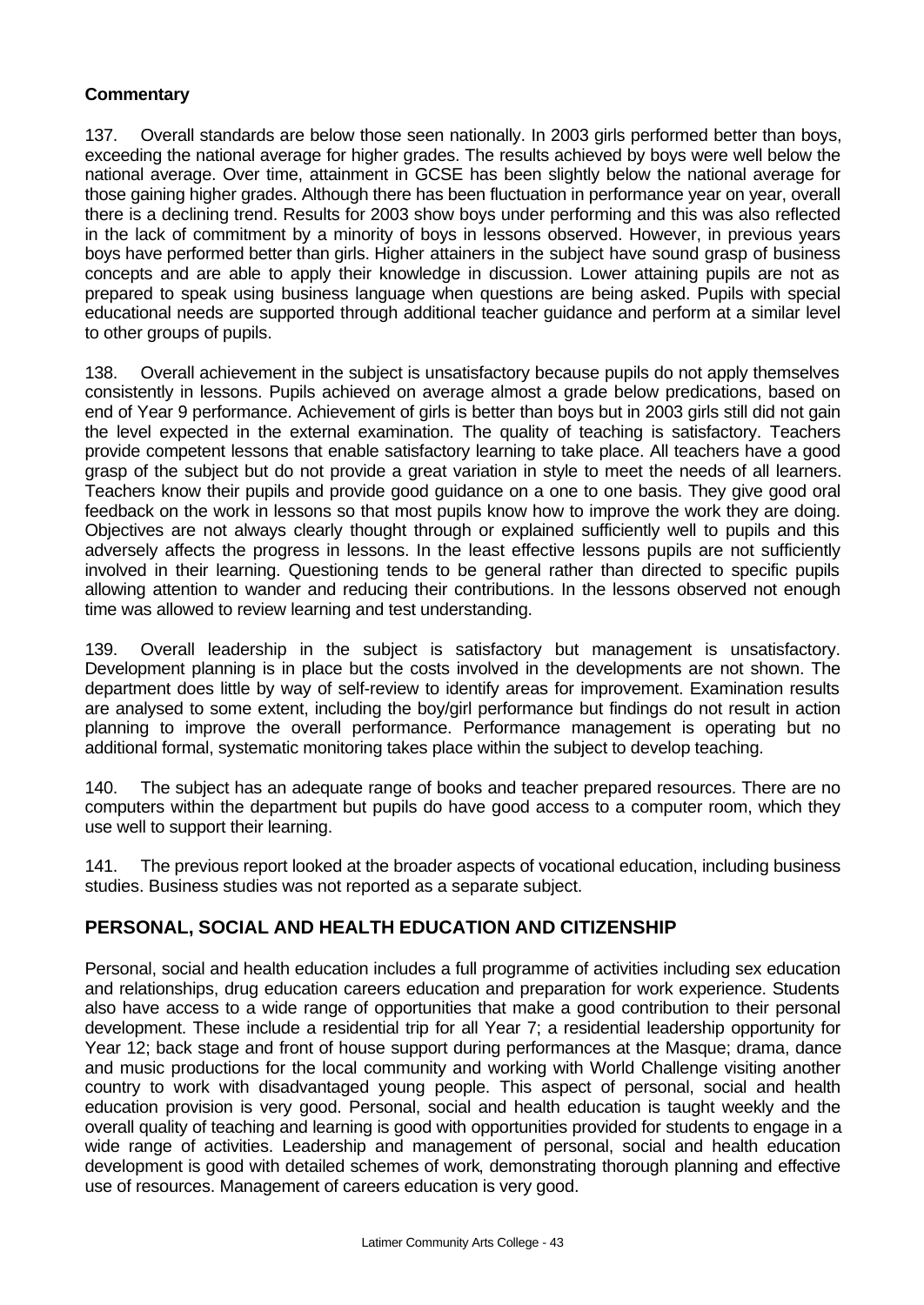### **Citizenship**

Provision in citizenship is **unsatisfactory**.

### **Main strengths and weaknesses**

- There is very good contribution from drama to students' knowledge and understanding of citizenship and aspects of citizenship are taught very well in drama and English.
- Some elements of citizenship are taught well in personal and social education lessons.
- There is no co-ordinated strategy to ensure effective provision and monitoring of citizenship.
- Students' work is not collected in and assessed against national standards. Students do not know how well they are doing.
- Statutory requirements are not met for Years 7 to 11 because the National Curriculum attainment targets are insufficiently tackled.

### **Commentary**

142. Standards overall are unsatisfactory. Most students' knowledge and understanding are limited because as yet there is no clearly identified provision across all subjects. There is not enough time within personal, social, citizenship and health education lessons to ensure topics are covered in sufficient depth.

143. Most students have good experiences to help them develop as good citizens. There are opportunities for students to take responsibility and to participate through the established Students Offering Support scheme, which involves Years 10, 11 and 12 students supporting younger students in the college. There is an active college council, which gives all students the opportunity to vote on issues, and they feel they make a difference. Yearly elections for Year 7 and 8 students to Kettering Borough student council follow adult protocols for voting. There are two student representatives for the governing body. Students are given insufficient opportunities to develop an understanding of the rights, responsibilities and duties of citizens.

144. Planning in most subjects make incidental references to citizenship and does not take into account the need to ensure continuity and progression. Teaching and learning of citizenship seen within drama is very good. For example good input from teachers encourages students to consider and act out family situations, pressures, actions and consequences.

145. Leadership and management are unsatisfactory. The college recognises its responsibility for developing the area as an explicit part of the curriculum. An audit has been carried out to identify which aspects of citizenship are not being delivered so that these can be incorporated into a special course starting next year. A team leader for co-ordinating citizenship has been appointed and good plans for implementation are in place.

146. Statutory requirements are not met in Years 7 to 11 for students to acquire the 3 required elements of citizenship. The curriculum offered is not effective because students generally are not aware of citizenship as part of the curriculum and their role within this subject.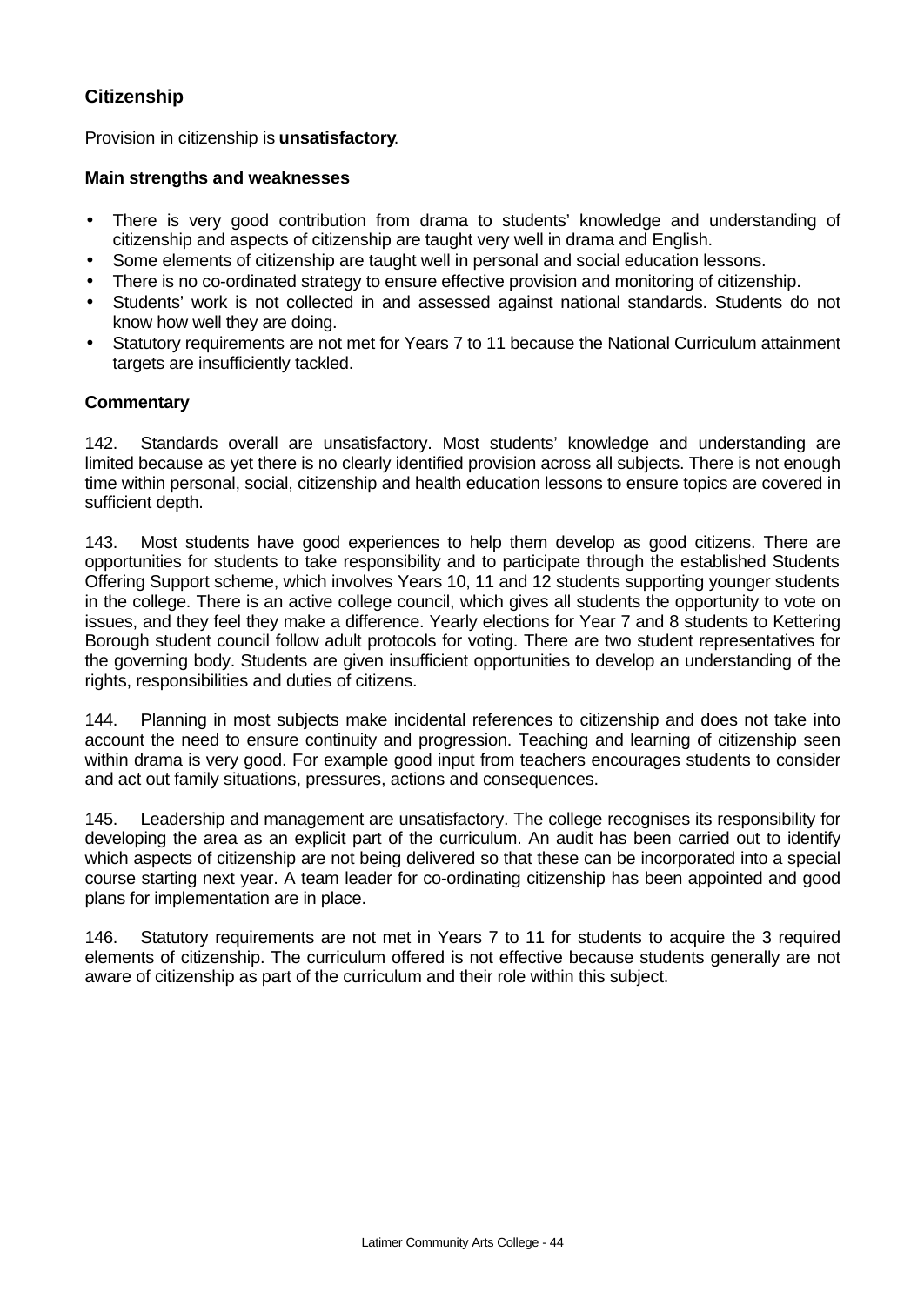### **SUBJECTS AND COURSES IN THE SIXTH FORM**

In the inspection, 11 subjects and courses were inspected and are reported on in detail. Work in other subjects and courses was sampled and contributed to the overall picture of teaching and learning in the college.

The table below shows entry and performance information for courses completed in 2002.

#### *Level 3 GCE AS level courses*

| <b>Subject</b>          | <b>Number</b><br>entered | % gaining grades A-E |         |          | % gaining grades A-B | Average point score |         |
|-------------------------|--------------------------|----------------------|---------|----------|----------------------|---------------------|---------|
|                         |                          | College              | England | College  | England              | College             | England |
| <b>Business studies</b> | 8                        | 25.0                 | 89.1    | 12.5     | 31.7                 | 8.8                 | 35.4    |
| General studies         | 32                       | 65.6                 | 78.6    | 18.8     | 25.7                 | 23.1                | 30.0    |
| <b>Mathematics</b>      | 12                       | $\Omega$             | 74.2    | $\Omega$ | 34.3                 | 0                   | 31.3    |
| Social studies          | 6                        | 100                  | 83.2    | 16.7     | 32.5                 | 31.7                | 33.6    |

#### *Level 3 GCE A level and VCE courses*

| <b>Subject</b>          | <b>Number</b><br>entered | % gaining grades A-E |         | % gaining grades A-B |         | Average point score |         |
|-------------------------|--------------------------|----------------------|---------|----------------------|---------|---------------------|---------|
|                         |                          | College              | England | College              | England | College             | England |
| <b>Business studies</b> | 10                       | 100                  | 96.4    | 20                   | 32.8    | 62                  | 76.5    |
| Communication studies   | 10                       | 100                  | 98.3    | 70                   | 36.8    | 1204                | 81.1    |
| Drama                   | 13                       | 100                  | 98.1    | 15.4                 | 41.5    | 70.8                | 82.9    |
| English language        | $\overline{7}$           | 100                  | 98.3    | 85.7                 | 36.5    | 91.4                | 80.1    |
| English literature      | 6                        | 100                  | 98.5    | 50                   | 43.7    | 76.7                | 84.3    |
| General studies         | 17                       | 100                  | 90.1    | 23.5                 | 29.1    | 78.8                | 69.3    |
| Geography               | $\overline{7}$           | 100                  | 97.1    | 28.6                 | 40.5    | 74.3                | 80.9    |
| Information technology  | 9                        | 77.8                 | 89.1    | 22.2                 | 22.4    | 57.8                | 64.1    |
| Social studies          | 6                        | 100                  | 94.3    | 50                   | 38.9    | 83.3                | 77.7    |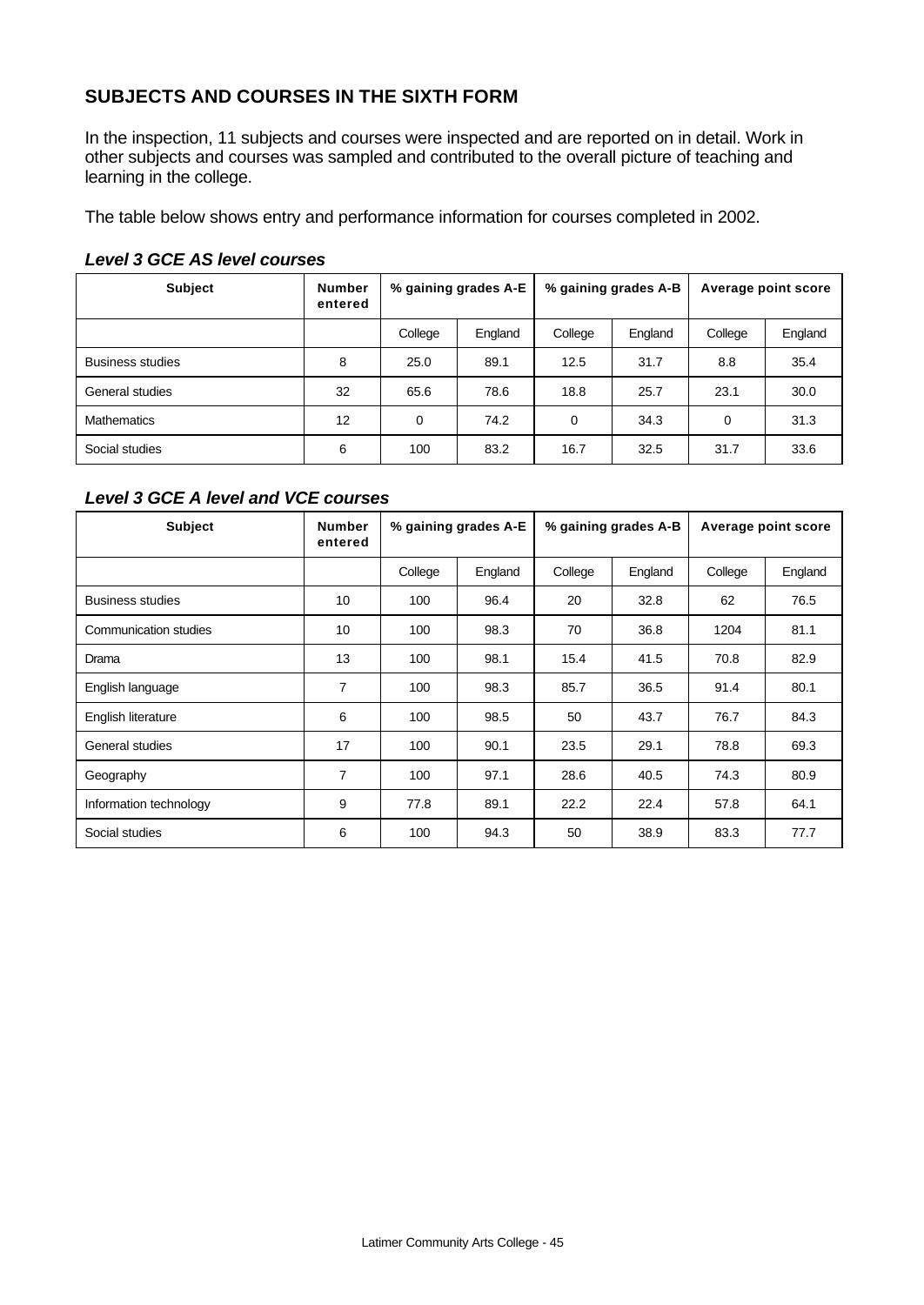### **ENGLISH, LANGUAGES AND COMMUNICATION**

Courses leading to A and AS level in both English Language and English Literature are offered to all students who wish to follow them. The college also offers an A level course in Communications Studies and one in Media Studies. One lesson was sampled in Communications Studies; teaching is good.

### **English**

Provision in English is **good**.

### **Main strengths and weaknesses**

- The curriculum is very good.
- Teaching and learning are good, so that students make good progress.
- Students' relationships with their teachers are good.
- Students concentrate well and work well in lessons.
- Leadership is very good.
- Students often lack independence on their work and too rarely undertake personal research.
- Students do not read widely around their set texts.

#### **Commentary**

147. At the end of the sixth form, both AS and A level results in English Literature in 2003 and inspection evidence suggest that standards of attainment are average, as they were at the time of the previous inspection. Achievement is also satisfactory, though learning is often good in lessons, through good teaching. In English Language, standards of attainment are higher and achievement good, though the numbers taking this option are smaller than those taking English Literature. The very good curriculum offers a wide choice of subjects and range of topics from a variety of examination courses. The majority of students stay on to complete the A level course.

148. Teaching is good and teachers' expectations of students are realistically high. Time in lessons is well used and lessons are well planned. However, they are sometimes too teachercentred, giving students too little encouragement to show initiative and to think for themselves. Extension work is offered where needed and teaching methods offer a good level of challenge and ensure interest and involvement. Students are pleasant and well behaved and classes are managed through good relationships, good humour and mutual respect. Teachers have good knowledge and ensure thorough understanding of texts, as observed in a Year 13 lesson on William Blake's poetry, where the students were challenged to think for themselves, prompted by the teacher's very good knowledge and her use of probing questions, and in a similarly challenging lesson on the poems of Carol Anne Duffy. Assessment of students' work is good and homework is used to good effect, ensuring that students make good progress in their knowledge, skills and understanding. Marking is thorough and helpful in showing students how to improve and students' targets are reviewed and updated.

149. By the end of Year 13, most students learn to speak with some maturity of vocabulary and to express themselves with care and thought. They read texts from all periods for examination and coursework purposes, but they do not read around them widely without much prompting, displaying little real intellectual curiosity. They work with concentration and interest, persevering until they understand new concepts, but need constant guidance on how to approach texts, as seen in an introductory lesson on Marlowe's 'Doctor Faustus'. They learn to write at length, using critical terms increasingly appropriately. They do not, however, always work with independence and strong personal response to what they read, nor do they undertake personal research to supplement their knowledge of literary background.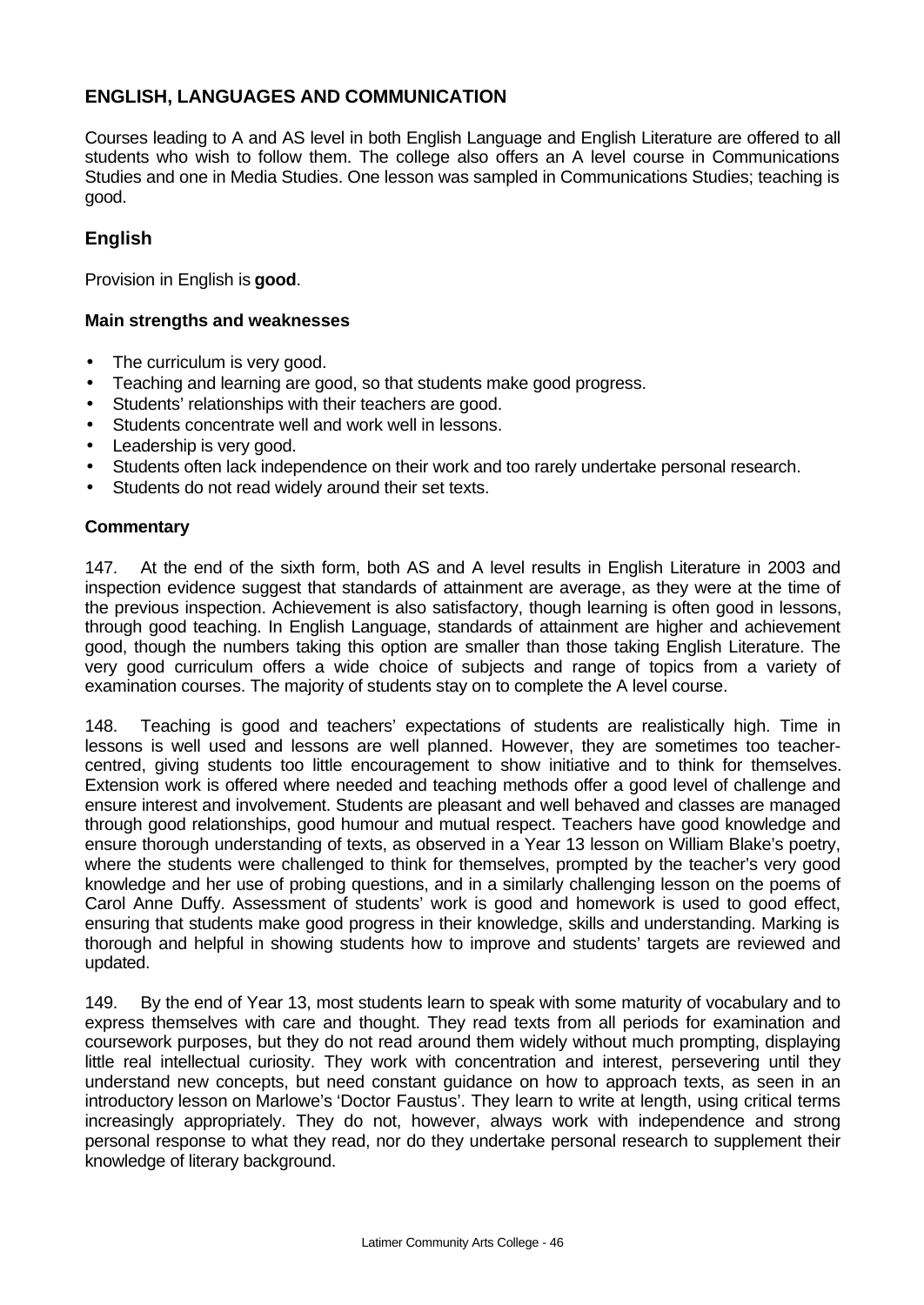150. The department is very well led and well managed. The head of department ensures that teachers work well as an enthusiastic and committed team. Teachers are always prepared to give extra help to motivated students and go to great lengths to offer advice and encouragement to those who find the work more difficult. Planning is good, ensuring good coverage of all texts for the examinations. Regular assessment is carried out and the information gained is used to help teachers to reinforce areas of weakness.

### **Language and literacy across the curriculum**

151. Literacy is stronger in the sixth form than in the rest of the college, largely because the students who proceed to AS and A level courses are keen to achieve. As a result, literacy is satisfactory, with students writing more and more in vocabulary and structure suitable for different subjects and with a wider vocabulary. This was particularly evident in coursework throughout the sixth form. However, students' oral skills are still insufficiently high and they do not, in general, read widely enough in research on their subjects.

### **MATHEMATICS**

Provision in mathematics is **unsatisfactory**.

### **Main strengths and weaknesses**

- There is a significant proportion of unsatisfactory teaching.
- Where teaching ensures the main ideas covered in the lesson stand out very clearly, learning is good.
- Schemes of work are inadequate
- Leadership and management are unsatisfactory

### **Commentary**

152. Standards in sixth form mathematics are generally below those expected for the courses and achievement is unsatisfactory overall. No students entered for A level mathematics in 2002, and in 2003 only four did so. All these students passed, and their grades ranged from A to E. Larger numbers of students have entered AS mathematics. Twelve students entered in 2002, but none passed. In 2003, a similarly sized group of Year 12 students entered, and all also failed. These results represent poor achievement for these groups of Year 12 students Retention on AS and A level courses within Year 12 and within Year 13 is satisfactory, but retention from Year 12 to Year 13 has recently been poor. In lessons, standards are below those expected in relation to course requirements, and students are underachieving in relation to their capabilities.

153. There is now provision for borderline students aiming to achieve a higher-grade GCSE pass to retake GCSE mathematics modules in November or June, and most who did so in November 2003 were successful in gaining a higher-grade pass.

154. Overall, the quality of teaching and learning is unsatisfactory. Teachers set clear learning objectives, and where teaching ensures the main ideas covered in the lesson stand out very clearly, and there is good attention to homework, learning is good. In other lessons teachers often allow explanations to become obscured by details of algebra or trigonometry. This means time is not used effectively, and students can leave lessons without a firm grasp of the most important ideas and techniques, and sometimes with significant misunderstandings. For example following a mechanics lesson in which students were shown how to find components of forces, students did not realise that the components of a force are themselves forces that combine to give the same effect as the original force. In many classes trying to watch and listen, while at the same time copying notes from the board, makes it even more difficult for students to gain full benefit from teachers' explanations. When teachers ask questions, they often miss the chance to offer students time to discuss their ideas with each other before volunteering an answer. Instead, they choose to take the first answer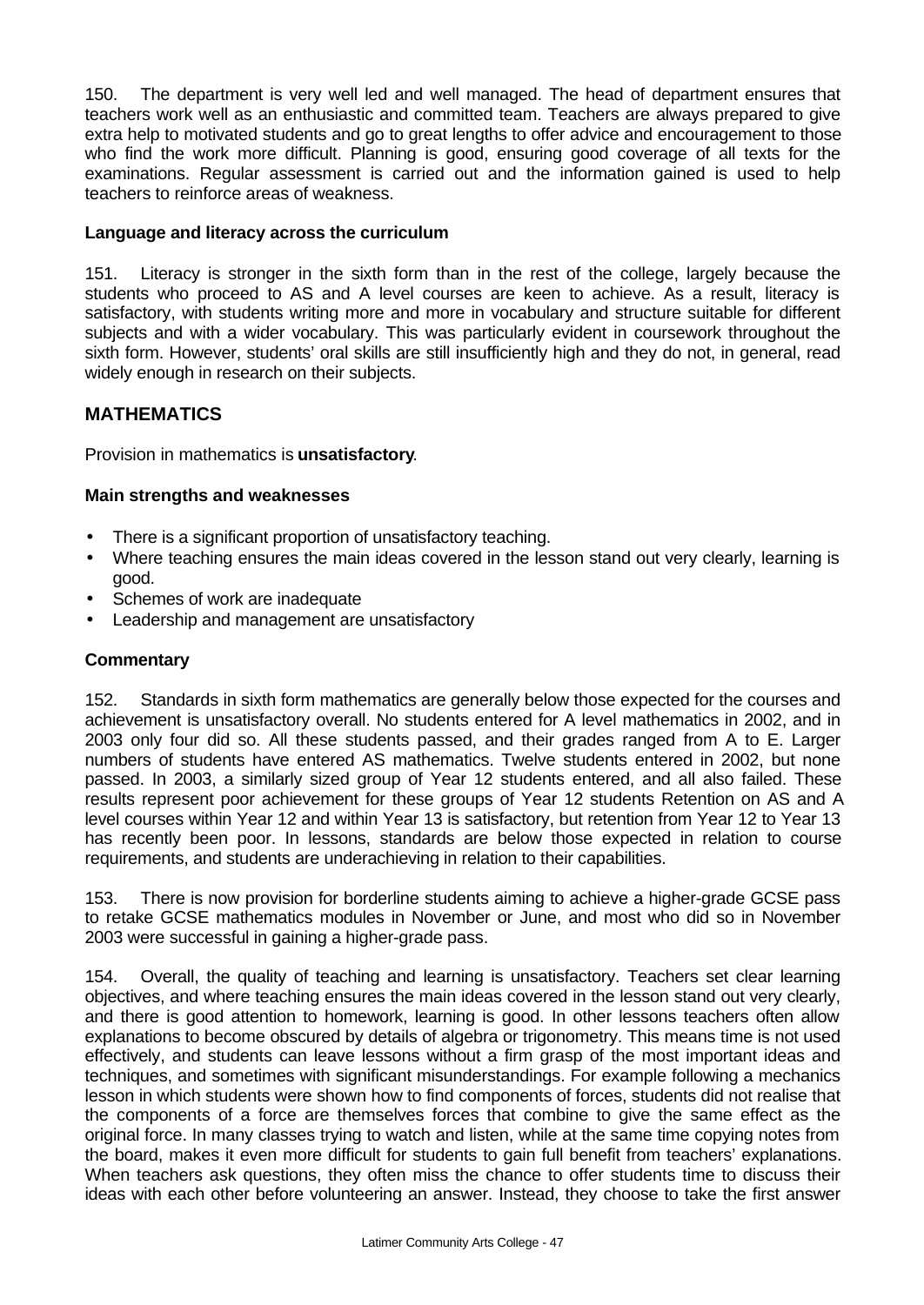given by a student as an indication to proceed. As a result, students lack confidence in putting their ideas into words and are less secure in their progress. The overall approach to mechanics and statistics is very theoretical, with limited reference to the applications of these disciplines.

155. Leadership and management are unsatisfactory. There is limited support for teaching from the AS and A level schemes of work, which consists of a straightforward list of topics and resources. They do not give guidance on teaching approaches, on the time to be spent on each topic, on appropriate homework and longer assignments, or on how assessments of different kinds should be used to monitor students' progress and ensure that they are learning at an appropriate rate. There has been little attention to professional development for teachers taking courses that are new to them. In the recent past there has been clear underachievement on the AS course, but little action to identify the reasons for this and hence remedy the situation.

156. Improvement since the previous inspection has been unsatisfactory.

### **Mathematics across the curriculum**

157. Overall, numeracy across the curriculum is good. For example students demonstrate good mathematics competence in design and technology, and satisfactory competence in business education where they analyse and present research data. However some students are limited in their access to parts of the curriculum in physics because of weaknesses in their mathematical competence on entry to the course. As for mathematics in earlier years, the good provision for mathematics across the curriculum arises from training for teachers of other subjects, the creation of a good policy and collection of examples, and close liaison between the college's numeracy coordinator and teachers in other subject departments that are major users of mathematics. These factors outweigh shortcomings in provision for students on AS and A level mathematics courses.

### **SCIENCE**

The focus subjects were biology and chemistry. **Physics** and **human biology** were sampled. In both, lessons were observed, students' work examined and results analysed. Over recent years, the numbers taking physics have been low and standards have varied. In 2003, four candidates started the A2 course, three completed who all passed and showed good achievement. Three are currently following the course and although attainment is below the national averages, are showing satisfactory achievement. The subject is well taught and managed. Numbers taking AS level in Year 12 are much larger and all are currently making satisfactory progress. Human biology was recently introduced and is to be examined for the first time in 2004. There are healthy numbers in Years 12 and 13. Teaching and management are good and standards, although below the national averages, represent satisfactory achievement.

### **Biology**

Provision in biology is **satisfactory**.

### **Main strengths and weaknesses**

- Good teaching by well-qualified staff is leading to good learning and improving achievement.
- All aspects of the work within the department are led and managed well.
- Relationships with students are very good.
- Uptake into Year 12 has been low and too many students have failed to complete the course or continue on to A2 level.
- Criteria for admission to the course have lacked rigour, resulting in students starting the course but subsequently lacking the motivation needed for success.
- The standards attained in course work are very good.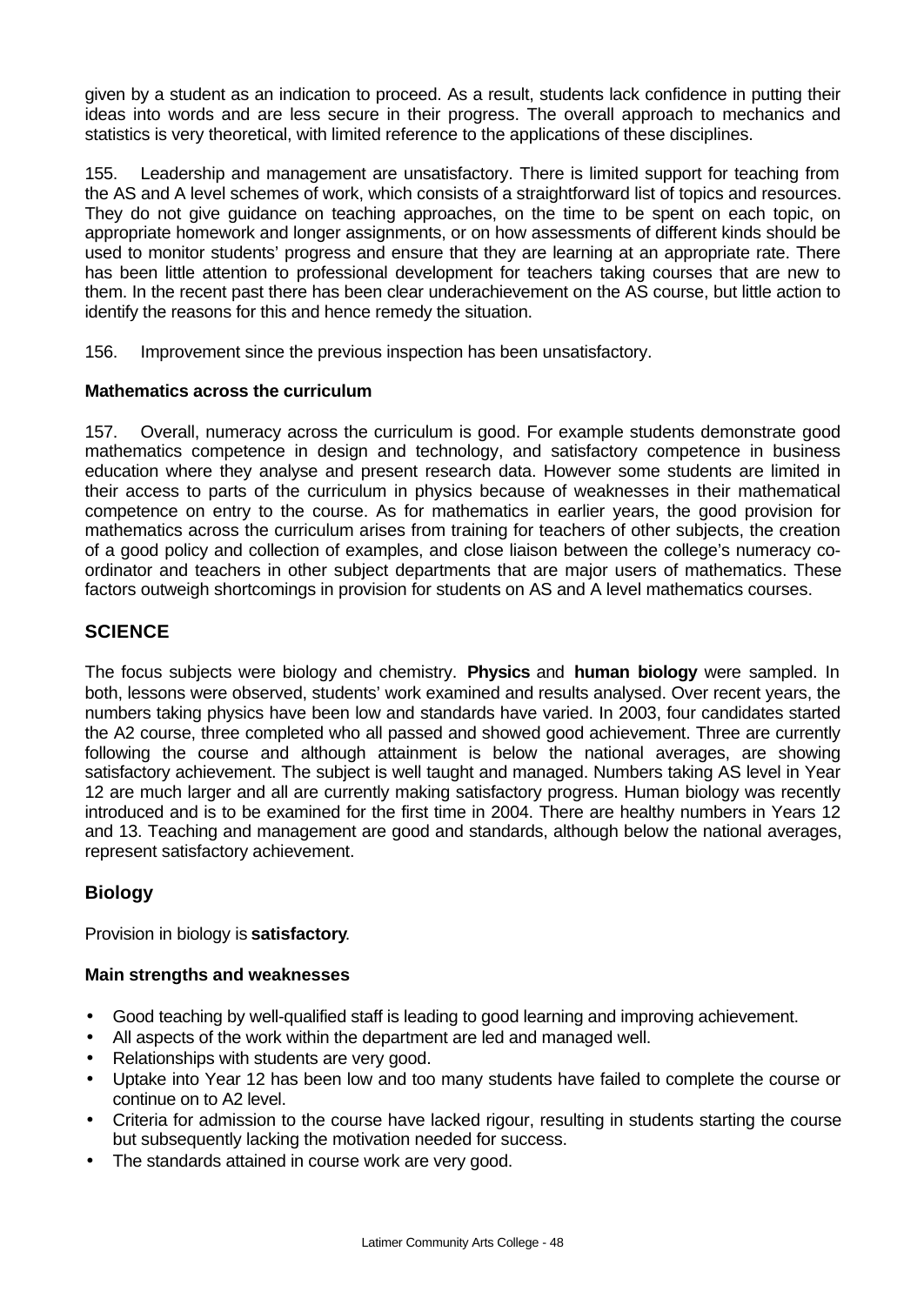### **Commentary**

158. Results vary from year to year; the small numbers involved invalidate statistical comparison with the national norms. In 2002, six candidates completed the course, one gained a higher grade (A) and three others passed. Five students took the exam in 2003. Two gained higher grades (A or B) and all passed. Standards observed in the present Year 13, where there are five students, are below the national averages. However, all are showing high levels of commitment and are attaining levels that, when compared to their performance at GCSE, indicate satisfactory achievement. A much larger number (20) are taking AS level in Year 12. This group, which includes students with a wide range of attainment, have made a very good start to their studies and, overall, are matching the national standards. All are working hard, gaining in confidence and achieving satisfactorily

159. The three teachers who share the classes are all very well qualified and experienced. They have excellent knowledge of the subject and the requirements of the examination. Practical and experimental work are of an unusually high standard. Very good technicians provide high quality equipment and materials, which underpin good learning opportunities. Very successful course work is a natural consequence of good quality practical work. In 2003, all candidates achieved a higher grade (A or B) for this section of the examination. Relationships are very good and teachers are very committed to their students' academic and social welfare and engender confidence and effort. They put great energy and enthusiasm into lessons and are very aware of the needs of lower attaining students.

160. Learning is not always as effective as the good quality of teaching indicates that it should be. This is a consequence of the somewhat passive attitudes shown by some students. They are unwilling to take responsibility for their own learning and rely almost entirely on the efforts of teachers. They can be unresponsive in class and do not undertake independent study outside lessons. Consequently achievement is satisfactory.

161. All aspects of the provision within the department are led and managed well. The work of different teachers is carefully co-ordinated, progress is closely monitored through accurate assessment and the requirements of the syllabus met in full. A great deal of extra help is given to students who are not making sufficient progress, including the provision of extra classes in nonlesson time.

162. In the past, students whose attainment at GCSE indicates that they will struggle to succeed in AS/A2 level, have been admitted to the course. Some of these students have found the work very difficult, particularly those elements that rely on a good understanding of chemistry. Without the very high levels of motivation needed to overcome these difficulties, some students have inevitably "dropped out". The presence of a significant proportion of lower attaining students also tends to limit the pace at which lessons proceed and can affect the progress of the whole group.

163. Recently, more detailed advice and counselling have resulted in students with a clearer insight into the demands of post-16 biology. All the students in the present Year 12 class, some with modest attainment at GCSE, are working hard and have high morale.

164. Decisions already made to change the criteria for admission to the course should ensure that the 2004 intake will be more appropriately qualified and prepared for the demands of advanced level science studies.

165. Changes in procedure make comparisons with the last inspection difficult. There has been recent improvement and the potential for further advances are very good.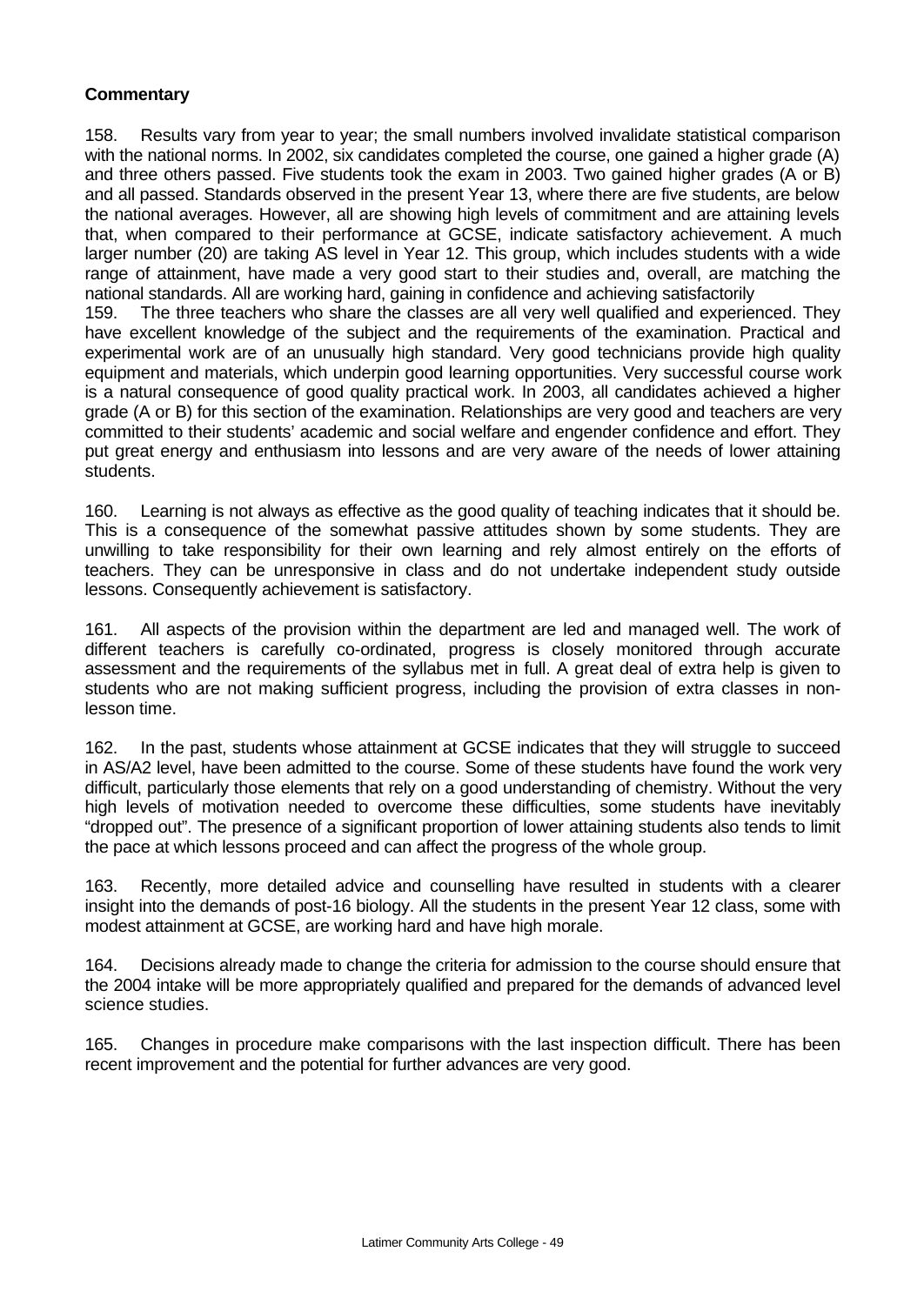### **Chemistry**

Provision in chemistry is **unsatisfactory**.

### **Main strengths and weaknesses**

- There is some good teaching in the department.
- Achievement is unsatisfactory due to unsatisfactory teaching.
- Students' notes are not well presented; these notes are not a satisfactory base for revision.
- The good source of past examination questions is not being used to help students produce high quality model answers in preparation for their GCE examinations.
- Examination results, students' work and teaching are not being evaluated to identify areas for development within the chemistry department.

### **Commentary**

166. In 2002 and 2003, a total of 4 students entered A2 level chemistry. These numbers cannot be compared statistically with national averages, but one student gained a grade A, two gained grade a B and one gained grade E. In 2002, the AS level results were well below national average with 4 students gaining grades C to E and three students failing. Retention from Year 12 to Year 13 is low. The college's data show that of 17 entries at AS and A2 GCSE over the last three years, 13 have resulted in grades less than predicted by the college based on students' overall GCSE performance. Achievement in examinations is unsatisfactory.

167. Standards of work seen are below average. The coverage of the basic subject knowledge is sound, for example there is comprehensive coverage of atomic structure, bonding types and the fundamentals of organic chemistry. There is insufficient attention to the development of the higher order skills of presenting ideas clearly, logically and making use of appropriate terminology or of applying basic principles to unfamiliar and novel contexts. The files of some students have incomplete syllabus coverage; one student's file contained some notes on the basic chemistry of benzene, but these notes did not include an explanation of the mechanisms behind the reactions.

168. Achievement in the work seen during the inspection is unsatisfactory due to unsatisfactory teaching and learning. The quality of teaching and learning is inconsistent between lessons. Some lessons are well planned and the key ideas needed for the lesson are revised thoroughly. A problem solving approach readily engages students in their learning and students work at a good pace and take responsibility for their own learning. Skilful questioning throughout the lesson checks on understanding and corrects misconceptions. There are high quality extension materials and activities for the more able and lessons end with an in depth review of what has been learned. By contrast the level of planning in other lessons is unsatisfactory. In these lessons the explanation of the subject matter is satisfactory, opportunities are missed for students to express the new ideas in their own words or to apply them to new situations. When homework is discussed, the work is rushed, insufficient time is allowed for students to correct answers, and explanations are not always clearly presented by the teacher. Model answers to past examination questions are not prepared thoroughly before the lesson and links are not made to the mark scheme or the different style of answers required when questions begin with "state", "describe", "explain", "suggest", etc. Lesson planning does not cater for the range of ability of students in the lessons, and time at the end of the lessons is not well planned to check students' understanding of the key points from the lesson.

169. The marking of students' work by the three chemistry teachers is inconsistent in terms of the regularity of marking, the accuracy and attention to detail and the variation of guidance on how students should improve their work. Students' notes are a poor record of their work; too often they are fragmented, poorly organised, incomplete and do not relate clearly to the examination syllabus. These notes are a poor basis for examination revision.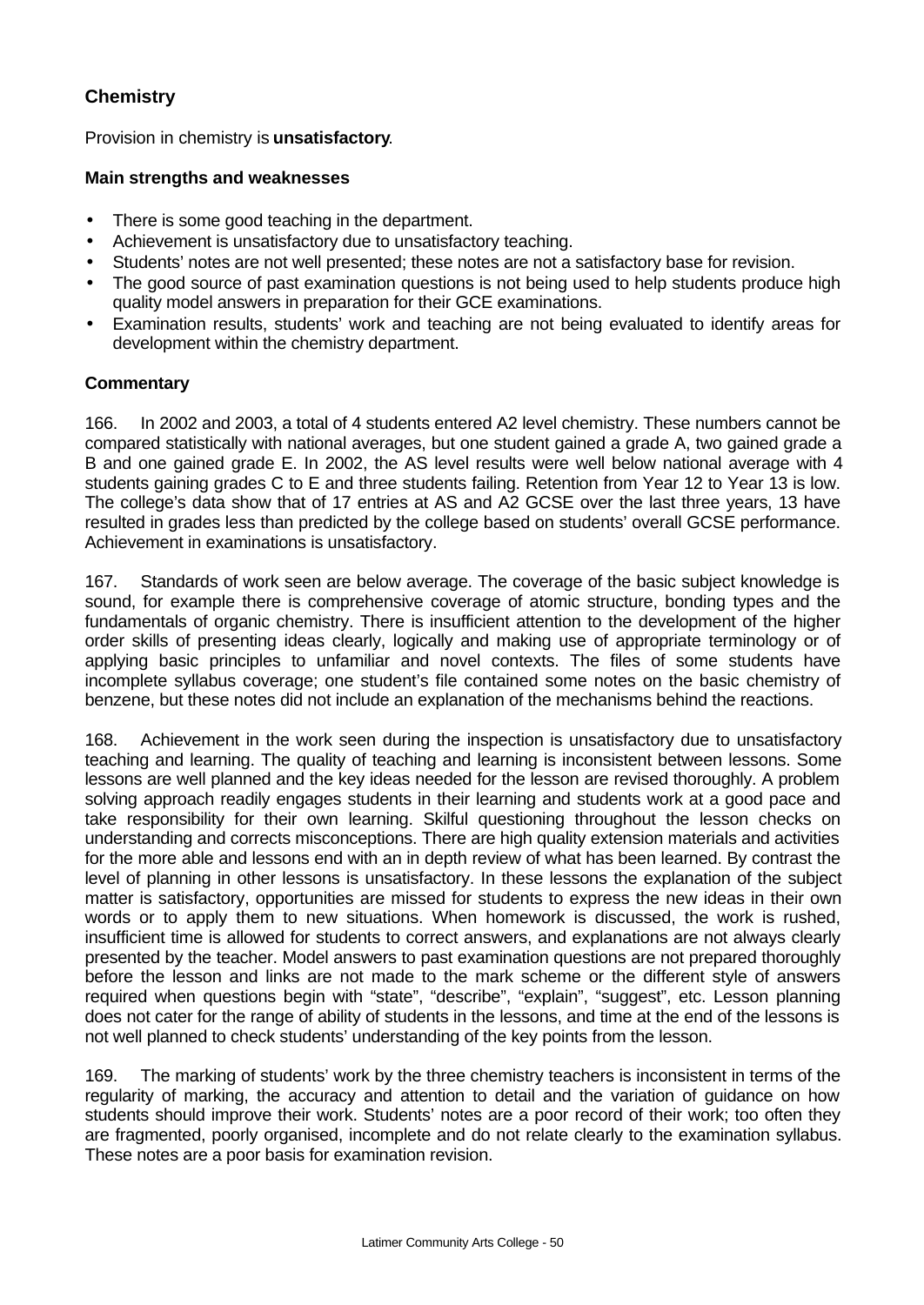170. Leadership is unsatisfactory. It is not focusing on getting the best examination results for the students and the team has not always been aware of changes in coursework requirements Management is unsatisfactory. There is no rigorous self-evaluation of teaching, checking of students' work or evaluation of marking. Data is analysed centrally by the senior management team but no action is taken at departmental level to translate this information into curriculum action plans. There is no development plan for the subject.

### **INFORMATION AND COMMUNICATION TECHNOLOGY**

Provision in information and communication technology (ICT) is **satisfactory**.

### **Main strengths and weaknesses**

- The whole department is committed to change and improvement.
- The head of department has a high level of subject expertise.
- Students value the caring approach of their teachers.
- Examination results have fallen in recent years.
- Participation rates of female students are low.

### **Commentary**

171. The following remarks are founded on the scrutiny of work of a very small sample of students, interviews with staff and the observation of teaching and learning in Year 12 and Year 13.

172. The latest data and trends extracted from preceding years indicate that overall results in ICT are below the national average. The highest result in the 2003 AS examinations was a D grade. Over 50 per cent of the returns for this group of Year 12 students were unclassified. In the A2 examinations the highest result was a B grade. Over 30 per cent of these Year 13 students were given an unclassified grading. Difficulties in retaining suitably qualified staff may account for this significant drop in performance

173. Standards of work seen are average A Year 12 folder was conscientiously assembled. It was accessible, logically ordered and unfailingly neat and tidy. Subjects such as the importance of information, application and system software and networks and networking were dealt with in some depth. However, information sources were rarely acknowledged. The wider social implications of ICT also appeared to be treated superficially. In some Year 13 project folders a range of appropriate software has been employed to solve problems that have a bearing on the real world. One student, using the interest of her family as a starting point on which to base her work, demonstrated considerable ingenuity in identifying what project to undertake, and thoroughness in finding a solution. Other less successful projects had more contrived origins. Very similar contexts were adopted by different students and evaluations were treated superficially.

174. The retention rate and achievement of female students is very similar to males, despite their low participation rates.

175. The overall quality of teaching is satisfactory. In a Year 12 class on validations checks, a range of teaching techniques were employed to maintain student interest and energy levels. A combination of appropriate starter activities, a multimedia presentation and targeted teacher support for individual students provided a useful experience for all those involved. In a Year 13 revision class the pace was rigorous and a high degree of teacher expertise was evident. Key concepts such as Gantt charts were discussed and their relevance to course work explored fully. The knowledge gained was tested through a series of simple but very effective question and answer sessions that also served to keep the students focussed. Particular attention was paid to the accurate use of English. The head of department has a high level of subject expertise but the other in the team do not. Currently they struggle to elevate their teaching beyond the immediate needs of the students.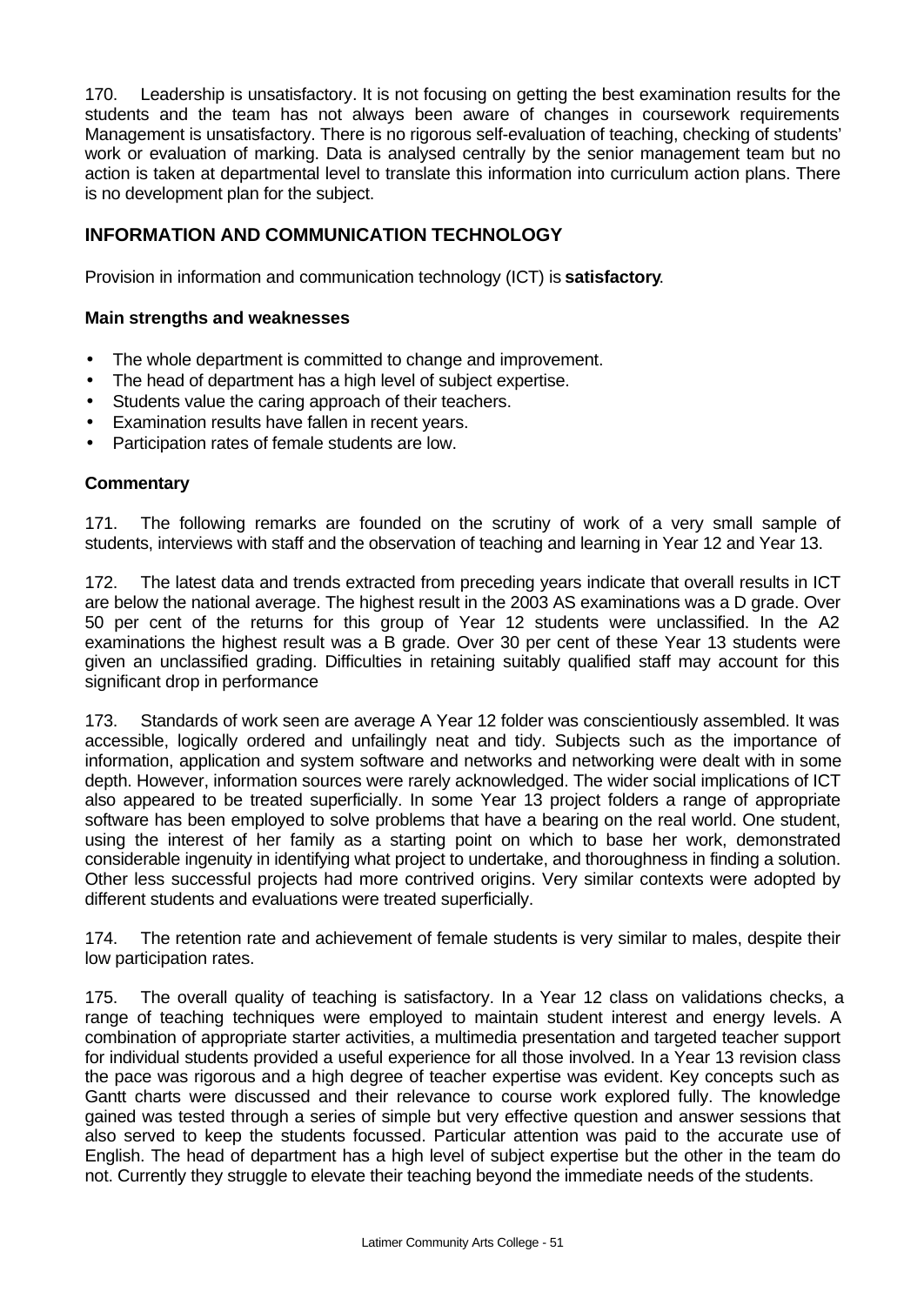176. The overall quality of learning is satisfactory because students have a very positive relationship with the staff. In Year 12 they are prepared share their ideas and support each other despite the large number of students in the group. In Year 13 they recognise the improvement in the care and attention paid to their needs and respond positively to it. They readily identify their shortcomings in both the knowledge base they have and attitudes to work, and can identify ways of dealing with them.

177. Leadership and management of all aspects of the A level programme are satisfactory. The head of department has a clear commitment to and vision of how to address the inadequacies generated by the staffing difficulties of the previous year and has started to implement the necessary changes. However, the good practice evident in all the lessons observed is not readily shared amongst the team members. Close monitoring of the work of the non specialist teachers has also not been undertaken. There are insufficient links with outside agencies.

178. Satisfactory progress has been maintained since the last inspection.

### **Information and communication technology across the curriculum**

179. ICT skills are developed in students through the general studies programme. All are required to create a multimedia presentation on one of a number of themes related to this subject in Year 12. A generous suite of computers is also located near to the sixth form common room to help in the growth of their competency. ICT skills are further enhanced through the study of other subjects, particularly in design and technology. The overall provision is not monitored thoroughly. Hence clear picture of the impact of this policy cannot be ascertained by the college.

### **HUMANITIES**

### **History**

Provision in history is **satisfactory**.

### **Main strengths and weaknesses**

- Students' achievements are in line with their GCSE results.
- Effective use is made of teachers' subject specialisms.
- A wide range of source material is provided.
- There is a lack of text books and the college library provision needs improvement.
- The use of lesson time for certain tasks, such as the preparation of essay outlines, is inefficient.

### **Commentary**

180. The previous report did not comment on students' results and achievements. Only a limited amount of work was available for inspection but analysis of files and results show that students' achievements are satisfactory. Results cover the full range of grades and students perform in line with expectations. There is no significant difference between male and female students.

181. Students succeed in their transition to sixth form. Their files show a wide range of work and they benefit from the wide range of source material provided by staff. There is evidence of research using the internet and other sources. Their written work shows an understanding of historical themes and they can handle and analyse evidence.

182. The quality of teaching and learning is satisfactory. The effective use of teachers' specialisms, such as the analysis of documents, gives students clear understanding of the topics. Extensive notes are provided for the students. There are a range of examples of the use of diagrams and "mind maps" to aid students understanding of complex areas. The marking of students' work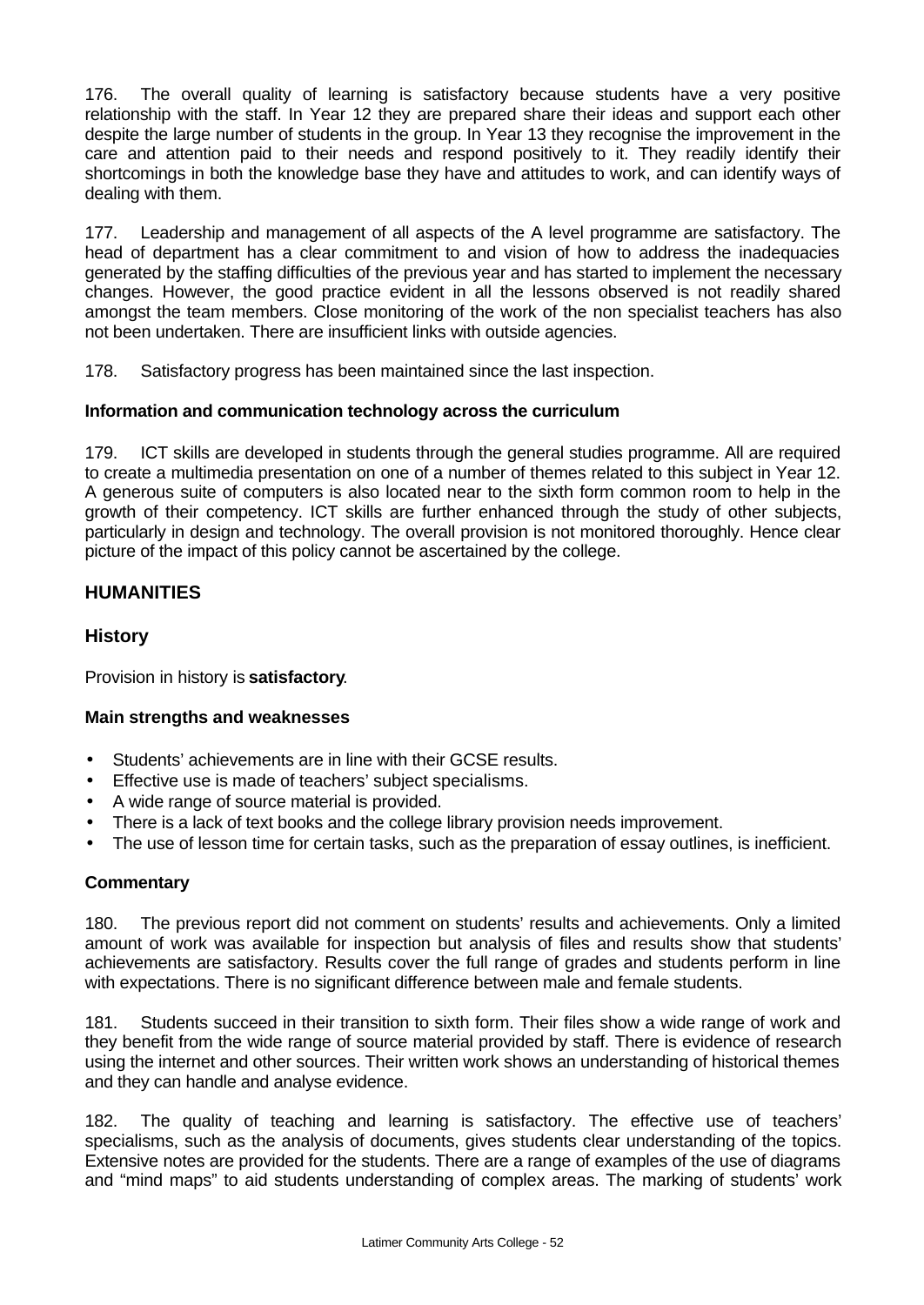provides useful guidance. However, there are occasions when tasks undertaken in lessons, such as the preparation of essay outlines, could be undertaken at other times.

183. The current stock of books needs further development. However, extensive use is made of computers and students have access to appropriate journals.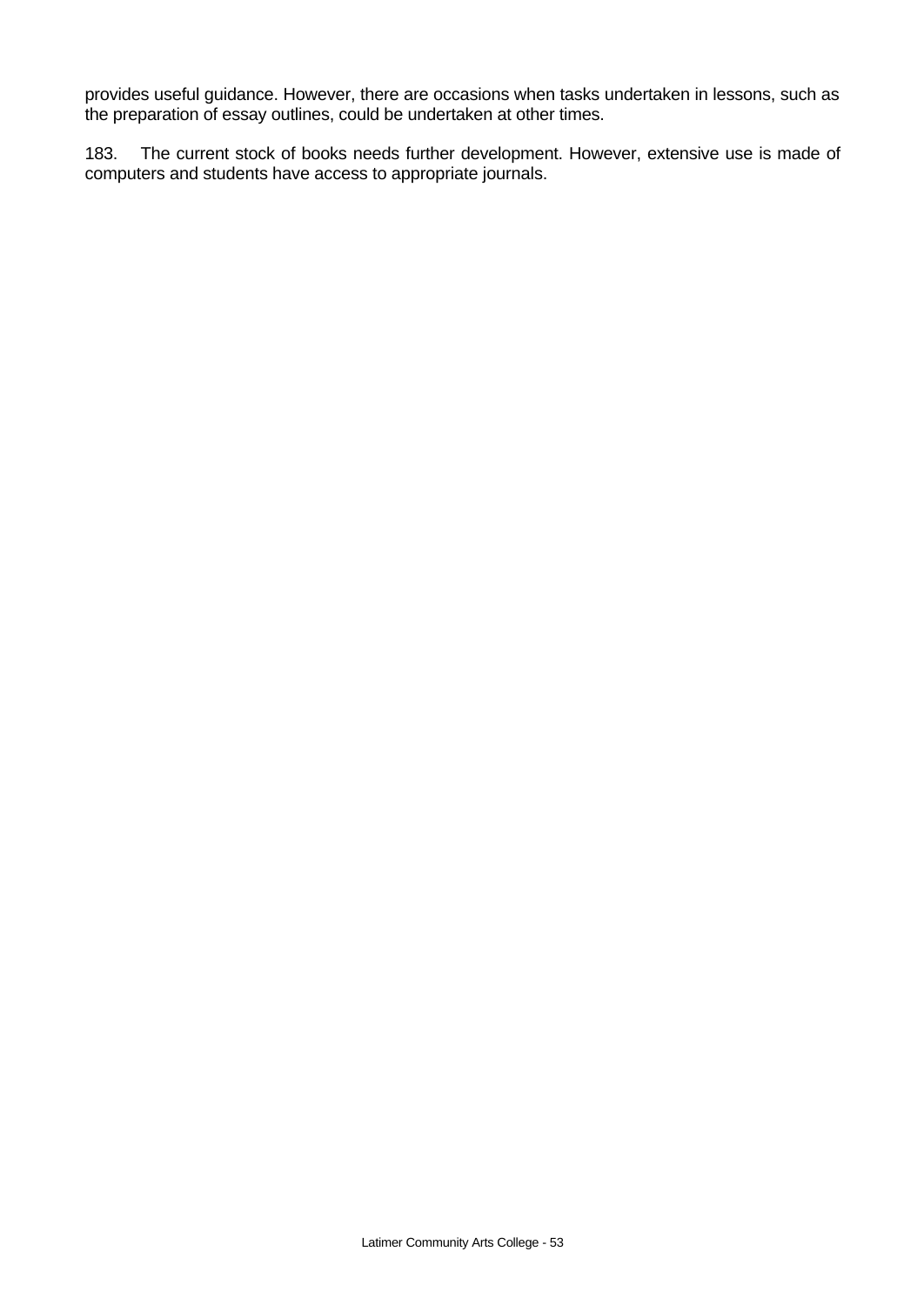184. Leadership and management are satisfactory. The management of the subject is successful in creating an age appropriate atmosphere which results in a high retention rate. The subject is popular at AS level with students in both Years 12 and 13 undertaking the one year course.

### **ENGINEERING, TECHNOLOGY AND MANUFACTURING**

### **Design and technology**

Provision in design and technology is **good**.

### **Main strengths and weaknesses**

- The innovative use of computer aided design and manufacture is leading to very good achievement in practical work in Years 12 and 13.
- The good quality of teaching and learning is raising students' awareness of the standards to be aimed for in work at this level.
- Weaknesses are evident in hand drawing, written work and time management skills of the lower attaining students, which adversely affects the raising of standards.

### **Commentary**

185. Over the last three years GCE A-level results have been well below the national average for A-B grades and nearer average for grades A-E. Comparison with the national picture is unreliable however, because of the small numbers involved in any one year. Taking into account students' previous attainment in Year 11, their progress is good. The overall standard of attainment is above average.

186. Students in Year 12 can research, understand and apply the design principles of the Memphis group of designers. They use computers efficiently for design purposes. Motivation levels are high and peer support is readily available. Students listen well and learn quickly from the skilled demonstrations provided by the teacher. Gifted and talented students relish the freedom computers offer them, for creating new ideas but sometimes lack the motivation to apply those ideas further. Students with learning difficulty, including hearing impairment, work confidently at computers after receiving individual tuition from the teacher. Lower attainers however, have poor time management skills and are sometimes too content with low standards of hand drawing and written presentation. Students in Year 13 have learned a lot about Mackintosh, the designer, furniture maker and architect, after visiting examples of his work in Glasgow as well as the house designed for a client in Northampton. As a result of the vision of their teacher and the enrichment provided, these students are achieving very well with their practical work based on Mackintosh's principles. They talk enthusiastically and knowledgeably about the project and how they have developed their ideas for a client. They are well supported by the teacher and technician when working with power and hand tools. They work in wood, metal and plastic with good understanding of mechanisms but no grasp of electronics or textiles to enhance designing at this level. The quality of teaching and learning is good because teachers' combine expertise in using traditional materials with first hand experience of using computer-aided design and manufacturing processes. Students' model their practice on these principles.

187. This is a very good course staffed by very effective teachers. It is popular, particularly with male students, and retention rates are good. ICT is very well used but the lack of an interactive white board to aid the development of teamwork and problem solving limits students' independence as designers.

188. Leadership and management are good and improvement since the previous inspection report is also good. The course is attracting high numbers, ergonomics is still a strong feature and standards are rising.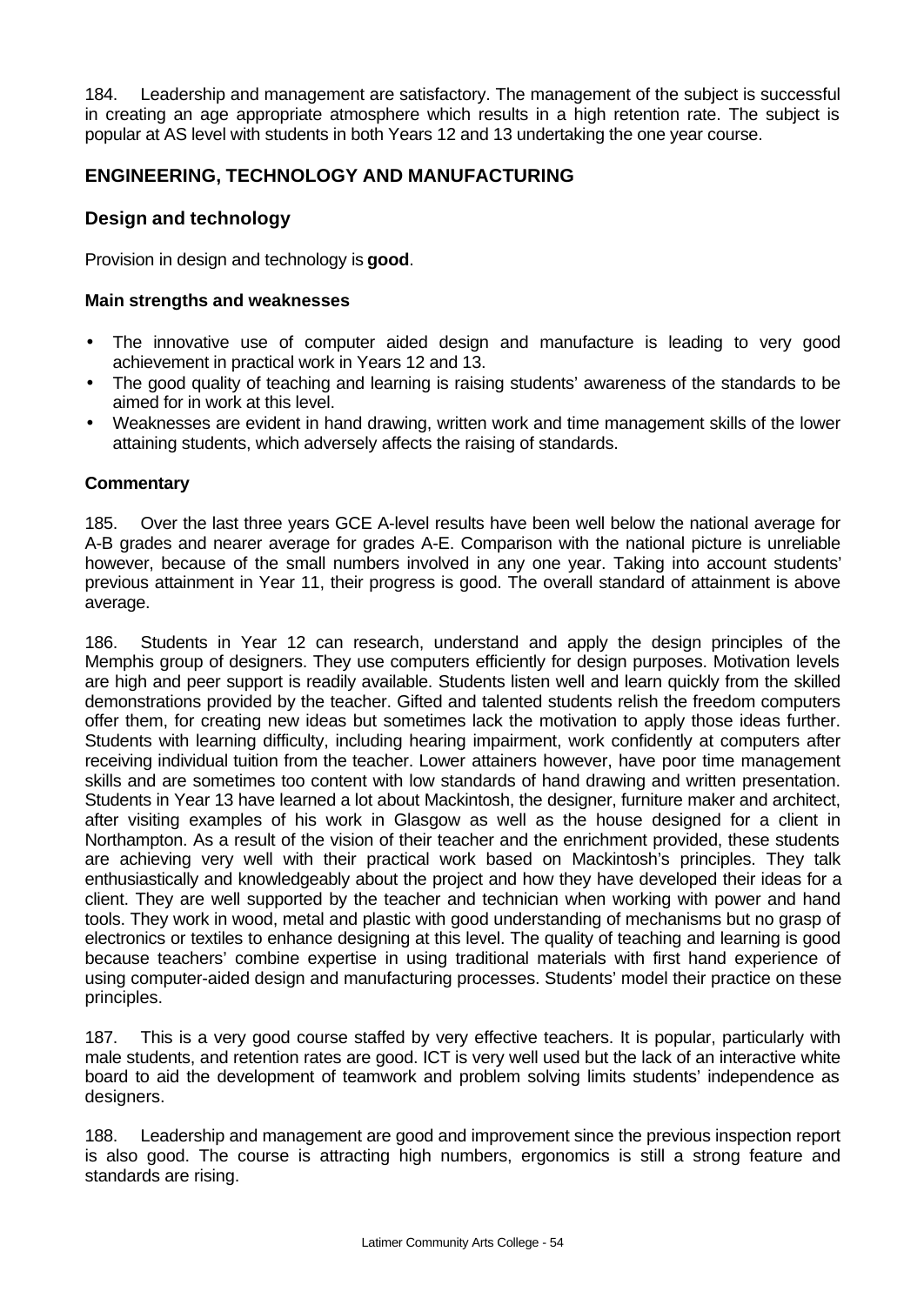#### **Example of outstanding practice**

#### **Outstanding ICT demonstration skills are central to this excellent lesson with Year 12 design and technology students.**

The teacher had an outstanding knowledge of the software programme being used. Students quickly recognised this level of expertise and the way it is being used to help them improve their work. References to areas for improvement arising from their previous practical work are central to the teaching. The level of teacher skill and the challenging manner in which they are engaged in learning transfixes students and gives them the confidence to use the software effectively in their own design work later in the lesson. To replicate this lesson the teacher must have an outstanding knowledge of the very complex software being used at this advanced level of college work.

### **VISUAL AND PERFORMING ARTS AND MEDIA**

The focus of the inspection was on art and design and drama. **Dance** was sampled. Whilst numbers taking dance increased, standards of attainment at A/S level dipped significantly from those attained in 2002. Achievement within lessons was good with students showing an appropriate ability to identify a section of a dance, analyse it and make links to other works, using technical and critical vocabulary to explain their views. Performance improvisation enabled students to develop solo compositions that showed bodily skill, spatial and rhythmical control and individual interpretation of the given stimulus. This was of a high quality. Teaching is good. Wonderful accommodation, high quality resources and the availability of technology enhanced learning. Students were challenged individually to develop ideas and make decisions in order to respond to given examination questions. The teacher made good use of grade criteria and technical language to challenge ideas and stimulate creativity in developing choreographic ideas that suited personal dance styles and skill levels. Leadership and management of the subject are satisfactory. The department provides extensive community and curriculum opportunities.

### **Art and design**

Provision in art and design is **very good**.

#### **Main strengths and weaknesses**

- Standards are above average especially in the higher grades.
- Teaching is very good and contributes to very good achievement.
- There is insufficient use of ICT in the development of students' work.
- Leadership and management are very good.
- Students have excellent attitudes to the subject.

### **Commentary**

189. A Level results were at the national average in 2002. This continues a rising trend. The number of students taking art and design at A/S level has increased significantly. Results follow the national trend.

190. Standards are above average in Years 12 and 13. Achievement is very good. In Year 12 students working on the theme "A Sense of Place" are doing creative and imaginative work. They have done very good research on the work of major artists for inspiration and ensure that all the elements required for the A/S level examination are covered. In Year 13 students working on a project entitled "Problem Solving" have chosen some demanding themes such as time and advertising. They explore the use of symbols, patterns, forms and shapes from the realistic to the abstract. They speak fluently about their ideas, showing a clear understanding of how they approach problem solving within their chosen topic. They are confident and mature in their approach to work, their attitudes are excellent and this contributes to their achievement. There is insufficient use of ICT in the development of work. This aspect is hindered by the lack of ICT facilities within the department.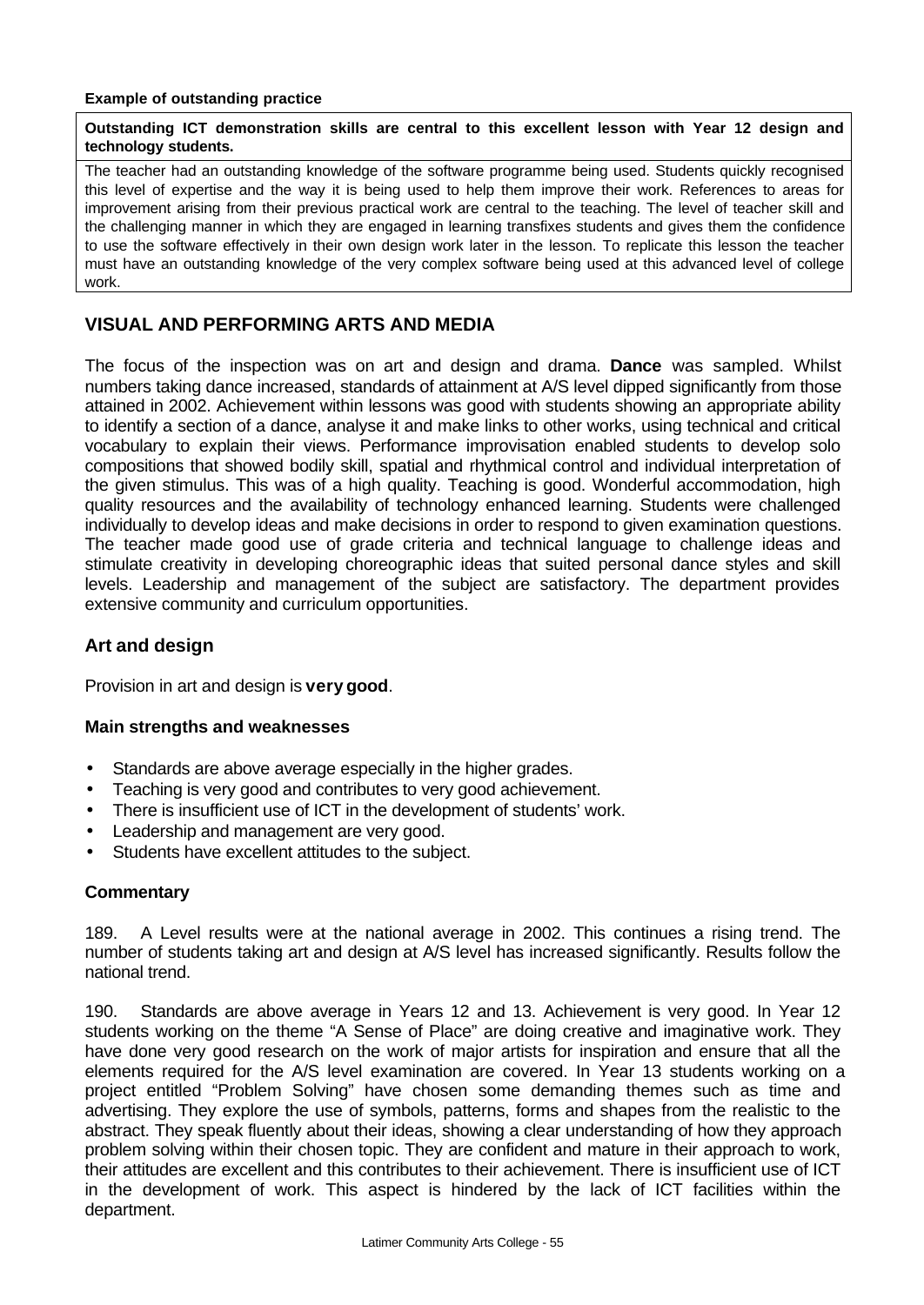191. Teaching and learning are very good. The teachers have very good knowledge and expertise and inspire their students with a range of approaches and ideas for the development of their work. In all lessons they give very good individual support and guidance to all students in turn so that all students achieve very well and make equally good progress. They set clear written deadlines to ensure that students work at a good pace. They also give clear written step-by-step guidance on what has to be done to meet the examination criteria. Students are therefore well informed and aware of how they are progressing from one topic to the next. This also helps them in their independent study. The teachers also retain some high quality work from former students to inspire and guide students towards achieving the higher grades.

192. There is very good leadership with a clear vision for extending provision and raising standards further. There is very good management. The head of department has worked imaginatively to improve the accommodation and resources.

193. There are very extensive displays of high quality students' work. These help to motivate and inspire students. They also enhance the college environment very significantly. There is good provision for students to do art and design outside of the college day. There is a very significant increase in the number of students choosing art and design in Year 12. There is also a good tradition established of students exhibiting work both regionally and nationally.

194. All the good features mentioned at the time of the previous inspection are maintained. There is still inadequate provision for ICT and storage.

### **Drama**

Provision in drama is **very good**.

#### **Main strengths and weaknesses**

- Standards are above average in Years 12 and 13.
- Teaching is very good and inspires the students.
- There are excellent facilities that contribute to the above average standards.
- There is a good range of extra curricular provision.
- Leadership and management are very good.
- There is not enough attention to the use of voice.

#### **Commentary**

195. A Level results have been above average over the past three years. A/S results have followed the national trend. Recruitment and retention are very good.

196. Standards are above average in Years 12 and 13. Students study demanding plays including those with a strong philosophical and theological content dealing with society's and the church's responses to poverty and suffering. They respond seriously and can convey their feelings well in their actions and speech. They can analyse the concepts well in order to establish interpretation. They have a good knowledge of all the standard drama techniques and use these imaginatively and effectively. They occasionally speak too quickly thereby conveying some insecurity rather than poise and a confident command of what they are saying. There is a need for more attention to pace in order to convey ideas with more impact. Achievement is very good. All students work hard and are successful in perfecting their skills and presentations stage by stage. They make very good progress between Years 12 and 13 as they use and build on their skills and techniques learned at each stage.

197. Teaching and learning are very good. The teachers have very good knowledge and expertise and conduct lessons in a lively and interesting manner. They use a good range of teaching techniques and give the students good opportunities to think for themselves and develop their own ideas. They encourage and inspire their students to be imaginative and creative. The teachers know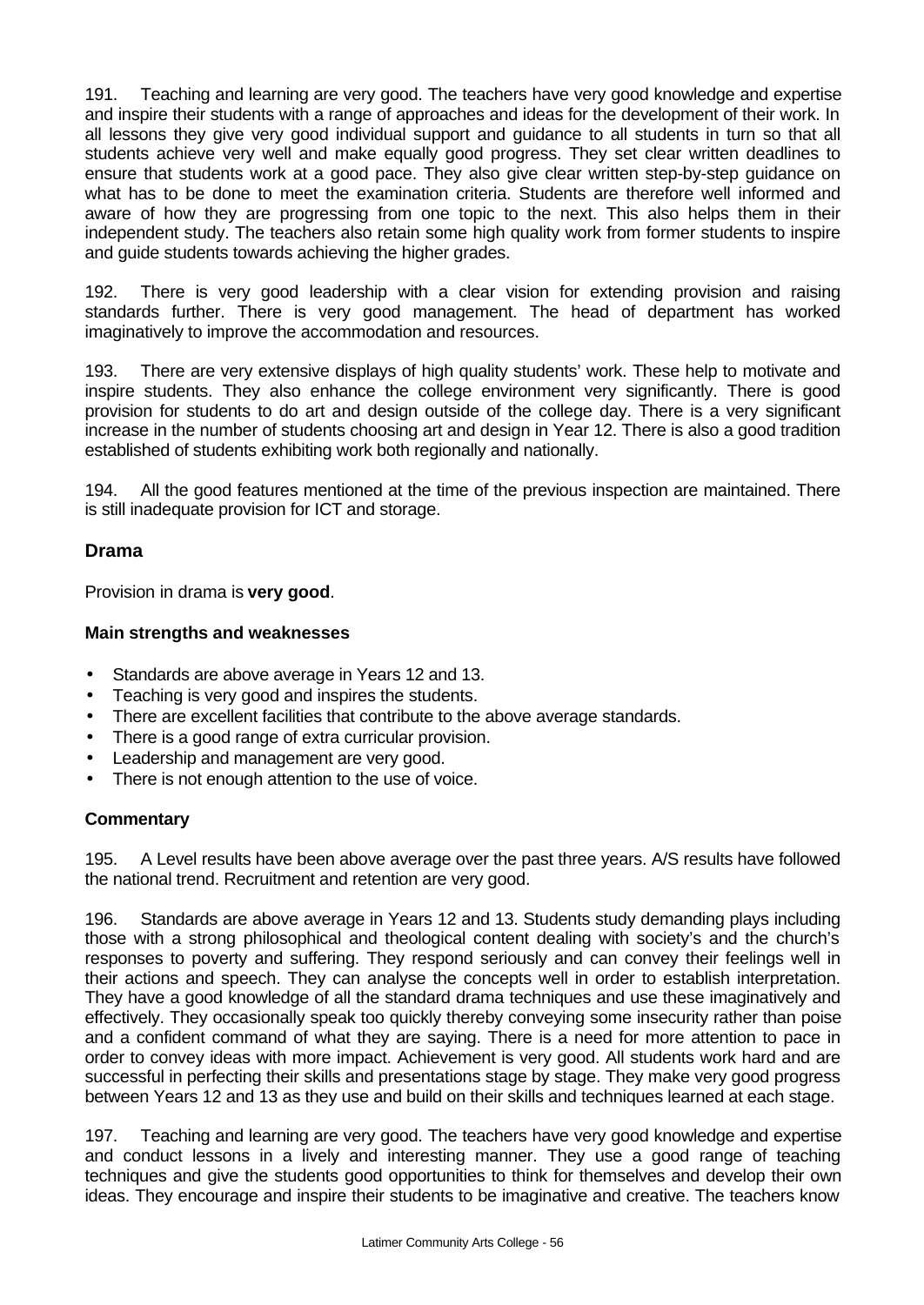their students well and give very good appropriate guidance to all students in turn, ensuring that all students make equally good progress. Teaching and learning are enhanced by the excellent facilities, particularly by the computerised provision for lighting and sound. Students value the subject, displaying excellent attitudes.

198. Leadership and management are very good. There is very good vision for the subject and an extensive range of extra curricular provision that includes visits to theatres and productions. The subject makes an excellent contribution to the feeder colleges and to the local community by presenting performances for parents and working with local dance groups and with community courses.

199. The subject makes a good contribution to students' spiritual, moral, social and cultural development by exploring emotional issues and aspects of the lives of the rich and poor over recent centuries and across different cultures.

200. There was no report on drama at the time of the previous inspection.

### **HOSPITALITY, SPORTS, LEISURE AND TRAVEL**

### **Physical education**

Provision in physical education is **satisfactory**.

#### **Main strengths and weaknesses**

- Quality of teaching is good and students achieve well.
- Attainment at A/S and A2 is significantly better than in other subjects.
- The range of vocational, leadership and coaching awards is limited.
- All sixth form students do not have access to core physical education.

### **Commentary**

201. In 2002 the overall average points score for sports studies was in line with that for similar schools and indicates that students attainment in sports studies at both A/S and A2 is significantly better than in other subjects. Girls' achievement is significantly better than that of boys. Standards observed in lessons were average.

202. Achievement within lessons was good with students fully engaged, productive and willing to work independently and collaboratively. They showed a good knowledge of movement and related this well to specific sporting actions. Files were detailed and well maintained.

203. The quality of teaching overall is good with examples of very good practice in relation to methodology and in depth questioning of understanding. Joint planning was of a particularly high standard and ensured consistently high expectations and challenge by all teaching staff. Subject knowledge was good and enabled teachers to explore subjects in depth. Where weakness existed it was in the lack of networked ICT provision within the teaching room and regular sharing of best practice between teaching staff.

204. Leadership of Sports Studies is satisfactory; management is good. Detailed schemes of work are in place, regular testing and summative assessments monitor progress and targets are set for students indicating current working levels and predicted grades. However the targets lack the necessary specificity that will enable students to research as independent learners.

205. Physical education was not reported on in the last report.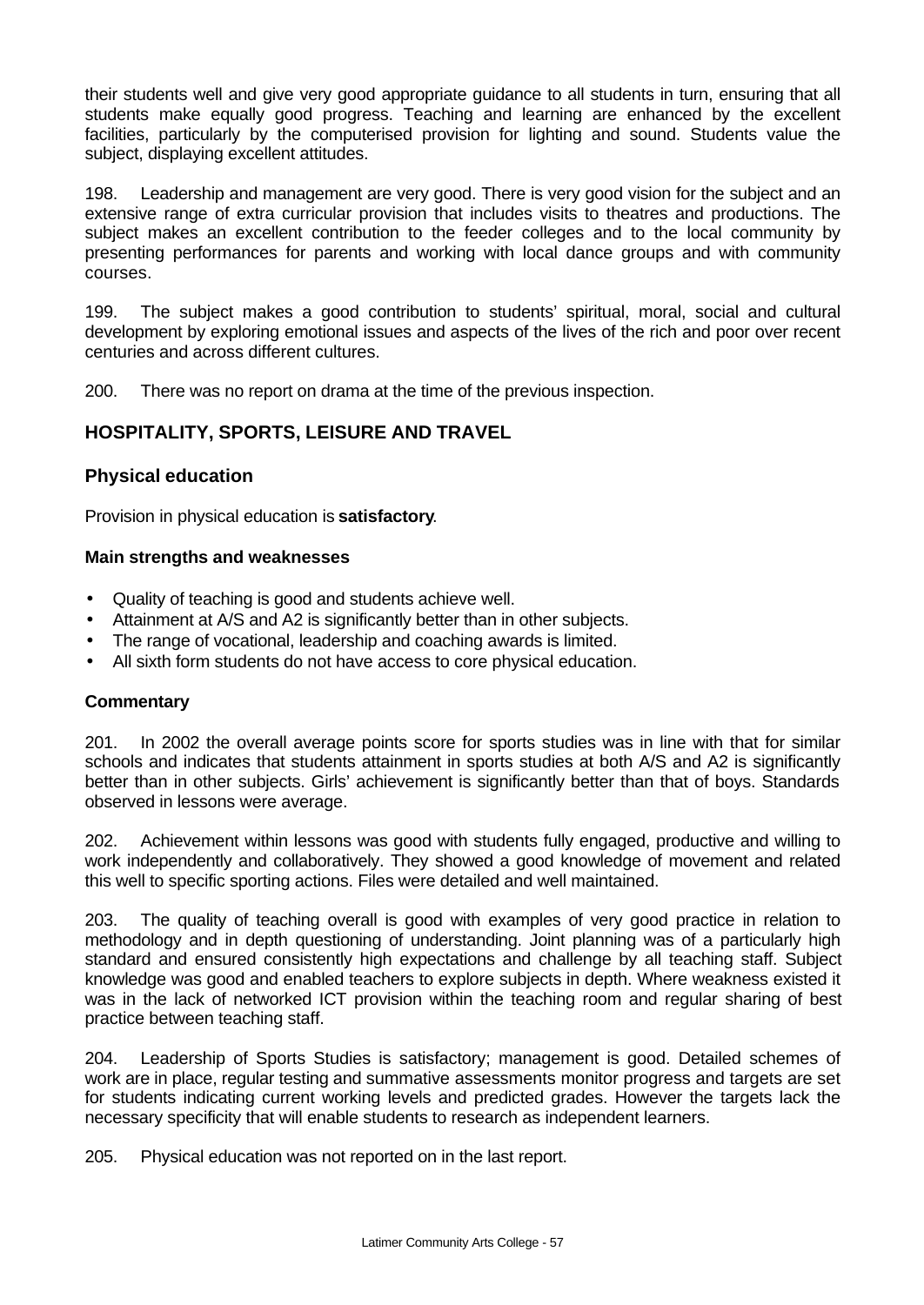### **BUSINESS**

Business education was sampled across the three specifications offered in the sixth form. The school offers a one-year GNVQ intermediate, Advanced Vocational Certificate of Education in business (AVCE) and A level business studies.

### **Business studies**

Provision in business studies is **satisfactory**.

#### **Main strengths and weaknesses**

- Students have positive attitudes, which enable them to attain at a level that matches national averages.
- Achievement is good because students show commitment and teachers support their learning with good written and verbal feedback.
- Teachers have a good command of their subject and they present material in such a way that students find easy to understand.
- There is a lack of systematic monitoring of teaching which prevents development of more innovative approaches.
- Data analysis is carried out but insufficient use is made of the information to formulate action plans for improvement.
- The department has no self-review process in place.

### **Commentary**

206. Standards are above average overall. A level results for 2003 show a close match to national averages. There were no girls in the A level group. Numbers are small and therefore figures vary over time making comparisons unreliable. Eight students completed the single award AVCE in business attaining at a better level than that seen nationally. GNVQ students perform in line with national expectations. The GNVQ course involves students in the Young Enterprise Scheme. They have a sound understanding how a business functions because the scheme allows them to apply their knowledge. The two students doing A2 know how businesses prepare their marketing strategies and have a sound knowledge of financial control. AVCE students make effective use of ICT in their coursework. Most can explain the benefits of studying motivational theory and apply it to businesses that they know.

207. Achievement is good with little variation between boys and girls although the number of girls taking the subject is low. The majority of students achieved higher grades than expected. In lessons students demonstrate a good commitment to the subject, which means that they succeed at a good level. Students taking the GNVQ are generally well motivated and produce work at the level expected. Students with special educational needs receive additional help form teachers and make a full contribution to the lessons. In some instances they achieve better than expected.

208. The quality of teaching and learning is good. Teachers have a good knowledge of the students and provide helpful feedback on work, both written and oral. This ensures that students know what they need to do to improve their work. Students are appreciative of the effort made by teachers to help them to succeed. Most students know what grade they are likely to achieve. Teachers do use a variety of methods but do not place sufficient responsibility with pupils for their learning. Lessons are at times over directed and heavily structured. This is mainly because students are reluctant to volunteer comment in discussions and teachers feel the need to make even greater contributions.

209. Overall leadership is satisfactory. Management is unsatisfactory. Progress since the previous inspection has been unsatisfactory because there is no self-review process to inform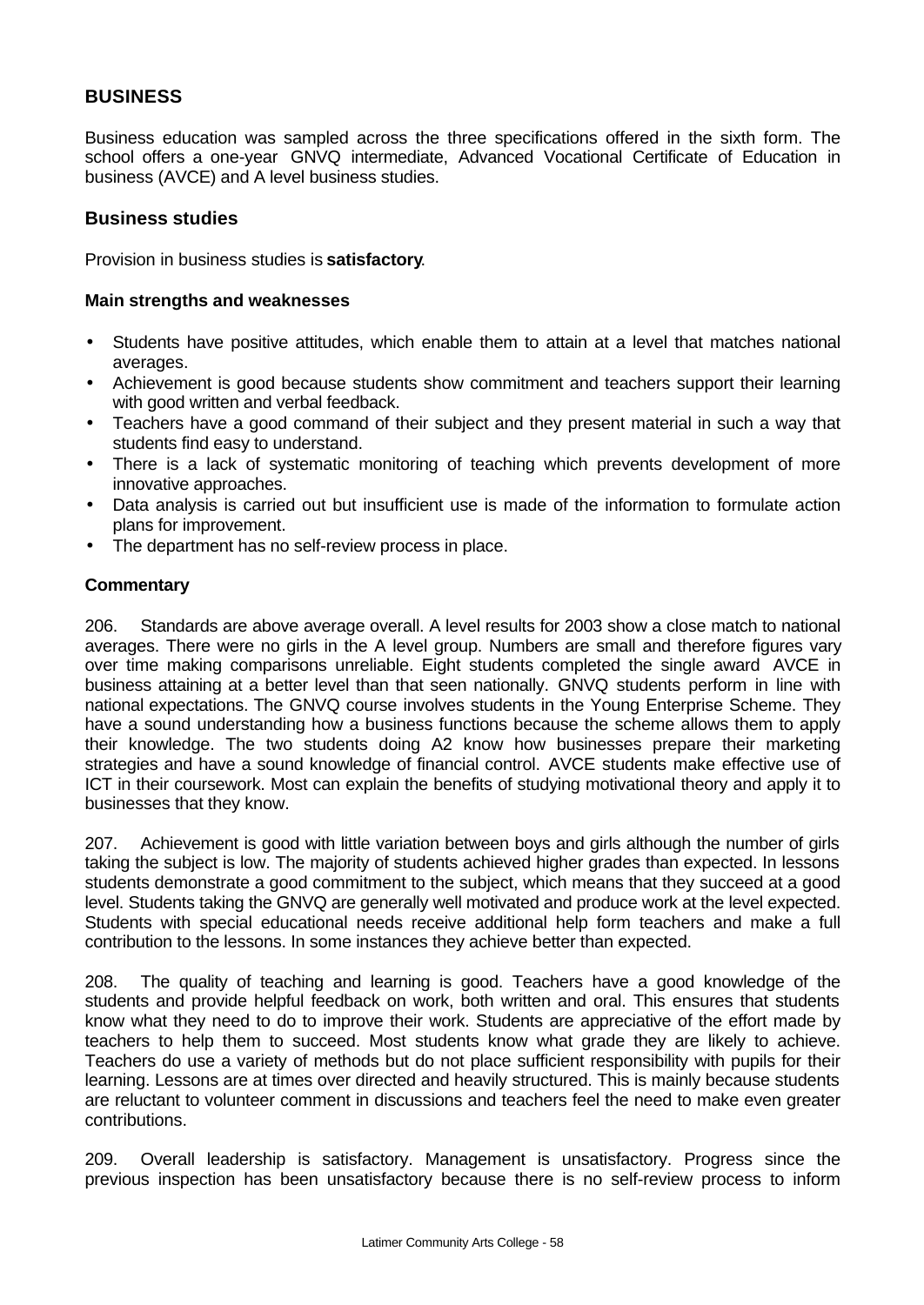developments, analysis of results does not result in action planning and the monitoring of teaching is on an informal basis with no written feedback aside from the performance management system.